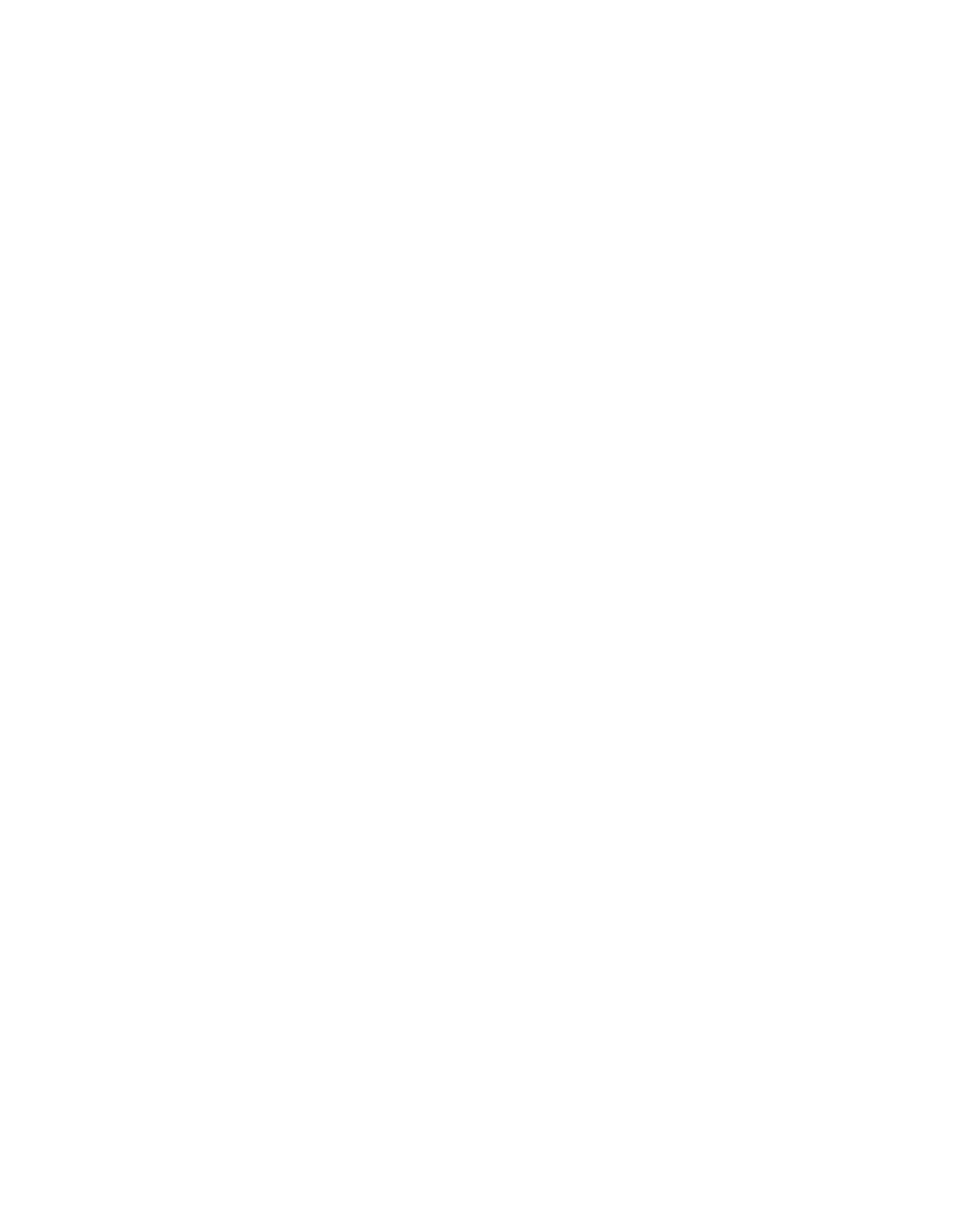## **Table of Contents**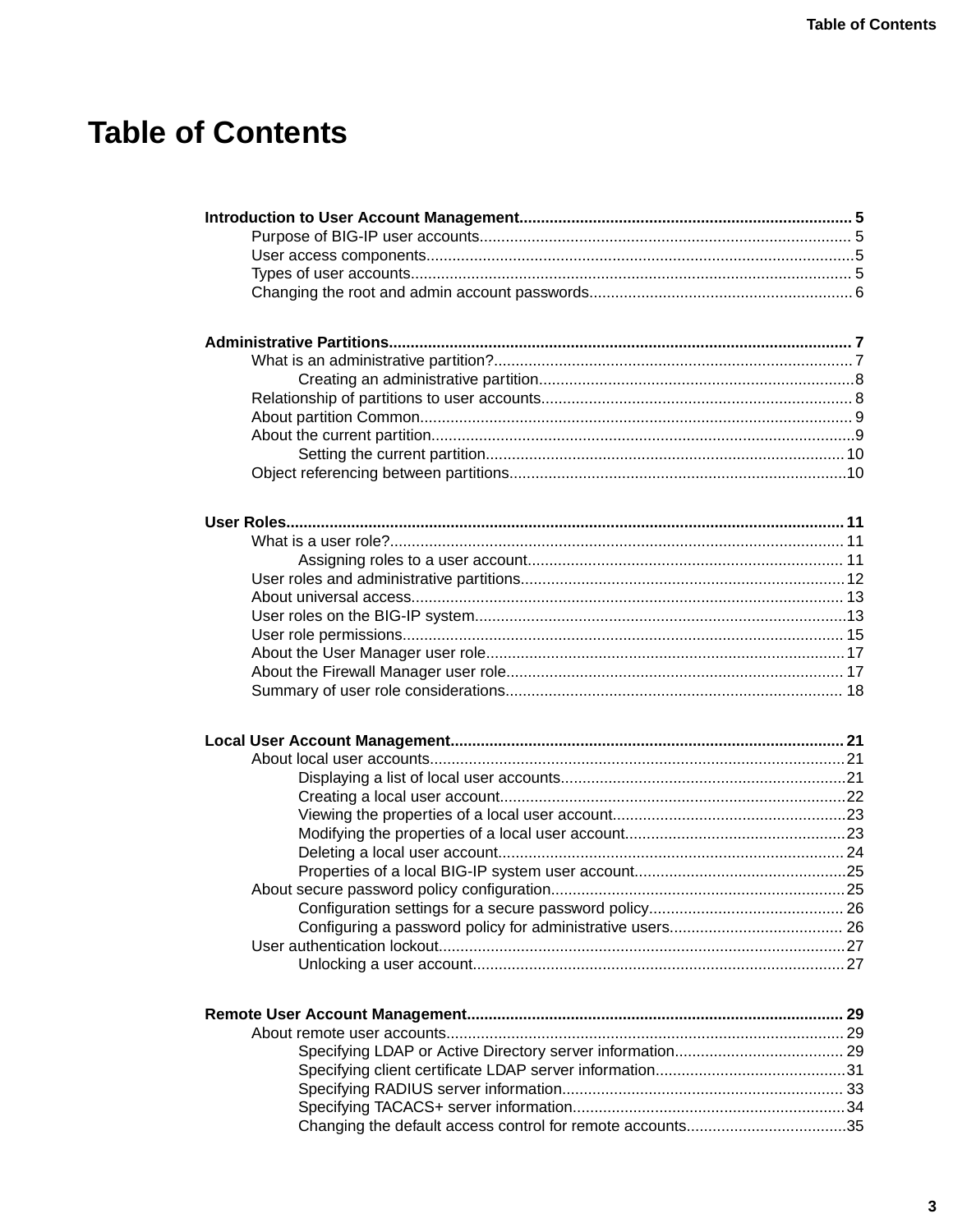| Importing BIG-IP configuration data onto other BIG-IP systems41 |  |
|-----------------------------------------------------------------|--|
|                                                                 |  |
|                                                                 |  |
|                                                                 |  |
|                                                                 |  |
|                                                                 |  |
|                                                                 |  |
|                                                                 |  |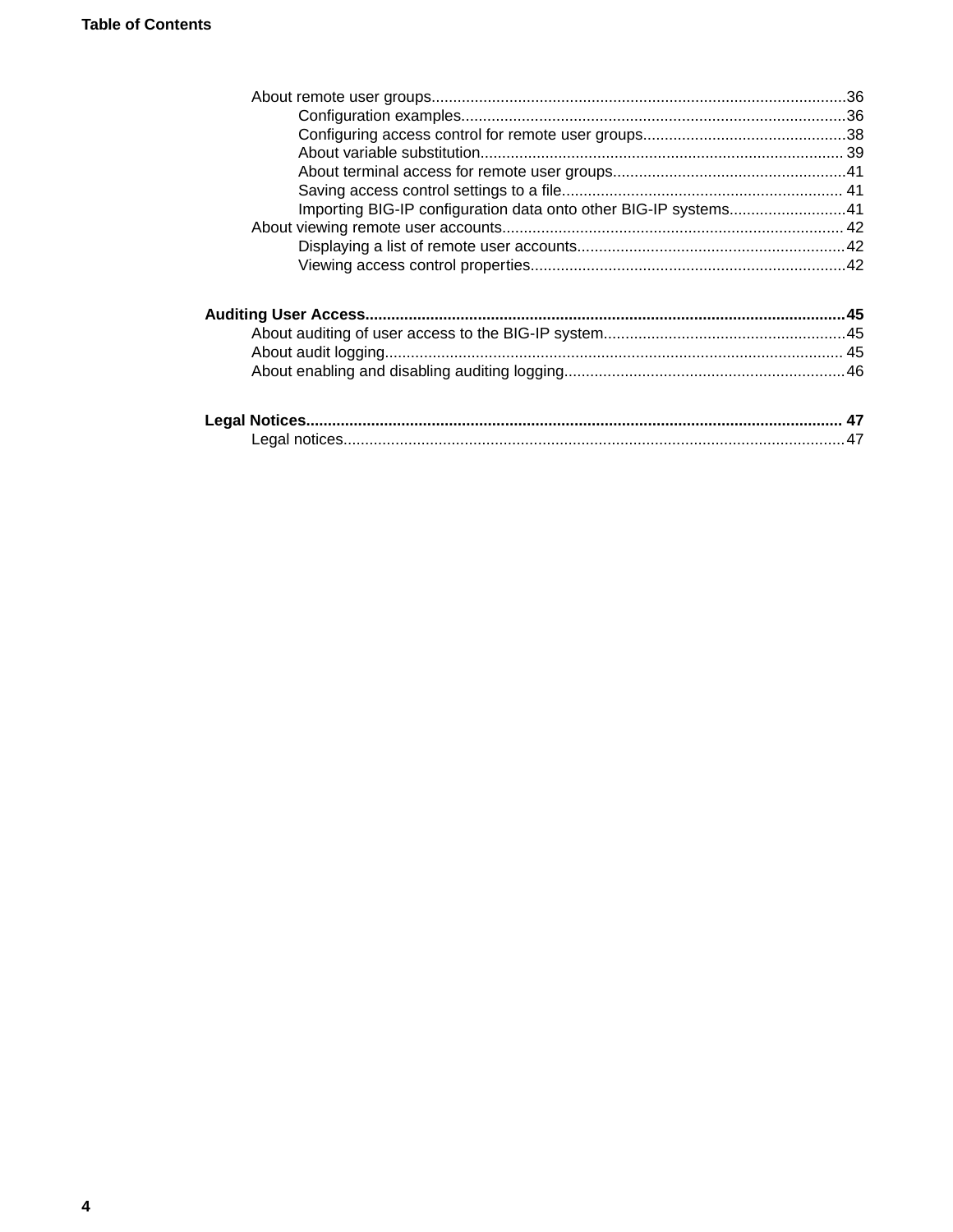## <span id="page-4-0"></span>**Introduction to User Account Management**

Purpose of BIG-IP user accounts User access components Types of user accounts [Changing the root and admin account passwords](#page-5-0)

### **Purpose of BIG-IP user accounts**

An important part of managing the BIG-IP<sup>®</sup> system is creating and managing user accounts for BIG-IP system administrators. By creating user accounts for system administrators, you provide additional layers of security. User accounts ensure that the system:

- Verifies the identity of users logging into the system
- Controls user access to system resources

Introduction to User Account Management

### **User access components**

To control user authentication and authorization, you assign passwords, user roles, administrative partition access, and user roles to the BIG-IP<sup>®</sup> system user accounts:

- *Passwords* allow you to authenticate your users when they attempt to log in to the BIG-IP system.
- *User roles* and *partitions access* allow you to control user access to BIG-IP system resources.
- *Terminal access* controls whether or not a user can access any command line interfaces on the system.

Introduction to User Account Management

### **Types of user accounts**

The types of user accounts on the BIG-IP<sup>®</sup> system are:

#### **The root account**

Every BIG-IP system has an account named root. A user who logs in to the system using the root account has full access to all BIG-IP system resources, including all administrative partitions and command line interfaces.

#### **The admin account**

Every BIG-IP system has an account named admin. A user who logs in to the system using the admin account has the Administrator role, which grants the user full access to all BIG-IP system resources, including all administrative partitions on the system. By default, the admin user account has access to the BIG-IP Configuration utility only. However, users logged in with this account can grant themselves access to both tmsh and the advanced shell. Although the BIG-IP system creates this account automatically, you must still assign a password to the account before you can use it. To initially set the password for the admin account, you must run the Setup utility. To change its password later, you use the BIG-IP Configuration utility's Users screens.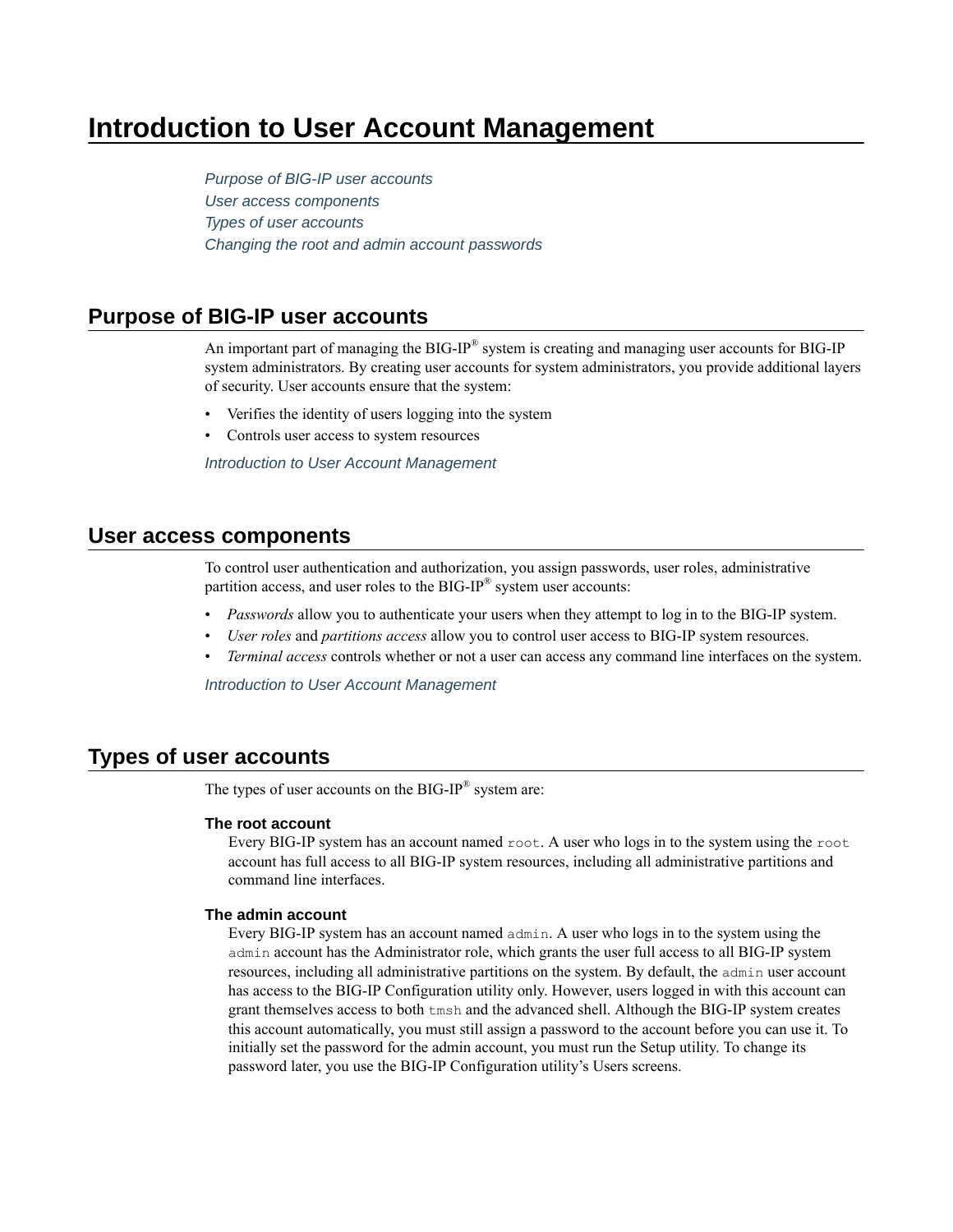#### <span id="page-5-0"></span>**Local accounts**

A BIG-IP user with the correct user role can create other local user accounts for BIG-IP system administration. Each local user account on the BIG-IP system has one or more user roles assigned to the account (one per partition), as well as permissions related to tmsh and Bash shell access.

### **Remote accounts**

If your organization stores user accounts on a remote authentication server (such as an Active Directory server), you can configure the BIG-IP system to control access to BIG-IP configuration objects for all BIG-IP user accounts stored on the remote server. In this case, the remote server authenticates each BIG-IP user at login time, while the BIG-IP system itself grants the specified access control permissions.

*Note: You are not required to have any user accounts on the BIG-IP system other than the root and admin accounts. However, F5 Networks® recommends that you create other user accounts, as a way to intelligently control administrator access to system resources.*

[Introduction to User Account Management](#page-4-0)

### **Changing the root and admin account passwords**

If you have an Administrator user role, you can use the BIG-IP<sup>®</sup> Configuration utility to change the passwords of the root and admin accounts.

- **1.** On the Main tab, expand **System**, and click **Platform**.
- **2.** For the **Root Account** setting, type a new password in the **Password** box, and re-type the new password in the **Confirm** box.
- **3.** For the **Admin Account** setting, type a new password in the **Password** box, and re-type the new password in the **Confirm** box.
- **4.** Click the **Update** button.

[Introduction to User Account Management](#page-4-0)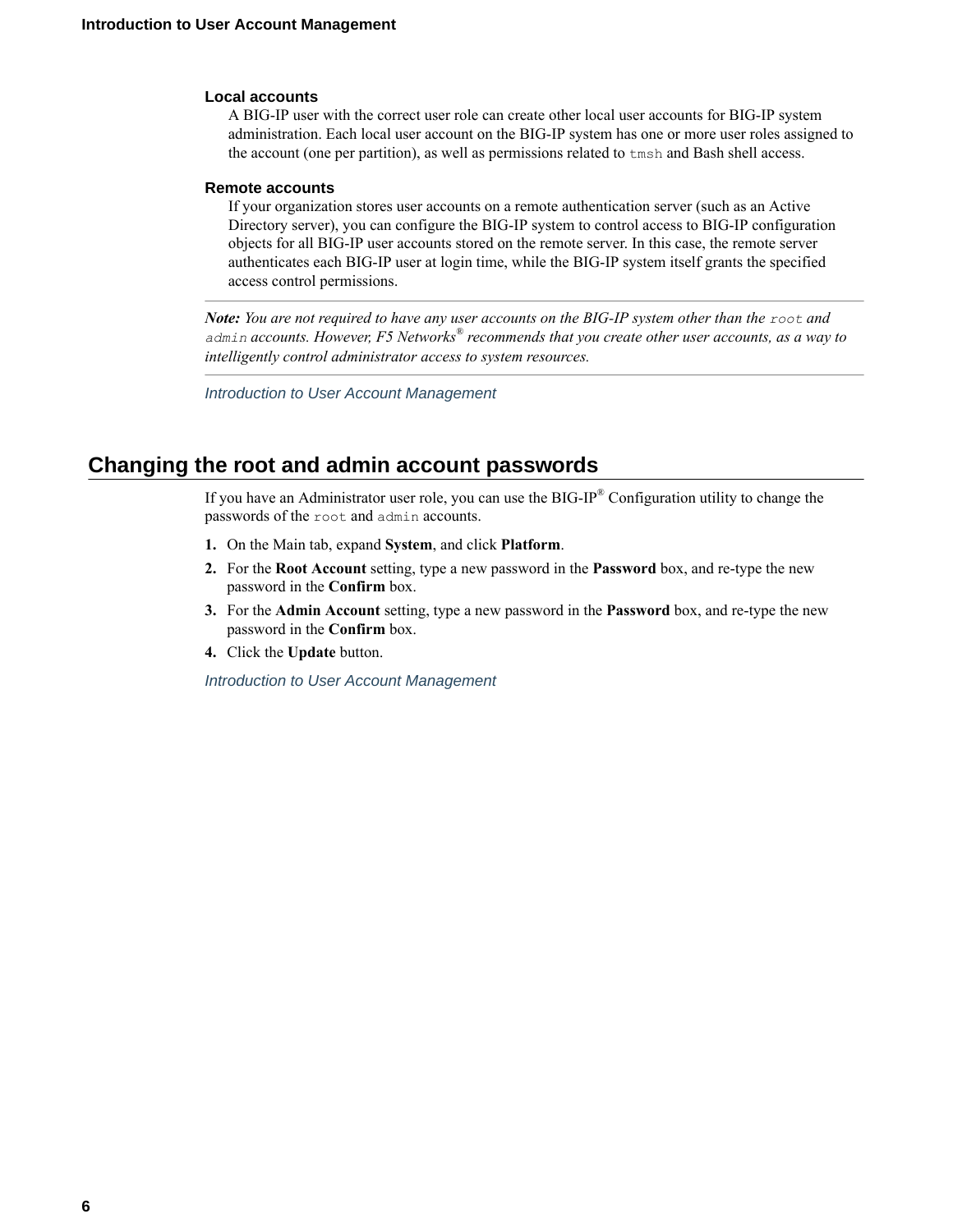## <span id="page-6-0"></span>**Administrative Partitions**

What is an administrative partition? [Relationship of partitions to user accounts](#page-7-0) [About partition Common](#page-8-0) [About the current partition](#page-8-0) [Object referencing between partitions](#page-9-0)

### **What is an administrative partition?**

An *administrative partition* is a logical container that you create, containing a defined set of BIG-IP® system objects. If you have the Administrator or User Manager user role assigned to your BIG-IP system user account, you can create administrative partitions to control other users' access to BIG-IP objects. More specifically, when a specific set of objects resides in a partition, you can give certain users the authority to view and manage the objects in that partition only, rather than to all objects on the BIG-IP system. This gives a finer granularity of administrative control. For example, a user that is assigned access to partition A with the role of Operator on that partition can mark nodes up or down, but only in that partition. You assign user access to partitions when you configure BIG-IP system user accounts.

The following illustration shows an example of user objects within partitions on the BIG-IP system.



#### **Figure 1: Sample administrative partitions on the BIG-IP system**

For every administrative partition on the BIG-IP system, the system creates an equivalent high-level folder with an equivalent name.

Administrative Partitions [Creating an administrative partition](#page-7-0)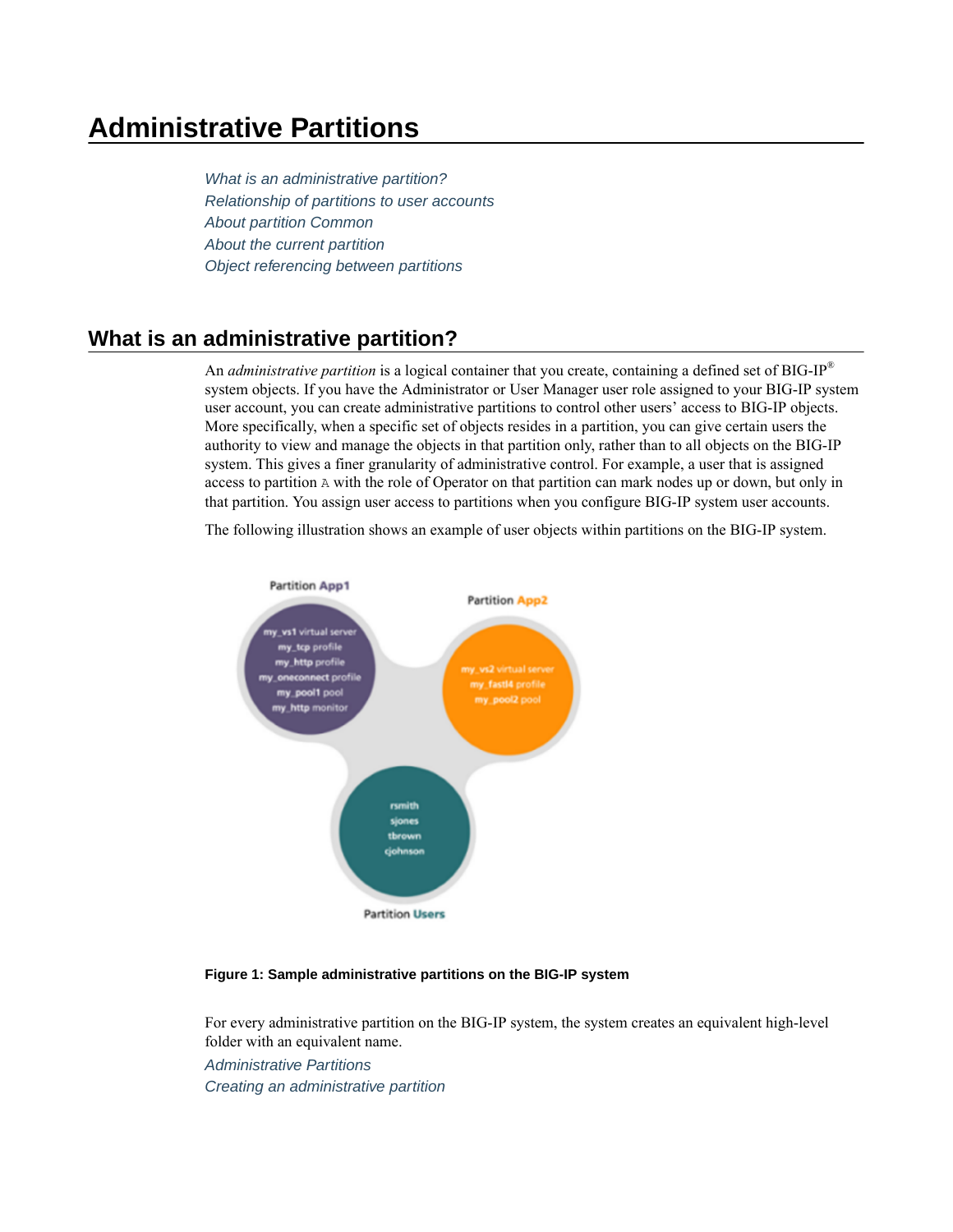### <span id="page-7-0"></span>**Creating an administrative partition**

You perform this task to create an administrative partition. An *administrative partition* creates an access control boundary for users and applications.

- **1.** On the Main tab, expand **System** and click **Users**. The Users List screen opens.
- **2.** On the menu bar, click **Partition List**.
- **3.** Click **Create**. The New Partition screen opens.
- **4.** In the **Partition Name** field, type a unique name for the partition. An example of a partition name is Spanned VIP.
- **5.** Type a description of the partition in the **Description** field. This field is optional.
- **6.** For the **Device Group** setting, choose an action:

| Action                                                              | <b>Result</b>                                                                                                                                             |
|---------------------------------------------------------------------|-----------------------------------------------------------------------------------------------------------------------------------------------------------|
| <b>Retain the</b><br>default value.                                 | Choose this option if you want the folder corresponding to this partition to<br>inherit the value of the device group attribute from folder root.         |
| Clear the check<br>box and select<br>the name of a<br>device group. | Choose this option if you do not want the folder corresponding to this partition<br>to inherit the value of the device group attribute from folder root.  |
|                                                                     | 7. For the <b>Traffic Group</b> setting, choose an action:                                                                                                |
| Action                                                              | <b>Result</b>                                                                                                                                             |
| <b>Retain the</b><br>default value.                                 | Choose this option if you want the folder corresponding to this partition to<br>inherit the value of the traffic group attribute from folder root.        |
| Clear the check<br>box and select<br>the name of a                  | Choose this option if you do not want the folder corresponding to this partition<br>to inherit the value of the traffic group attribute from folder root. |

**8.** Click **Finished**.

**traffic group.**

The new partition appears in the partition list. [What is an administrative partition?](#page-6-0)

### **Relationship of partitions to user accounts**

Partitions have a special relationship to user accounts. With respect to partitions and user accounts, you can:

#### **Assign partition access to user accounts**

You can configure a user account to grant the user access to one or more partitions, and you can assign a different user role to a user for each partition. Moreover, you can grant an individual user access to all partitions instead of to specific partitions only. Note that assigning partition access to a user does not necessarily give the user full access to all objects in the partition; the user role assigned to the user determines the type of access that the user has to each type of object in the partition.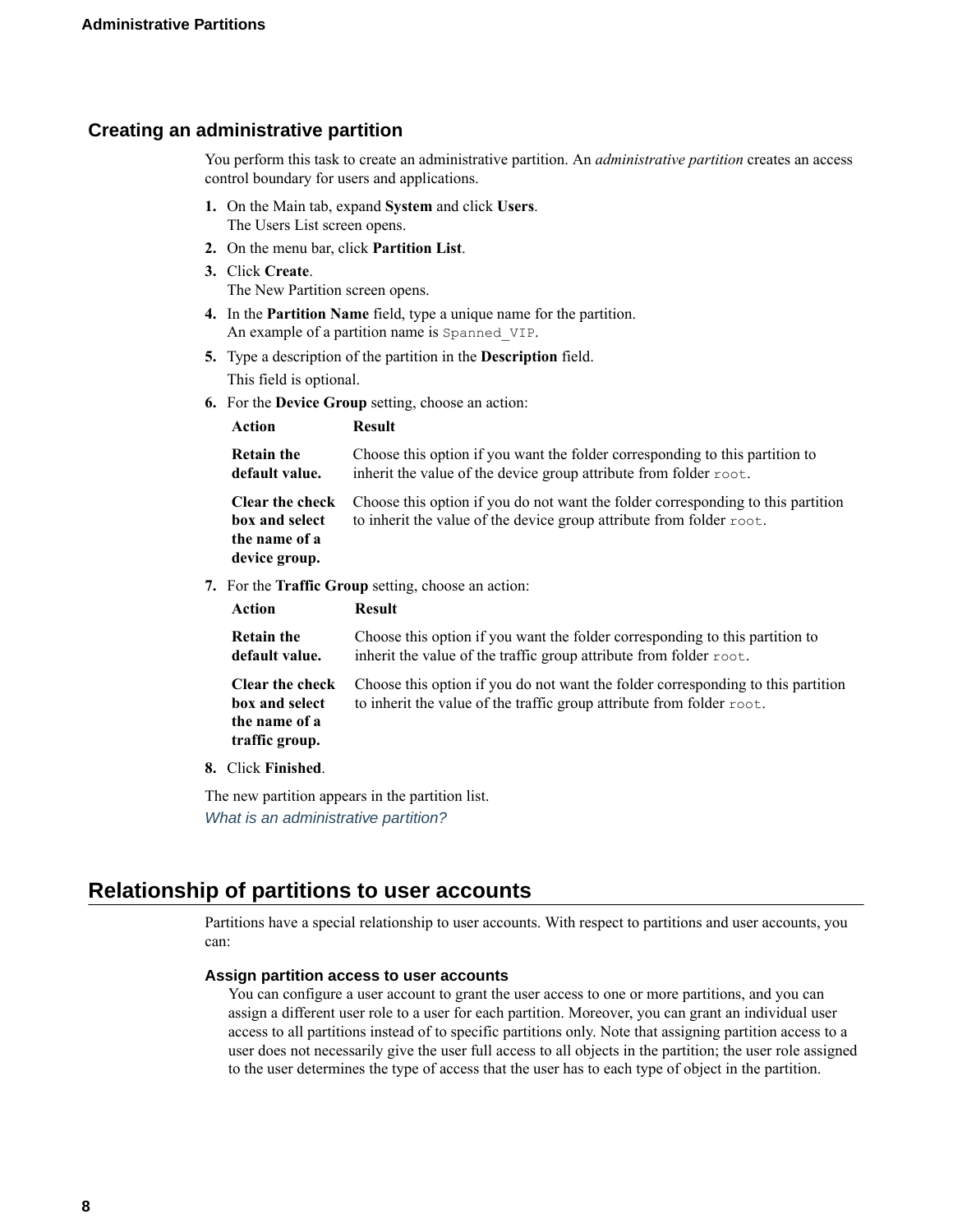#### <span id="page-8-0"></span>**Create user accounts as partitioned objects**

Like other types of objects on the system, user account objects also reside in partitions. Placing user account objects into partitions controls other users' administrative access to those user accounts. Also, like other object types, a BIG-IP<sup>®</sup> system user account cannot reside in more than one partition simultaneously. When you first install the BIG-IP system, every existing user account ( $\text{root}$  and admin) resides in partition Common.

*Important: The partition in which a user account object resides does not affect the partition or partitions to which that user is granted access to manage other BIG-IP objects.*

[Administrative Partitions](#page-6-0)

### **About partition Common**

During BIG-IP<sup>®</sup> system installation, the system automatically creates a partition named Common. At a minimum, this partition contains all of the BIG-IP objects that the system creates as part of the installation process. Until you create other partitions on the system, all objects that you or other users create or manage automatically reside in partition Common.

With respect to permissions, all users on the system except those with a user role of No Access have read access to objects in partition Common. When a user displays a list of a particular type of configuration object, the system displays not only the objects of that type within the user's current partition, but also the same type of object in Common. For example, if a user lists all virtual servers within the user's current partition (such as partition A), the list also shows the virtual servers in Common. In this case, unless the user has write access to Common, the virtual servers in Common are read-only for that user.

Some users, such as those with the user role of Administrator, can also create, update, and delete objects in partition Common. No user can delete partition Common itself.

[Administrative Partitions](#page-6-0)

### **About the current partition**

The *current partition* is the specific partition to which the system is currently set for a logged-in user.

A user who has been granted access to one or more partitions, as well as all partitions, can actively select the current partition, that is, the specific partition he or she wants to view or manage. For example:

- If user jsmith has access to multiple partitions on the system, then before creating or managing any object on the BIG-IP<sup>®</sup> system, she must select the partition that she wants to be the current partition. After setting the current partition, any object that she creates resides in that partition, and she can modify or delete only the objects that reside in that partition until she sets the current partition to a different partition. Also, regardless of the current partition that jsmith selects, she also has read access to objects in partition Common.
- Conversely, if user  $r_1$  ones has access to partition A only, then any object that he creates while logged in to the BIG-IP system resides in partition A. Although he can view objects in partition Common, he cannot select Common as his current partition because he has read access only. For user rjones, partition  $\overline{A}$  is automatically his current partition when he logs in to the system, and he cannot change the current partition to create objects in another partition.

[Administrative Partitions](#page-6-0) [Setting the current partition](#page-9-0)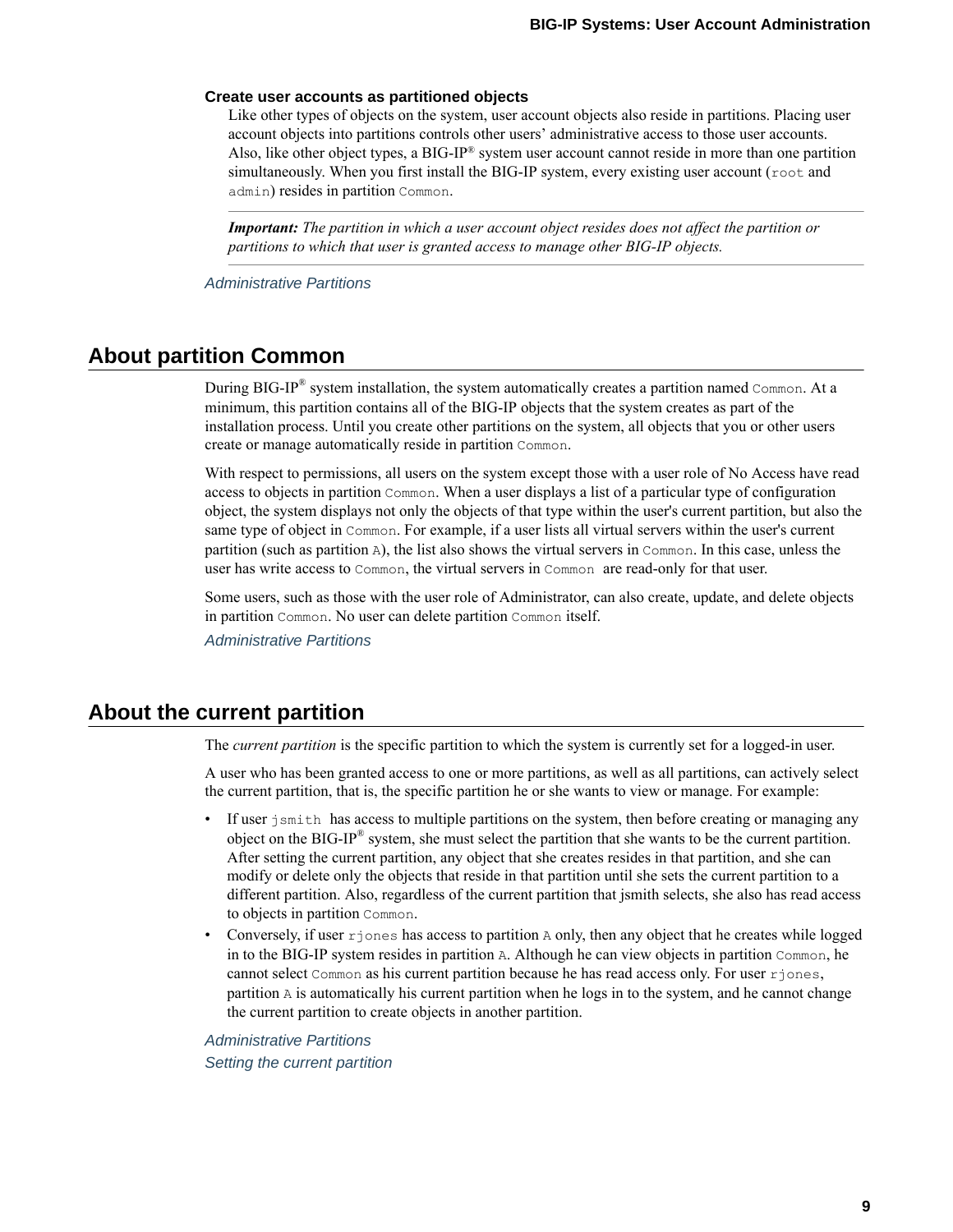### <span id="page-9-0"></span>**Setting the current partition**

Before you perform this task, confirm that your user account grants you permission to access more than one partition on the BIG-IP system.

You perform this task to change the current administrative partition on the BIG-IP<sup>®</sup> system. You change the partition when you want to create or manage BIG-IP configuration objects in a different partition than the current partition. For example, if the current partition is set to Common, but you have access to partition A and want to create a load balancing pool and virtual server in that partition, you must change the current partition to partition A before creating those objects.

- **1.** Access the BIG-IP ®Configuration utility.
- **2.** Find the **Partition** list in the upper right corner of the BIG-IP Configuration utility screen, to the left of the **Log out** button.
- **3.** From the **Partition** list, select the partition in which you want to create or manage objects.

After you perform this task, any configuration objects that you create or manage reside in the selected partition. Any objects that you can view reside in the selected partition or partition Common. Also, each screen of the BIG-IP Configuration utility displays the role currently assigned to the user, based on the current partition.

[About the current partition](#page-8-0)

### **Object referencing between partitions**

Certain BIG-IP<sup>®</sup> system objects, such as virtual servers, can reference other objects. Examples of objects that a virtual server can reference are pools, profiles, and iRules® . On the BIG-IP system, there are rules for object referencing with respect to the administrative partitions in which those objects reside.

### **Valid object referencing**

The rules for valid object referencing are:

- An object and the object that it references can reside in the same partition.
- An object can reside in a user-created partition, such as partition A, while the object it references resides in partition **Common**.
- An iRule can reference any object, regardless of the partition in which the referenced object resides. For example, an iRule that resides in partition A can contain a pool statement that specifies a pool residing in partition B. Neither object is required to reside in Common.

### **Invalid object referencing**

Object referencing is restricted in these ways:

- An object cannot reside in partition Common, while the object that it references resides in a different partition. For example, you cannot have a virtual server residing in Common while the pool that the virtual server references resides in partition A.
- An object cannot reside in one user-created partition, while the object that it references resides in another user-created partition. For example, you cannot have a virtual server residing in A while the pool that the virtual server references resides in partition B.

#### [Administrative Partitions](#page-6-0)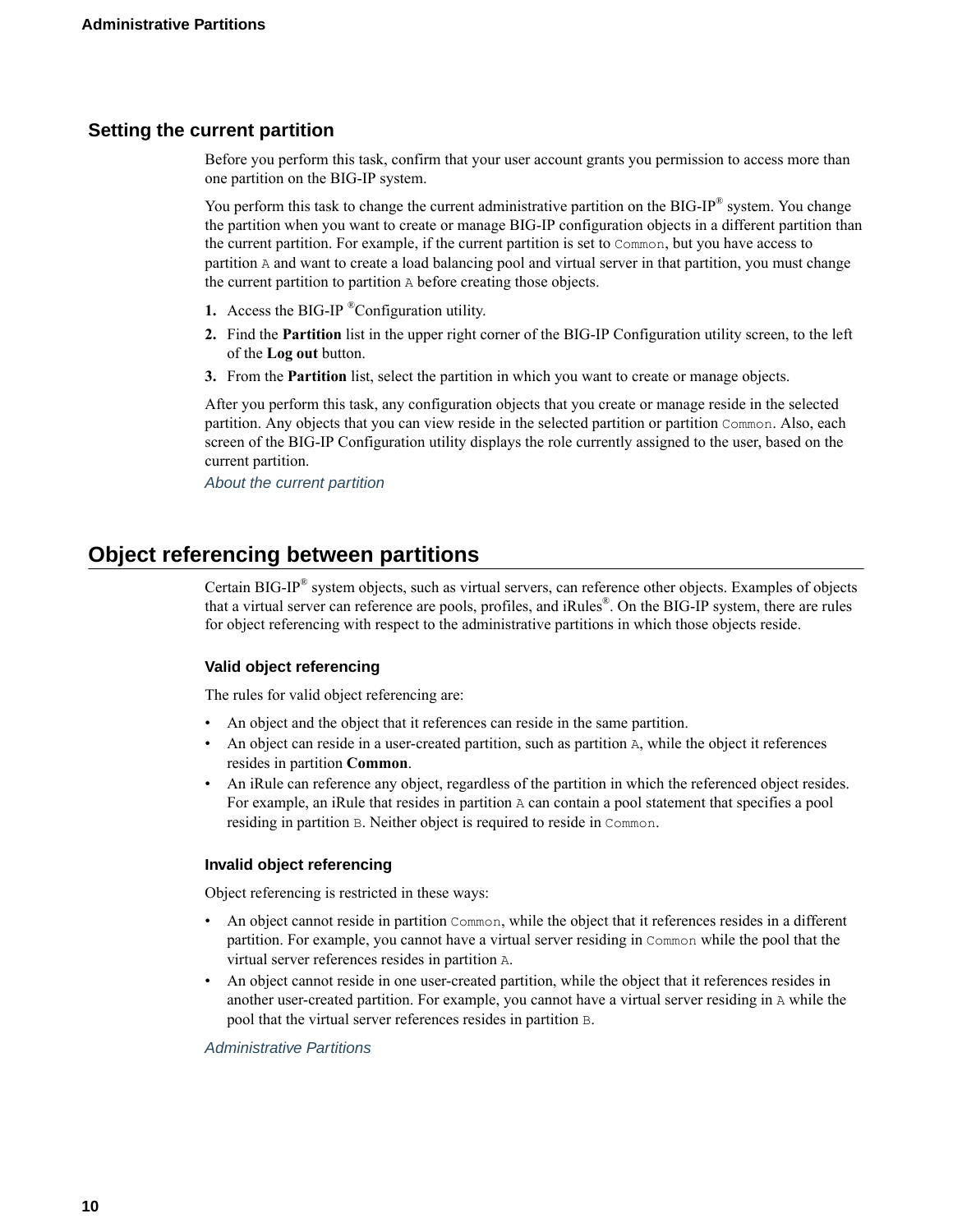## <span id="page-10-0"></span>**User Roles**

What is a user role? [User roles and administrative partitions](#page-11-0) [About universal access](#page-12-0) [User roles on the BIG-IP system](#page-12-0) This table lists and describes the various user roles that you can assign to a BIG-IP® user account. [User role permissions](#page-14-0) This table describes the permissions associated with each BIG-IP user role.

[About the User Manager user role](#page-16-0) [About the Firewall Manager user role](#page-16-0) [Summary of user role considerations](#page-17-0)

### **What is a user role?**

A *User role* is a property of a BIG-IP® administrative user account. For each BIG-IP user account, you can assign a different user role to each administrative partition to which you the user has access. This allows you to assign multiple user roles to each user account on the system.

A user role controls the following:

#### **The types of resources that the user can manage**

User roles define the types of resources, or objects, that a user can manage. For example, a user with the role of Operator can enable or disable nodes and pool members only. By contrast, a user with the Guest role cannot manage any BIG-IP system resources.

#### **The tasks that a user can perform**

For example, a user with the role of Operator can enable or disable nodes and pool members, but cannot create, modify, or delete them. Conversely, a user with the Manager role can perform all tasks related to objects within a partition, except for tasks related to user accounts.

The BIG-IP system offers several different user roles that you can choose from when assigning roles to a user account. Each user role grants a different level and type of permissions to the user.

*Note: You must have an Administrator or User Manager user role to assign user roles to a BIG-IP user account.*

User Roles Assigning roles to a user account

### **Assigning roles to a user account**

Before performing this task, ensure that you have a user role of Administrator or that you have a role of User Manager for the relevant partition.

You perform this task to change the user roles that are assigned to a user account. You can assign a different role for each partition to which the user has access. By default, the user role that the BIG-IP<sup>®</sup> system assigns to a user account on each partition is No Access.

*Important: If you are performing this task while the user is logged into the system through*  $t$ *msh, the BIG-IP system terminates the user's tmsh session when the user subsequently issues another tmsh*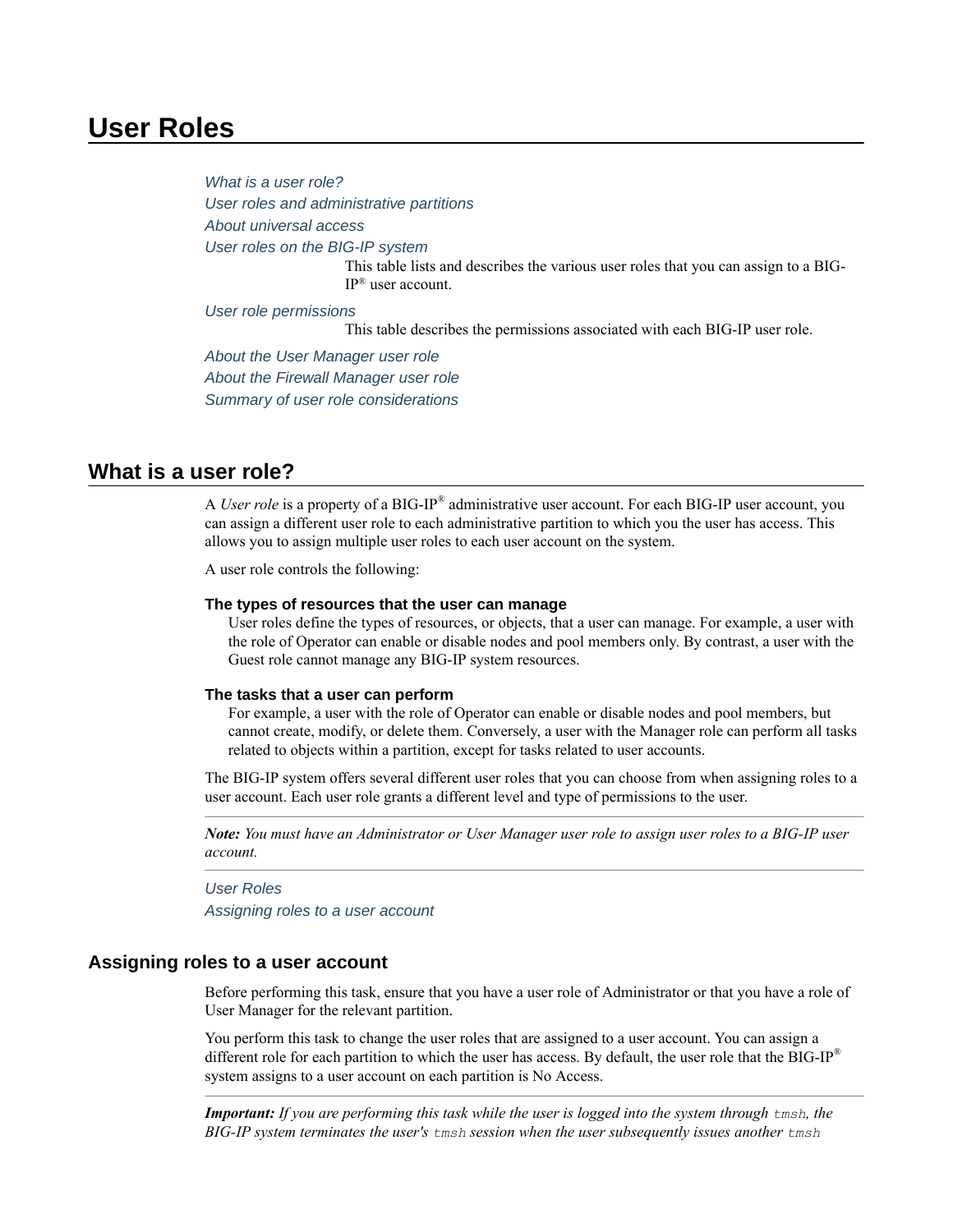<span id="page-11-0"></span>*command. This behavior ensures that the user is notified of the change in permissions and that data integrity is maintained.*

- 1. Access the BIG-IP<sup>®</sup> Configuration utility.
- **2.** In the upper-left corner of the screen, confirm that the **Partition** list is set to the partition in which the user account that you want to modify resides.
- **3.** On the Main tab, click **System** > **Users**.

The BIG-IP system displays the list of user accounts that reside in the current partition and in partition Common. Note that all users except those with a user role of No Access have at least read access to partition Common.

- **4.** In the User Name column, click the user account name.
- **5.** For the **Partition Access** setting:
	- a) From the **Role** list to select a user role.
	- b) From the **Partition** list, select a partition name.
	- c) Click the **Add** button.
		- A user role pertaining to a partition now appears in the box.
	- d) Repeat these steps for each partition to which you want to assign a role for this user.

|                         | Certificate Manager<br>Role:<br>Partition:<br>Common<br>×<br>Add | ▼ |                  |
|-------------------------|------------------------------------------------------------------|---|------------------|
|                         | Role                                                             |   | <b>Partition</b> |
| <b>Partition Access</b> | <b>User Manager</b>                                              |   | <b>USERS</b>     |
|                         | Certificate Manager                                              |   | Common           |
|                         | Edit Delete                                                      |   |                  |

**Figure 2: Granting partition access to a BIG-IP user account**

After you configure this setting, one or more role-partition combinations are specified for assignment to this user account.

**6.** Click the **Update** button.

[What is a user role?](#page-10-0)

### **User roles and administrative partitions**

As a BIG-IP<sup>®</sup> user with an Administrator or User Manager user role, you can assign user roles to other BIG-IP user accounts. Specifically, for each BIG-IP user account, you can assign a specific user role to each administrative partition to which you grant the user access. In this way, you can control the BIG-IP configuration objects that the user can manage, as well as the types of actions the user can perform on those objects.

*Important: When a local user with multiple roles logs in to the system, the system applies the most powerful of those roles to the user and sets the current partition to the partition associated with that role. This role remains in effect until the user changes the current partition or the user logs off the system.*

[User Roles](#page-10-0)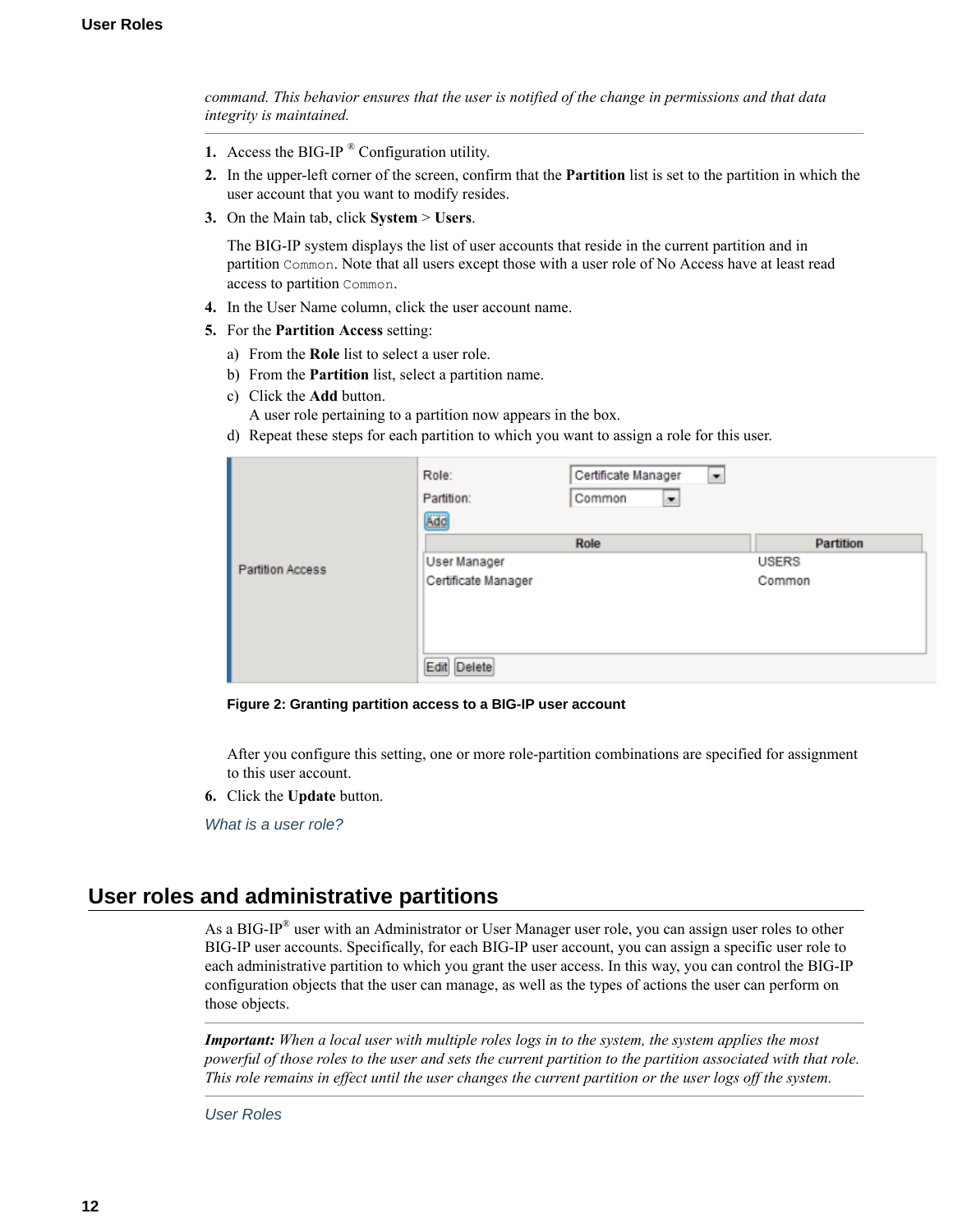### <span id="page-12-0"></span>**About universal access**

When you create a BIG-IP administrative user account, you can grant the user access to all administrative partitions on the system, instead of to specific partitions only. This type of access is known as *universal access*. When you grant universal access to a user, you can assign only one user role, which applies to all partitions on the system for that user.

For example, if you create a user account and assign the role of Operator with the partition access set to **All**, the user has Operator permissions within all partitions on the system. You cannot assign any other user roles to that user account.

You can assign universal access to any user role except No Access. Moreover, certain user roles on the system automatically provide a user with universal access, and you cannot change this. The user roles that automatically and permanently provide universal access are:

- Administrator
- Resource Administrator
- Application Security Administrator
- **Auditor**

*Note: When you assign the user role No Access to a user account, the role always applies to all partitions on the system.*

[User Roles](#page-10-0)

### **User roles on the BIG-IP system**

This table lists and describes the various user roles that you can assign to a BIG-IP® user account.

| <b>User role</b>          | <b>Description</b>                                                                                                                                                                                                                                                                                                                                                    | <b>Partition scope</b>                                 |
|---------------------------|-----------------------------------------------------------------------------------------------------------------------------------------------------------------------------------------------------------------------------------------------------------------------------------------------------------------------------------------------------------------------|--------------------------------------------------------|
| Administrator             | This is the most powerful user role on the system and<br>grants users complete access to all objects on the system.<br>Users with this role cannot have other user roles on the<br>system.                                                                                                                                                                            | All partitions<br>(mandatory)                          |
| Resource<br>Administrator | This role grants a user access to all objects on the system<br>except BIG-IP user accounts. With respect to user accounts,<br>a user with this role can view a list of all user accounts on<br>the system but cannot view or change user account<br>properties except for their own user account. Users with<br>this role cannot have other user roles on the system. | All partitions<br>(mandatory)                          |
| User Manager              | This role grants a user permission to manage BIG-IP user<br>accounts. When granted terminal access, a user with this<br>role has access to TMSH only.                                                                                                                                                                                                                 | Specific partitions<br>or all partitions<br>(optional) |
| Manager                   | This role grants a user permission to manage a subset of<br>local traffic objects. When granted terminal access, a user<br>with this role has access to TMSH only.                                                                                                                                                                                                    | Specific partitions<br>or all partitions<br>(optional) |
| Certificate Manager       | This role grants a user permission to manage digital<br>certificates and keys, as well as perform Federal<br>Information Processing Standard (FIPS) operations. When<br>granted terminal access, a user with this role has access to<br>TMSH only.                                                                                                                    | Specific partitions<br>or all partitions<br>(optional) |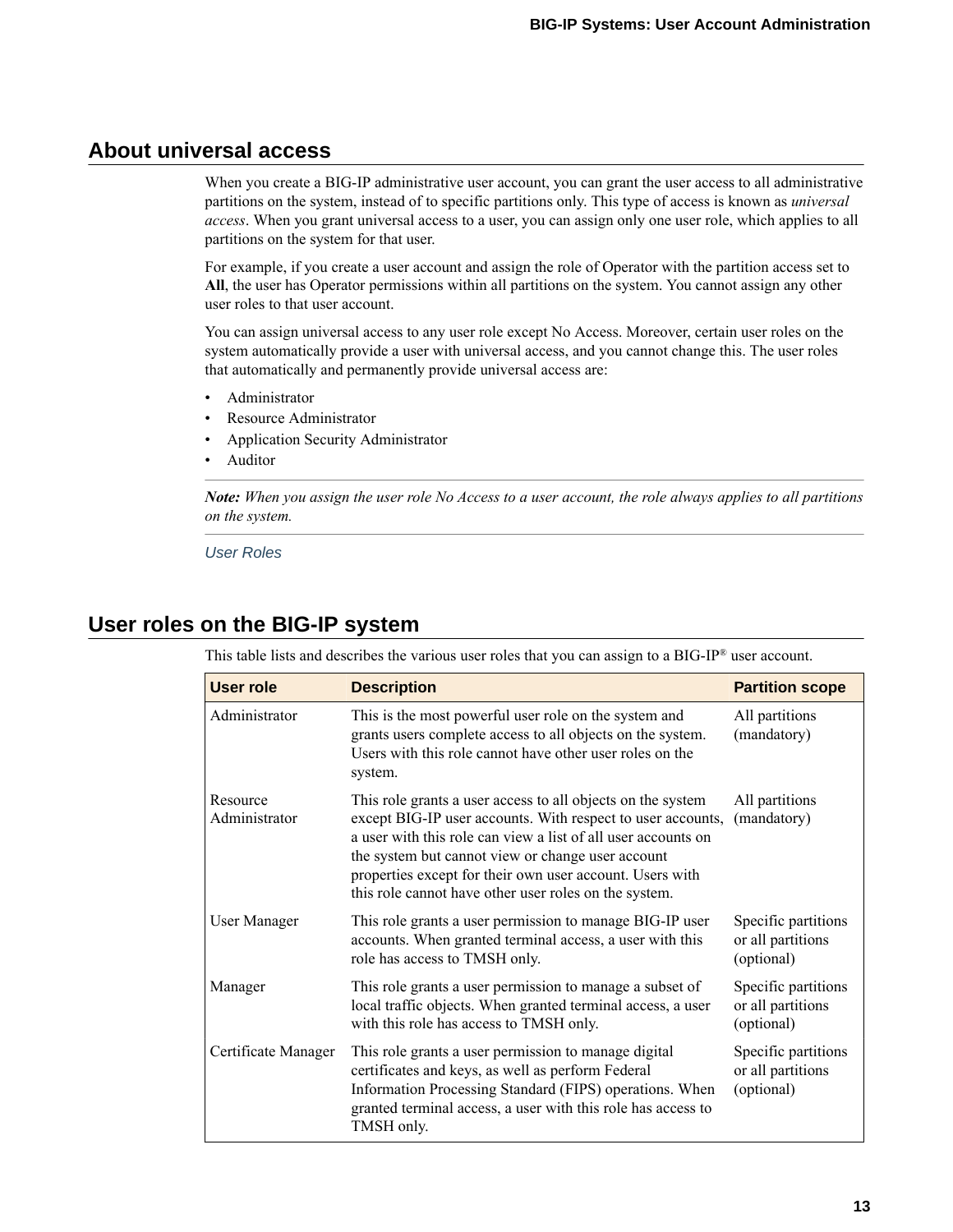| <b>User role</b>                             | <b>Description</b>                                                                                                                                                                                                                                                                                                                                                                                                                                     | <b>Partition scope</b>                                 |
|----------------------------------------------|--------------------------------------------------------------------------------------------------------------------------------------------------------------------------------------------------------------------------------------------------------------------------------------------------------------------------------------------------------------------------------------------------------------------------------------------------------|--------------------------------------------------------|
| iRule Manager                                | This role grants a user permission to create, modify, view,<br>and delete iRules. Users with this role cannot affect the way<br>that an iRule is deployed. For example, a user with this role<br>can create an iRule but cannot assign the iRule to a virtual<br>server or move the iRule from one virtual server to another.<br>When granted terminal access, a user with this role has<br>access to TMSH only.                                       | Specific partitions<br>or all partitions<br>(optional) |
| <b>Application Editor</b>                    | This role grants a user permission to modify a subset of<br>local traffic objects. When granted terminal access, a user<br>with this role has access to TMSH only.                                                                                                                                                                                                                                                                                     | Specific partitions<br>or all partitions<br>(optional) |
| <b>Acceleration Policy</b><br>Editor         | This role grants a user permission to manage BIG-IP<br>Application Acceleration Manager™ policies. Users with<br>this role cannot have other user roles on the system.                                                                                                                                                                                                                                                                                 | All partitions<br>(mandatory)                          |
| Firewall Manager                             | This role grants a user permission to manage all firewall<br>rules and supporting objects. Notably, the Firewall<br>Manager role has no permission to create, update, or delete<br>non-network firewall configurations, including Application<br>Security or Protocol Security policies.                                                                                                                                                               | All partitions or a<br>single partition                |
| <b>Application Security</b><br>Administrator | This role grants a user permission to manage BIG-IP<br>Application Security Manager™ (ASM®) security policy<br>objects. With respect to ASM policy objects, this role is<br>similar to the Administrator role. You can assign this role<br>only when the BIG-IP system includes the ASM module.<br>Users with this role cannot have other user roles on the<br>system. When granted terminal access, a user with this role<br>has access to TMSH only. | All partitions<br>(mandatory)                          |
| <b>Application Security</b><br>Editor        | This role grants a user permission to manage most parts of<br>ASM. You can assign this role only when the BIG-IP<br>system includes the ASM module. When granted terminal<br>access, a user with this role has access to TMSH only.                                                                                                                                                                                                                    | Specific partitions<br>or all partitions<br>(optional) |
| <b>Fraud Protection</b><br>Manager           | This role grants a user permission to configure the BIG-IP<br>Fraud Protection Service (FPS) module. When granted<br>terminal access, a user with this role has access to TMSH<br>only.                                                                                                                                                                                                                                                                | Specific partitions<br>or all partitions<br>(optional) |
| Operator                                     | This role grants a user permission to enable or disable<br>nodes and pool members. When granted terminal access, a<br>user with this role has access to TMSH only.                                                                                                                                                                                                                                                                                     | Specific partitions<br>or all partitions<br>(optional) |
| Auditor                                      | This is a powerful role that grants read-only access to all<br>configuration data on the system, except for ARP data,<br>archives, and support tools. Users with this role cannot<br>have other user roles on the system but can change their<br>own user account password. When granted terminal access,<br>a user with this role has access to TMSH only.                                                                                            | All partitions<br>(mandatory)                          |
| Guest                                        | This is the least powerful role on the system other than No<br>Access. This role grants read-only access to all objects in<br>the user's assigned partitions plus Common, except for:<br>ARP data, archives, logs, support tools, SNMP<br>configurations displayed in the BIG-IP Configuration<br>utility, and other users' user accounts. A user with this role                                                                                       | Specific partitions<br>or all partitions<br>(optional) |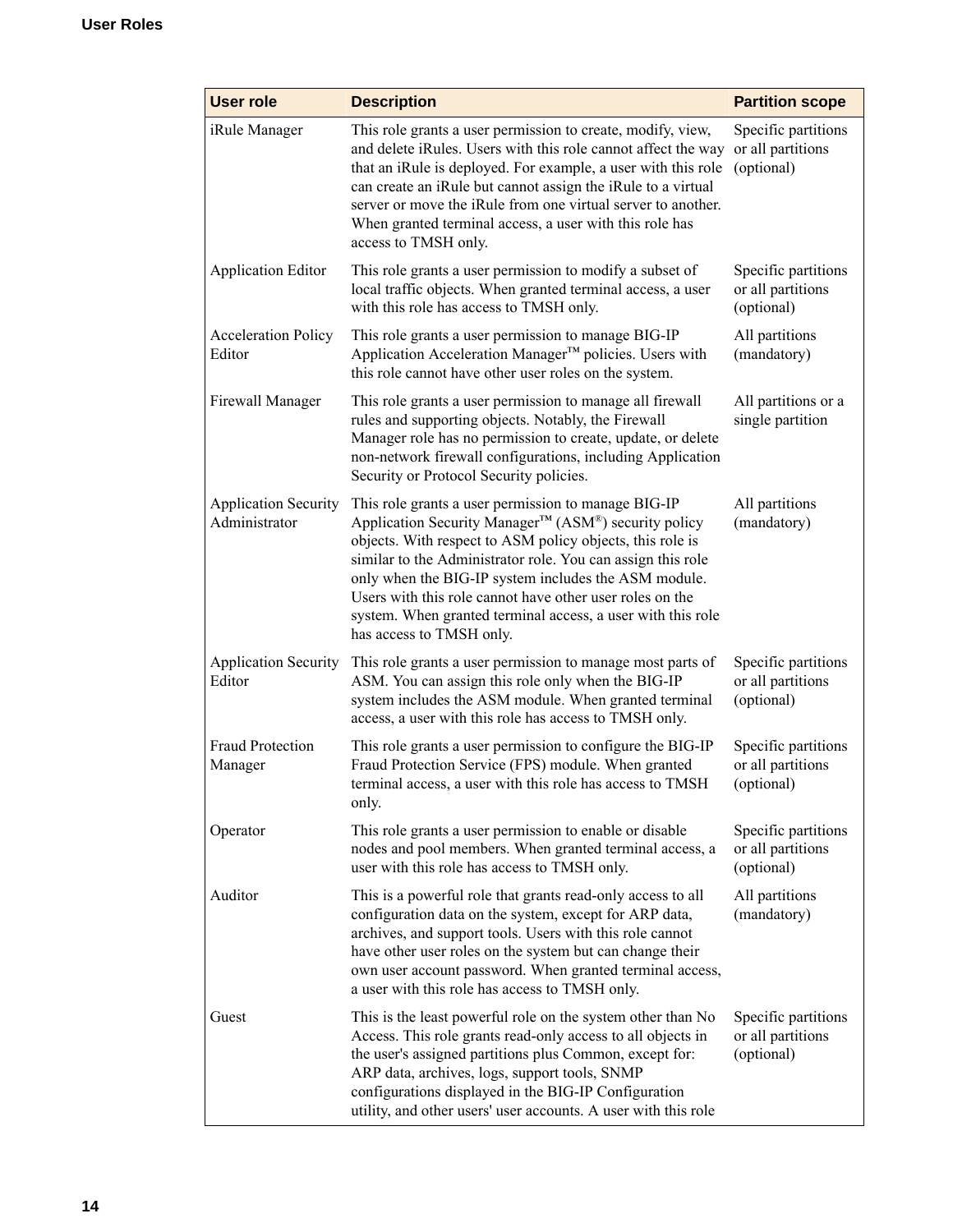<span id="page-14-0"></span>

| User role | <b>Description</b>                                                                                                                      | <b>Partition scope</b> |
|-----------|-----------------------------------------------------------------------------------------------------------------------------------------|------------------------|
|           | has write access to their own user account password. When<br>granted terminal access, a user with this role has access to<br>TMSH only. |                        |
| No Access | This role blocks read and write access to any configuration None<br>objects and data on the BIG-IP system.                              |                        |

[User Roles](#page-10-0)

## **User role permissions**

This table describes the permissions associated with each BIG-IP user role.

| <b>User role</b>          | <b>Write access</b>                                                                                                                                                           | <b>Read access</b>                                                     | No access                                                                                                                                                                     |
|---------------------------|-------------------------------------------------------------------------------------------------------------------------------------------------------------------------------|------------------------------------------------------------------------|-------------------------------------------------------------------------------------------------------------------------------------------------------------------------------|
| Administrator             | All objects on the system.                                                                                                                                                    | All objects on the system.                                             | Not applicable.                                                                                                                                                               |
| Resource<br>Administrator | Most objects on the system,<br>as well as their own<br>password.                                                                                                              | Most objects on the<br>system, including the list<br>of user accounts. | User account properties<br>and some command-<br>line interface<br>commands, such as<br>those used to edit<br>TMSH scripts.                                                    |
| <b>User Manager</b>       | All user accounts in the<br>user manager's assigned<br>partitions.                                                                                                            | Most objects in assigned<br>partitions plus Common.                    | ARP entries, archives,<br>SNMP configurations<br>displayed in the BIG-IP<br>Configuration utility,<br>logs, the advanced<br>shell, and support tools.                         |
| Manager                   | Virtual servers, pool<br>members, nodes, profiles,<br>monitors, and iRules® in<br>assigned partitions. Users<br>with a Manager role can<br>also change their own<br>password. | Most objects in assigned<br>partitions plus Common.                    | Other user accounts,<br>ARP entries, archives,<br>SNMP configurations<br>displayed in the BIG-IP<br>Configuration utility,<br>logs, the advanced<br>shell, and support tools. |
| Certificate Manager       | All digital certificates and<br>FIPS operations in assigned<br>partitions, as well as their<br>own password.                                                                  | Most objects in assigned<br>partitions plus Common.                    | Other user accounts,<br>ARP entries, archives,<br>SNMP configurations<br>displayed in the BIG-IP<br>Configuration utility,<br>logs, the advanced<br>shell, and support tools. |
| iRule Manager             | iRules in assigned<br>partitions, as well as their<br>own password.                                                                                                           | Most objects in assigned<br>partitions plus Common.                    | Other user accounts,<br>ARP entries, archives,<br>SNMP configurations<br>displayed in the BIG-IP<br>Configuration utility,<br>logs, the advanced<br>shell, and support tools. |
| <b>Application Editor</b> | Nodes, pools, pool<br>members, and monitors in                                                                                                                                | Most objects in assigned<br>partitions plus Common.                    | Other user accounts,<br>ARP entries, archives,                                                                                                                                |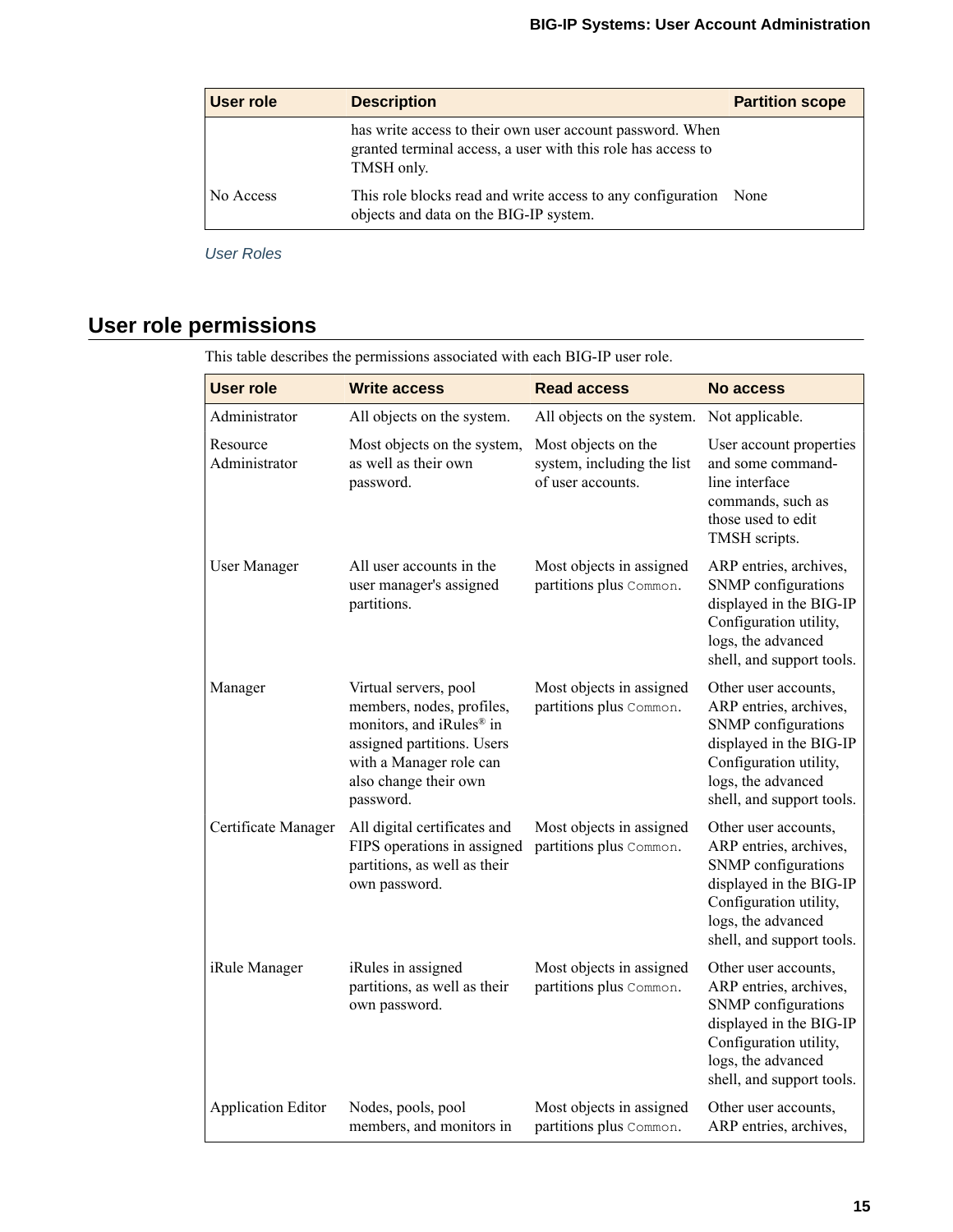| <b>User role</b>                                    | <b>Write access</b>                                                                                                                                                                                                                           | <b>Read access</b>                                  | <b>No access</b>                                                                                                                                                              |
|-----------------------------------------------------|-----------------------------------------------------------------------------------------------------------------------------------------------------------------------------------------------------------------------------------------------|-----------------------------------------------------|-------------------------------------------------------------------------------------------------------------------------------------------------------------------------------|
|                                                     | assigned partitions, as well<br>as their own password.                                                                                                                                                                                        |                                                     | SNMP configurations<br>displayed in the BIG-IP<br>Configuration utility,<br>logs, the advanced<br>shell, and support tools.                                                   |
| <b>Acceleration Policy</b><br>Editor                | All Application<br>Acceleration Manager <sup>™</sup><br>policy objects and profiles<br>on the system, as well as<br>their own password.                                                                                                       | Most objects on the<br>system.                      | Other user accounts,<br>ARP entries, archives,<br>SNMP configurations<br>displayed in the BIG-IP<br>Configuration utility,<br>logs, and support tools.                        |
| Firewall Manager                                    | All firewall rules and<br>supporting objects in<br>assigned partitions, as well<br>as their own password. To<br>modify global and<br>management port rules,<br>Firewall Managers must<br>have partition Common<br>assigned to their accounts. | Most objects in assigned<br>partitions plus Common. | Other user accounts,<br>ARP entries, archives,<br>SNMP configurations<br>displayed in the BIG-IP<br>Configuration utility,<br>logs, and support tools.                        |
| Administrator                                       | Application Security All Application Security<br>Manager <sup>™</sup> security policy<br>objects on the system, as<br>well as their own password.                                                                                             | Most objects in assigned<br>partitions plus Common. | Other user accounts,<br>ARP entries, archives,<br>SNMP configurations<br>displayed in the BIG-IP<br>Configuration utility,<br>logs, and support tools.                        |
| Application Security Application Security<br>Editor | Manager <sup>™</sup> objects in<br>assigned partitions, as well<br>as their own password.                                                                                                                                                     | Most objects in assigned<br>partitions plus Common. | Other user accounts,<br>ARP entries, archives,<br>SNMP configurations<br>displayed in the BIG-IP<br>Configuration utility,<br>logs, and support tools.                        |
| <b>Fraud Protection</b><br>Manager                  | <b>Fraud Protection Service</b><br>objects in assigned<br>partitions, as well as their<br>own password.                                                                                                                                       | Most objects in assigned<br>partitions plus Common. | Other user accounts,<br>ARP entries, archives,<br>SNMP configurations<br>displayed in the BIG-IP<br>Configuration utility,<br>logs, the advanced<br>shell, and support tools. |
| Operator                                            | Nodes and pool members in Most objects in assigned<br>assigned partitions (enable<br>and disable only), as well as<br>their own password.                                                                                                     | partitions plus Common.                             | Other user accounts,<br>ARP entries, archives,<br>SNMP configurations<br>displayed in the BIG-IP<br>Configuration utility,<br>logs, the advanced<br>shell, and support tools. |
| Auditor                                             | Their own user account<br>password.                                                                                                                                                                                                           | Most objects on the<br>system, in all partitions.   | ARP entries, archives,<br>the advanced shell, and<br>support tools.                                                                                                           |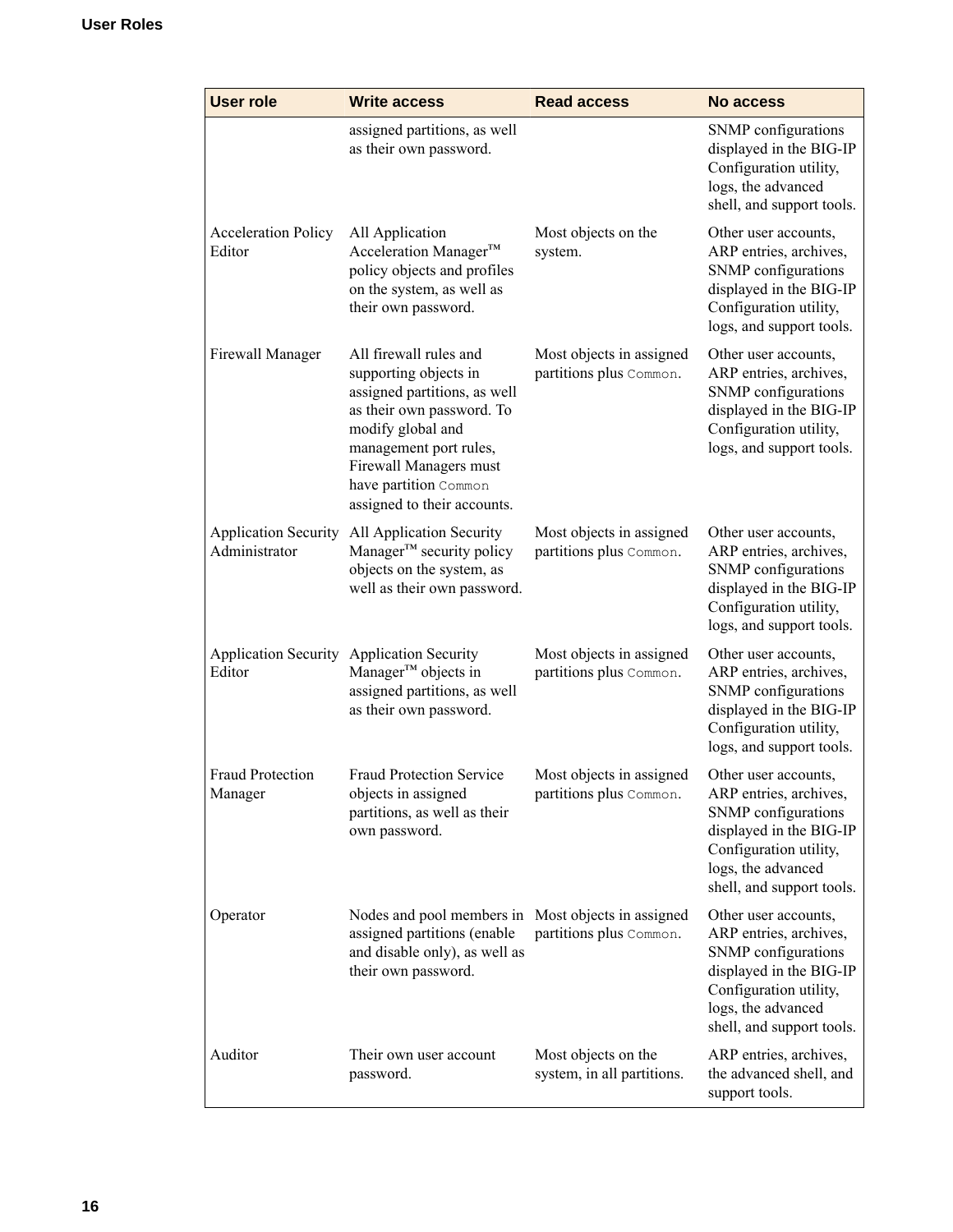<span id="page-16-0"></span>

| <b>User role</b> | <b>Write access</b>                 | <b>Read access</b>                                  | No access                                                                                                                                                                     |
|------------------|-------------------------------------|-----------------------------------------------------|-------------------------------------------------------------------------------------------------------------------------------------------------------------------------------|
| Guest            | Their own user account<br>password. | Most objects in assigned<br>partitions plus Common. | Other user accounts.<br>ARP entries, archives,<br>SNMP configurations<br>displayed in the BIG-IP<br>Configuration utility,<br>logs, the advanced<br>shell, and support tools. |
| No Access        | None.                               | None.                                               | None.                                                                                                                                                                         |

[User Roles](#page-10-0)

### **About the User Manager user role**

If a user with this role has permission to manage user accounts in partition A, then this user can view most BIG-IP objects in Common and partition. The objects that the User Manager cannot view are: ARP entries, system archives, SNMP configurations, logs (by default), and support information (through QKView and TCP Dump).

A user with a User Manager role on all partitions (that is, with universal access) can manage user accounts in these ways:

- Create a user account in any partition and assign roles for that user on any partition.
- Modify a user account in any partition and change the existing roles for that user on any partitions.
- View all user accounts.
- Modify the password on any user account.
- Enable or disable terminal access for any user account.
- Change his or her own password.

A user with a User Manager role on a specific partition can manage user accounts in the same way as above except that all actions are restricted to the specific partition to which the user manager has access. Therefore the user manager cannot change any user's role that is associated with another partition. For example, suppose that:

- User mjones has the User Manager role for partition A only.
- User account rsmith resides in Partition A.
- User rsmith has the role of Certificate Manager on Partition A.
- User rsmith has the role of Operator on Partition B.

In this case, user mjones can view, change, or delete rsmith's Certificate Manager role for partition A. User mjones can view rsmith's Operator role for partition **B** but cannot change or delete that role.

With respect to deleting user accounts in partition A, user mjones cannot delete the rsmith account because user rsmith has access to a partition other than A.

[User Roles](#page-10-0)

### **About the Firewall Manager user role**

A user with the role of Firewall Manager can manage firewall rules and other supporting objects, including:

- Firewall rules in all contexts
- Address lists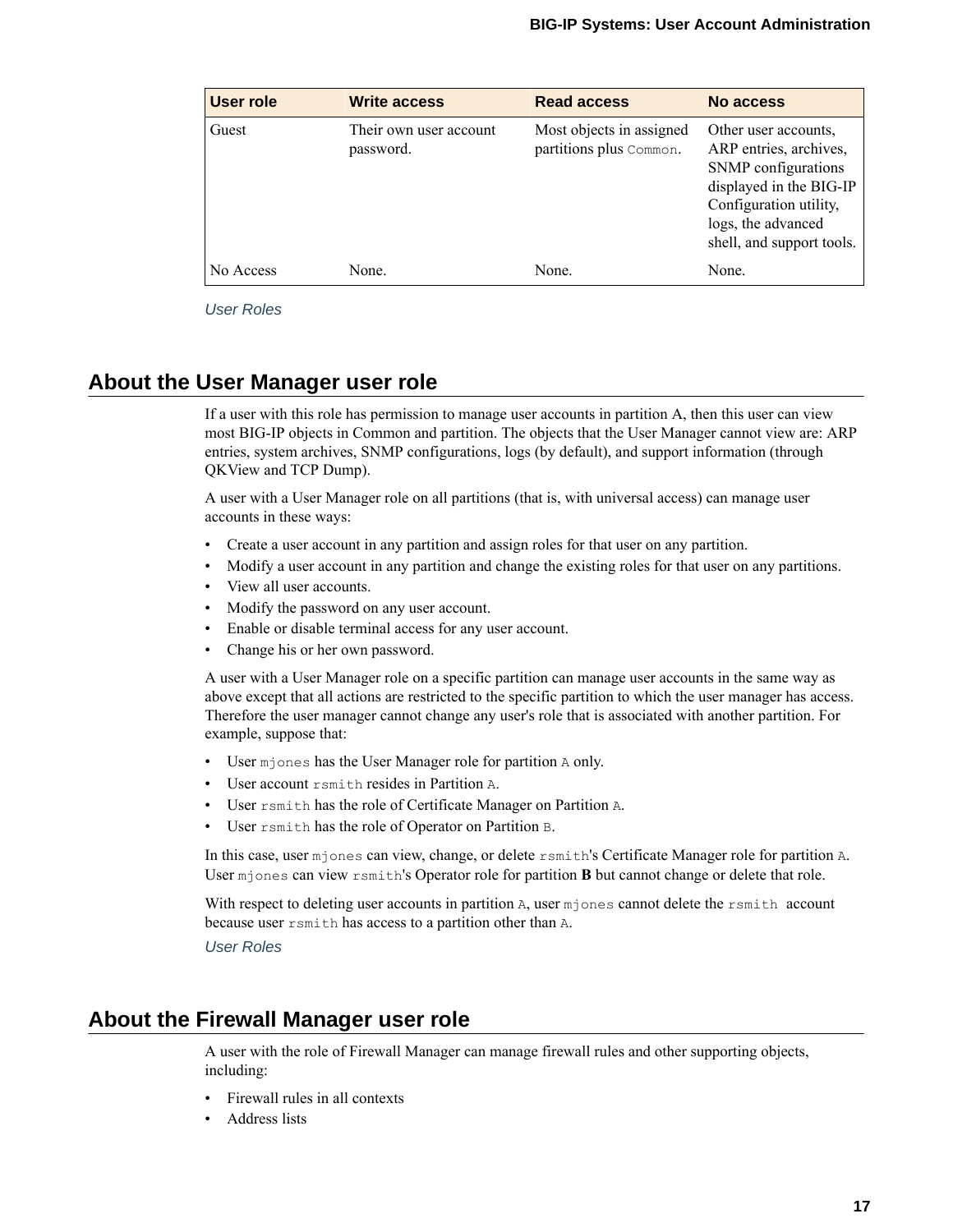- <span id="page-17-0"></span>Port lists
- **Schedules**
- Security logging profiles and supporting objects, including log publishers and destinations
- IP intelligence and DoS profiles association rights for all of the above security profiles to virtual servers
- DoS Device Configuration (the L2 through L4 DoS protection configuration)

*Note: To modify global and management port rules, Firewall Managers must have partition Common assigned to their user accounts.*

[User Roles](#page-10-0)

### **Summary of user role considerations**

When managing user roles for BIG-IP $^{\circledR}$  user accounts, it is helpful to understand these system behaviors and restrictions. Some apply to all user accounts, while others apply to remote accounts only.

#### **All user accounts**

This section summarizes some high-level concepts about configuring access control for all BIG-IP user accounts, whether stored locally on the BIG-IP system or on a remote authentication server:

- A user account can have only one user role for each administrative partition on the BIG-IP system.
- If a user has multiple roles on the system, the user's most powerful role is applied on first login.
- If you have an Administrator role, you can grant universal access to any user, except those that have a role of No Access.
- A user with the role of Administrator, Resource Administrator, Application Security Administrator, or Auditor always has universal partition access (that is, access to all partitions). For these users, you cannot change this universal access.
- A user with universal access can have only one role on the system, and the role applies to all partitions. On initial login, the user's current partition is set to Common.
- During a user's login session, the role for the current partition is continually displayed in the upper left area of each screen of the BIG-IP Configuration utility.
- If you change a role on a user account while the user is logged into the system through tmsh, the BIG-IP system terminates the user's tmsh session when the user subsequently issues another tmsh command.

#### **Remote user accounts**

This section summarizes some high-level concepts about configuring access control for remotely-stored BIG-IP user accounts. Specific BIG-IP system behavior with respect to granting permissions depends on the type of remote authentication server. For more detailed information, see the section titled Remote User Account Management.

- When assigning user role-partition combinations to a single remote user group, you can specify multiple combinations to the group (that is, for the same attribute string). However, for a single user group, you cannot specify multiple roles for the same partition. Within one remote group, the BIG-IP system disallows any attempt to assign multiple roles to the same partition.
- For a user with multi-group membership, if you assign more than one role to the same partition, the BIG-IP system chooses a role and partition for the user at login time, based primarily on the line order that you specified in the remote role configuration on the BIG-IP system.
- If you attempt to assign multiple role-partition combinations to a user, and one of those combinations grants universal access (that is, access to all partitions), then the BIG-IP system will either disallow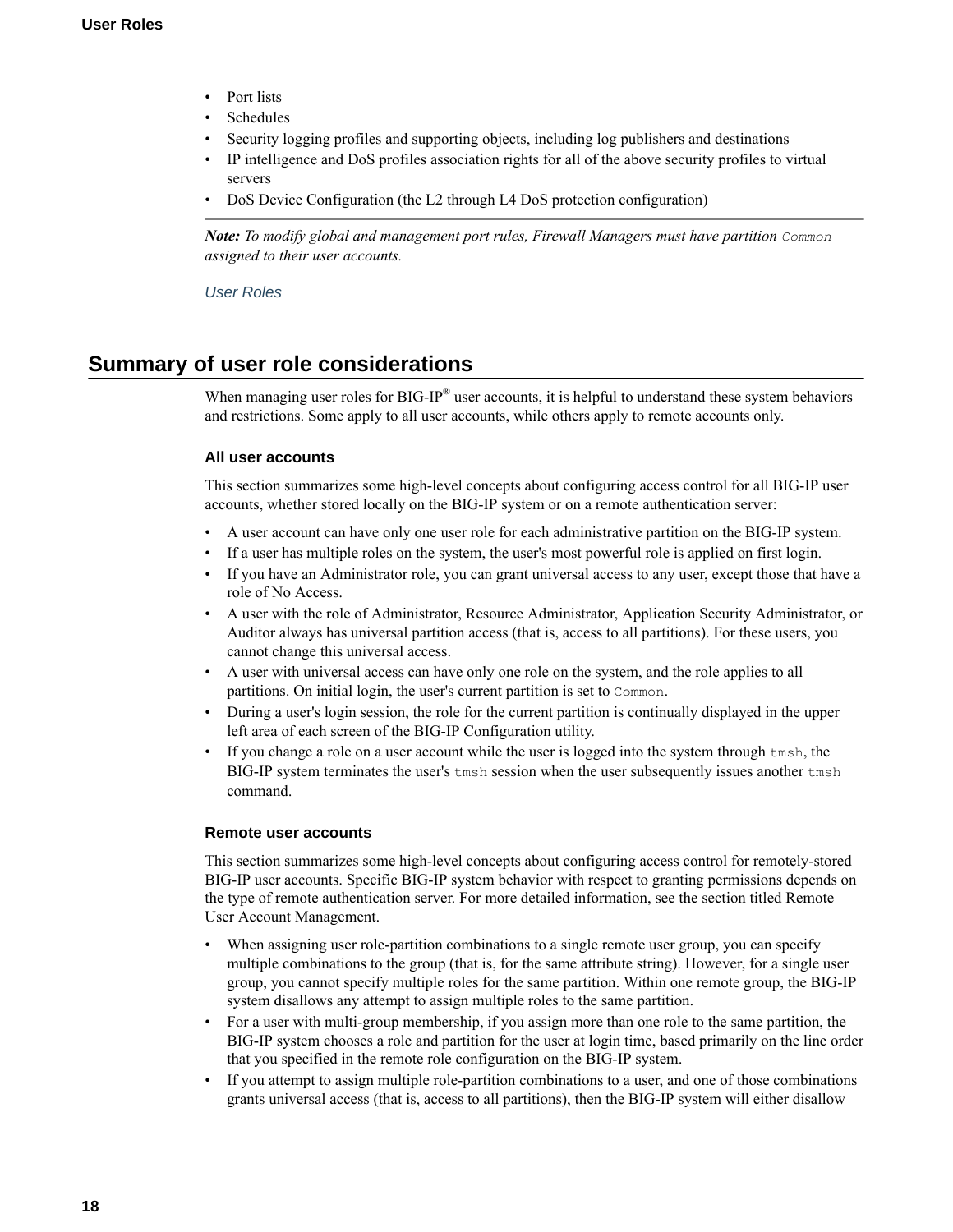the universal access assignment (if configuring one user group only), or, depending on configured line order, grant universal access to the user and ignore all other role assignments for individual partitions.

• If you are logged in to the BIG-IP system as a member of the account Other External Users ,and you modify the role of that account to a lesser role, the system modifies the user role of your own account to the lesser role also. The change occurs when you log out and log in again to the BIG-IP system.

[User Roles](#page-10-0)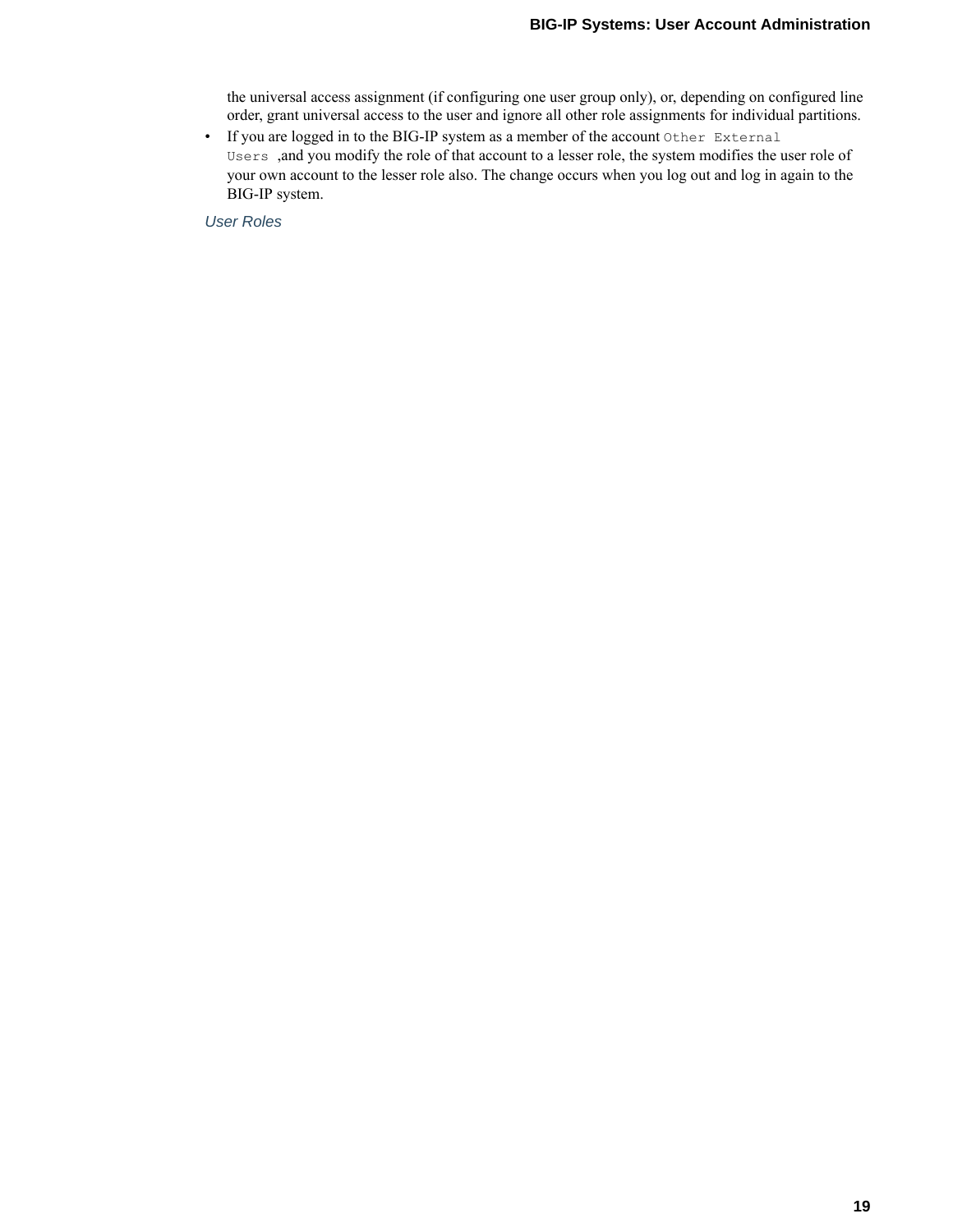**User Roles**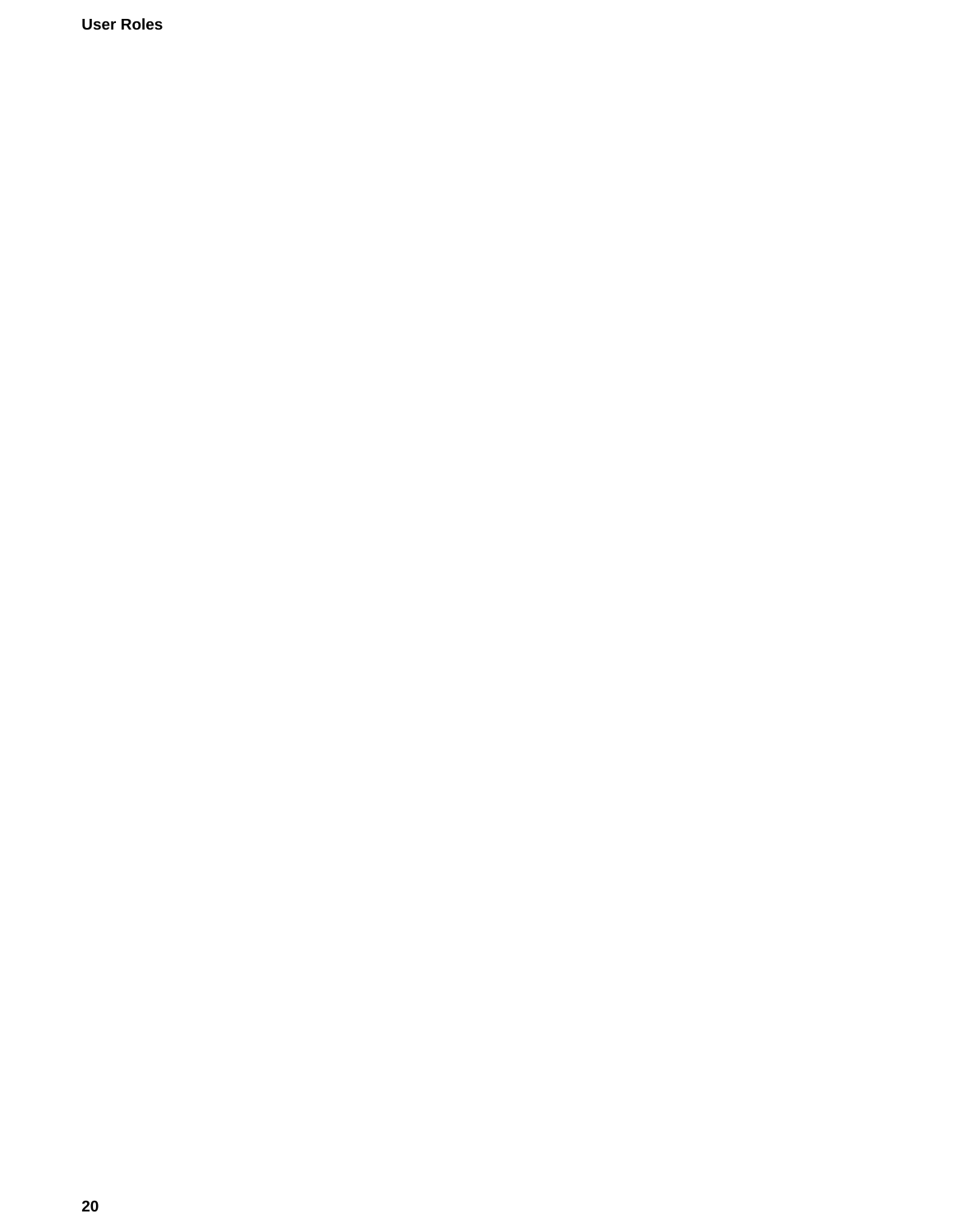## <span id="page-20-0"></span>**Local User Account Management**

About local user accounts [About secure password policy configuration](#page-24-0) [User authentication lockout](#page-26-0)

### **About local user accounts**

Managing local user accounts refers to the tasks of creating, viewing, modifying, and deleting user accounts that reside on the BIG-IP<sup>®</sup> system.

The BIG-IP system stores local user accounts (including user names, passwords, and user roles) in a local user-account database. When a user logs into the BIG-IP system using one of these locally-stored accounts, the BIG-IP system checks the account to determine the user role assigned to that user account for each partition to which the user has access.

For example, suppose you grant local user jsmith access to partitions A and B, and in the process, assign her a role of Manager for partition A and a role of Operator for partition B. This means that user jsmith can create, modify, and delete several types of local traffic objects that reside in partition A, but in partition B, she is restricted to enabling and disabling nodes, pool members, virtual servers, and virtual addresses.

For user  $r_j$  ones, you can grant him access to the same partitions A and B, but assign him the roles of Certificate Manager and Guest, respectively. For user rjones, this means that with respect to partition A, he can fully manage digital certificates that reside in that partition, but he has no permission to manage other types of objects in the partition. For objects in partition  $B$ , he has read access only.

Local User Account Management Displaying a list of local user accounts [Creating a local user account](#page-21-0) [Viewing the properties of a local user account](#page-22-0) [Modifying the properties of a local user account](#page-22-0) [Deleting a local user account](#page-23-0) [Properties of a local BIG-IP system user account](#page-24-0)

This table lists and describes the properties that define a local BIG-IP user account.

### **Displaying a list of local user accounts**

Before performing this task, ensure that you have a role of Administrator or that you have a role of User Manager for the relevant partition.

Using the BIG-IP<sup>®</sup> Configuration utility, you can display a list of existing local user accounts. If the user role assigned to your account is Administrator, you can view any user account on the BIG-IP<sup>®</sup> system, in any partition. If the user role assigned to your account is User Manager, you can view any user account in any partition to which you have access on the BIG-IP system.

- **1.** On the Main tab, click **System** > **Users**.
- **2.** From the **Partition** list in the upper-left corner of the screen, set the current partition to the partition in which the relevant user accounts reside.
- **3.** View the list of user accounts.

About local user accounts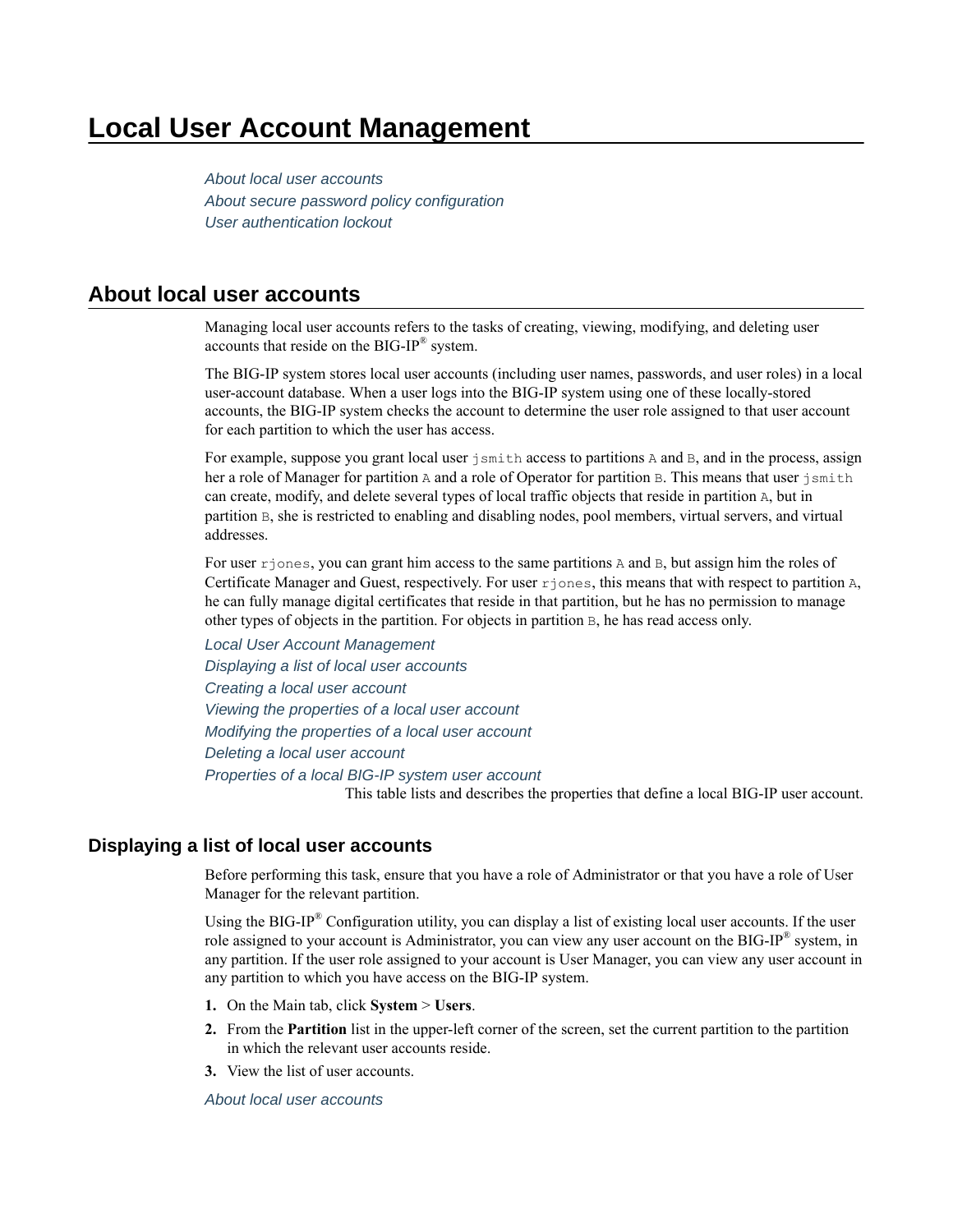#### <span id="page-21-0"></span>**Creating a local user account**

To perform this task, you must have the Administrator or User Manager user role assigned to your user account. Note that if the user role assigned to your account is User Manager, you can only create a user account in the partitions to which you have access.

You perform this task to create a local user account for BIG-IP ® administrative users.

*Note: User accounts on the BIG-IP® system are case-sensitive. Thus, the system treats user accounts such as JONES and Jones as two separate user accounts. Note, however, that certain user names, such as admin, are reserved, and are therefore exempt from case-sensitivity. For example, you cannot create a user account named Admin, aDmin, or ADMIN.*

- 1. Access the BIG-IP<sup>®</sup> Configuration utility.
- **2.** On the Main tab, click **System** > **Users**.

The BIG-IP system displays the list of user accounts that reside in the current partition and in partition Common. Note that all users except those with a user role of No Access have at least read access to partition Common.

**3.** From the **Partition** list in the upper-left corner of the screen, set the current partition to the partition in which you want the user account to reside.

*Important: The partition you select in this step is not the partition to which you want the user account to have access.*

**4.** Click the **Create** button.

If the **Create** button is unavailable, you do not have permission to create a local user account. You must have the Administrator or User Manager role assigned to your user account in order to create a local user account.

- **5.** For the **Password** setting:
	- a) In the **New** field, type a password for the user account.
	- b) In the **Confirm** field, type the password again. If the two passwords match, the BIG-IP system assigns the password to the user account. The user can log in to the system later and change this password.
- **6.** For the **Partition Access** setting:
	- a) From the **Role** list to select a user role.
	- b) From the **Partition** list, select a partition name.
	- c) Click the **Add** button.

A user role pertaining to a partition now appears in the box.

d) Repeat these steps for each partition to which you want to assign a role for this user.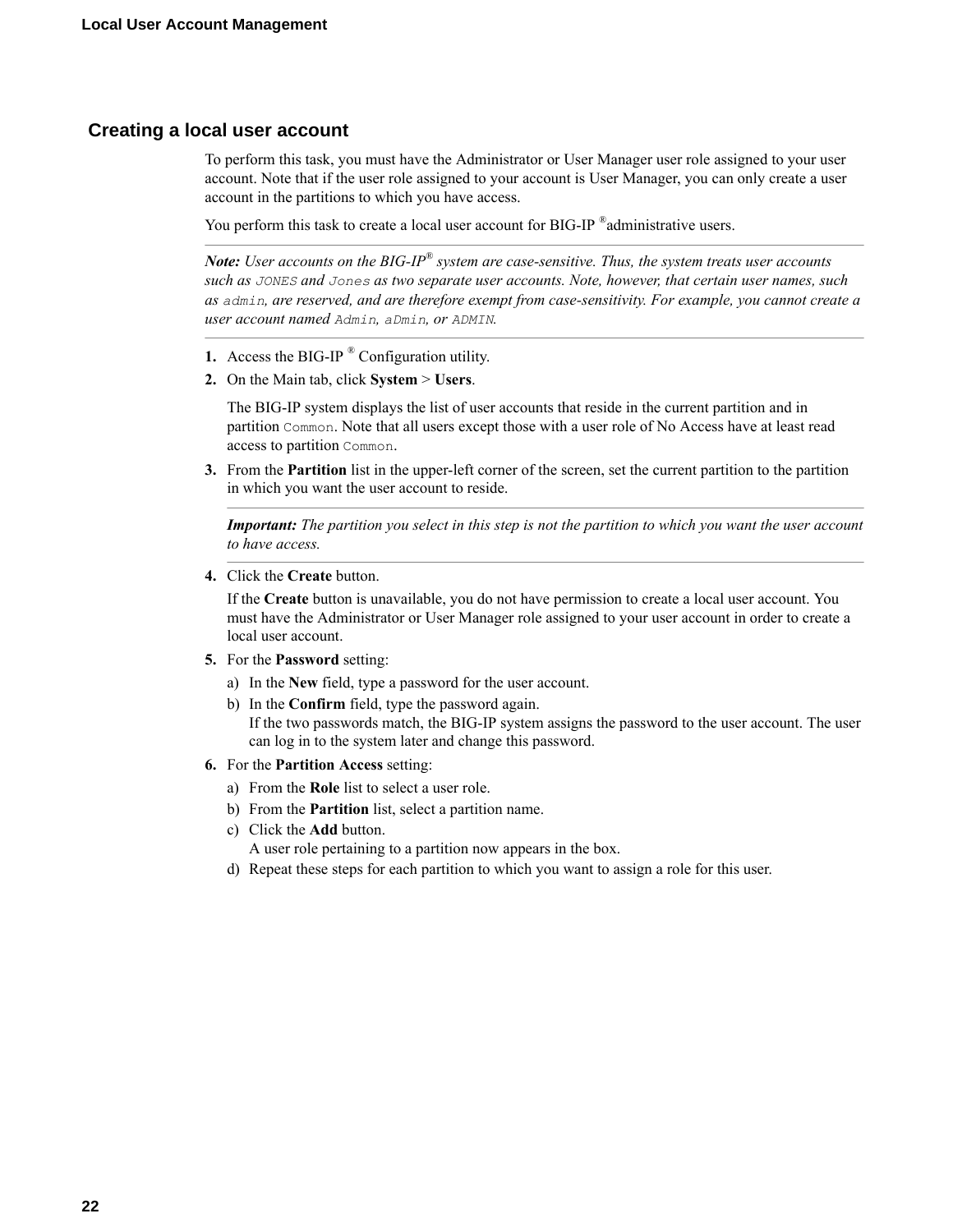<span id="page-22-0"></span>

|                         | Role:<br>Partition:<br>Add         | Certificate Manager<br>×<br>Common<br>۰ |                                  |
|-------------------------|------------------------------------|-----------------------------------------|----------------------------------|
|                         |                                    | Role                                    | <b>Partition</b><br><b>USERS</b> |
| <b>Partition Access</b> | <b>User Manager</b>                |                                         |                                  |
|                         | Certificate Manager<br>Edit Delete |                                         | Common                           |

**Figure 3: Granting partition access to a BIG-IP user account**

After you configure this setting, one or more role-partition combinations are specified for assignment to this user account.

**7.** If you want to allow user access to the command line interface, then from the **Terminal Access** list, select a level of access.

*Note: The advanced shell is only available for accounts with the Administrator or Resource Administrator user role.*

**8.** Click the **Finished** button.

After you perform this task, a user account exists on the BIG-IP system that assigns one or more roles, each corresponding to a partition on the system. The task also grants some level of terminal access, either tmsh or Bash shell access.

[About local user accounts](#page-20-0)

### **Viewing the properties of a local user account**

Before performing this task, ensure that you have a user role of Administrator or that you have a role of User Manager for the relevant partition.

Using the BIG-IP<sup>®</sup> Configuration utility, you can view the properties of an individual account.

- **1.** On the Main tab, click **System** > **Users**.
- **2.** From the **Partition** list in the upper-left corner of the screen, set the current partition to the partition in which the relevant user accounts reside.
- **3.** In the user-account list, find the user account you want to view and click the account name. This displays the properties of that user account.

[About local user accounts](#page-20-0)

### **Modifying the properties of a local user account**

Before performing this task, ensure that you have a user role of Administrator or that you have a role of User Manager for the relevant partition.

Using the BIG-IP<sup>®</sup> Configuration utility, you can modify the properties of an existing local user account, other than the root account.

*Warning: If you change a role on a user account while the user is logged into the system through the Traffic Management Shell (tmsh), the BIG-IP system terminates the user's tmsh session when the user subsequently issues another tmsh command.*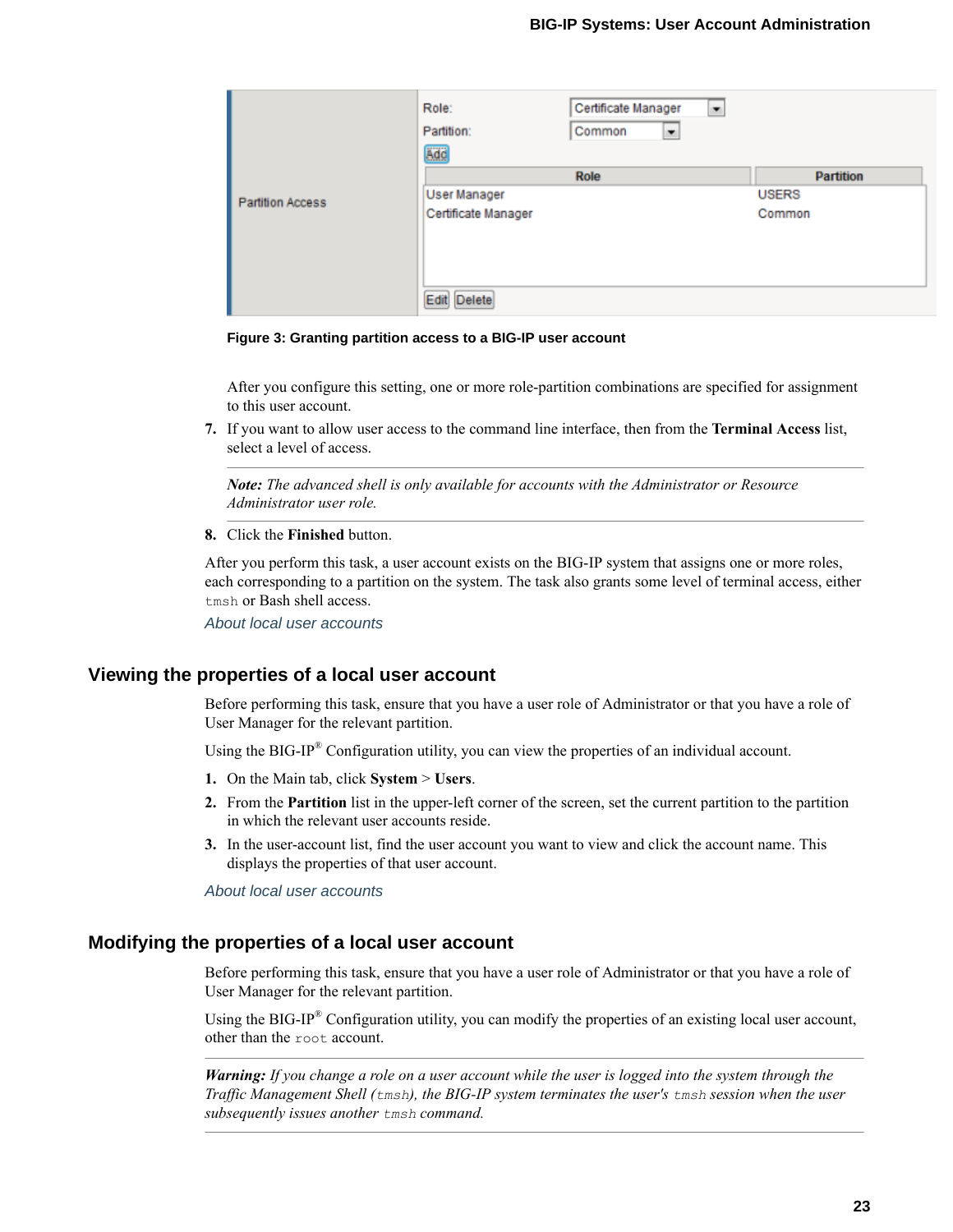- <span id="page-23-0"></span>**1.** On the Main tab, click **System** > **Users**.
- **2.** From the **Partition** list in the upper-left corner of the screen, set the current partition to the partition in which the relevant user accounts reside.
- **3.** In the user account list, find the user account you want to view and click the account name. This displays the properties of that user account.
- **4.** To change the user's password, locate the **Password** setting and replace the existing password in the **New** and **Confirm** fields with the new password.
- **5.** To modify a user's role and partition access, do any of the following:
	- a) To add a role for a partition, from the **Role** list select a role, and from the **Partition** list, select a partition. Then click the **Add** button. The new role-partition entry appears in the **Partitian Access** box.
	- b) To modify a role or partition, in the **Partition Access** box, select the role-partition entry you want to modify, and click the **Edit** button. Then from the **Role** or **Partition** list, select a new role or partition. Then click the **Add** button.
	- c) To delete a role-partition entry, in the **Partition Access** box, select the role-partition entry you want to delete, and click the **Delete** button.

You can add, modify, or delete only those role-partition entries that you are authorized to manage based on your own user role and partition access.

**6.** If you want to change the user's access to the command line interface, then from the **Terminal Access** list, select a level of access.

*Note: The advanced shell is only available for accounts with the Administrator or Resource Administrator user role.*

**7.** Click the **Update** button.

[About local user accounts](#page-20-0)

#### **Deleting a local user account**

Before performing this task, ensure that you have a user role of Administrator or that you have a role of User Manager for the relevant partition.

When you delete a local user account, you remove it permanently from the local user-account database on the BIG-IP system. If the account you are using has the Administrator or User Manager user role, you can delete other local user accounts. A user with the Administrator role can delete any user account on the BIG-IP<sup>®</sup> system in any partition. A user with the User Manager role can delete user accounts on the BIG-IP system in only those partitions to which she has access.

*Note: You cannot delete the admin user account, nor can you delete the user account with which you are logged in.*

*Warning: The Administrator user role provides access to the BIG-IP system prompt. If another user with the Administrator user role is currently logged in to the system and you delete the user account, the user can still run commands at the BIG-IP system command prompt until he or she logs off of the system.*

- **1.** On the Main tab, click **System** > **Users**.
- **2.** In the user-account list, locate the name of the account you want to delete and select the check box to the left of the account name.
- **3.** Click the **Delete** button.
- **4.** Click **Delete** again.

[About local user accounts](#page-20-0)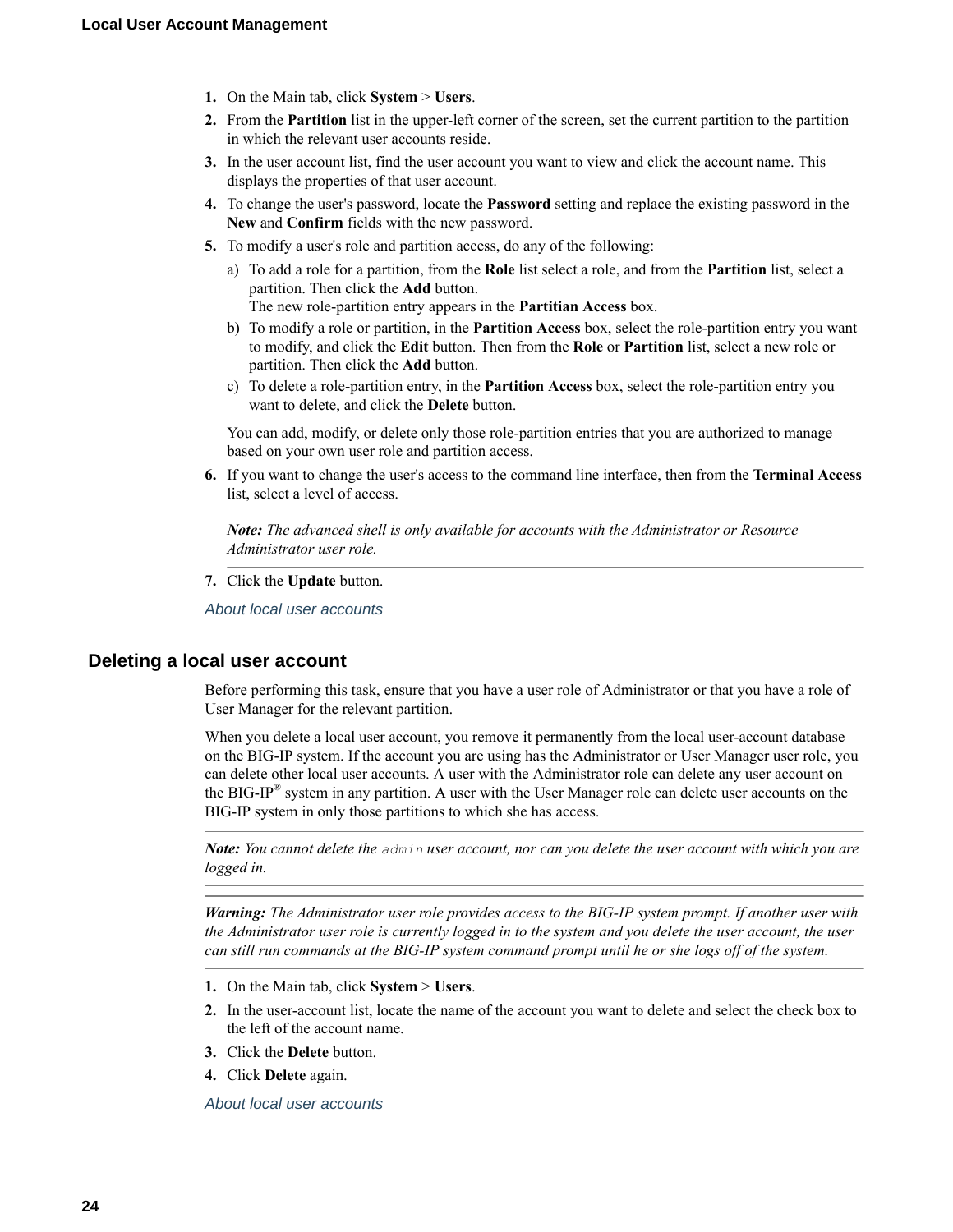### <span id="page-24-0"></span>**Properties of a local BIG-IP system user account**

|  |  |  |  |  |  |  | This table lists and describes the properties that define a local BIG-IP user account. |  |
|--|--|--|--|--|--|--|----------------------------------------------------------------------------------------|--|
|--|--|--|--|--|--|--|----------------------------------------------------------------------------------------|--|

| <b>Property</b>     | <b>Description</b>                                                                                                                                                                                                                                                                                                                                                                 | <b>Default</b><br>Value |
|---------------------|------------------------------------------------------------------------------------------------------------------------------------------------------------------------------------------------------------------------------------------------------------------------------------------------------------------------------------------------------------------------------------|-------------------------|
|                     | User Name Specifies the name of the user account. The BIG-IP system is case-sensitive,<br>which means that names such as JONES and Jones are treated as separate user value<br>accounts.                                                                                                                                                                                           | No default              |
| Partition           | When viewing the properties of an existing user account, displays the name of No default<br>the partition in which the user account object resides. All partitionable BIG-IP value<br>system objects (including user account objects) have the <b>Partition</b> property.<br>Note that you cannot edit the value of this setting.                                                  |                         |
| Password            | Specifies a password that the user will use to log in to the BIG-IP system.                                                                                                                                                                                                                                                                                                        | No default<br>value     |
| Partition<br>Access | Specifies a user role for each partition to which the user has access when<br>logged on to the BIG-IP system. When you assign the user role of<br>Administrator, Resource Administrator, or Auditor, the list of partitions to<br>choose from becomes unavailable. (Accounts with these roles always have<br>universal partition access, that is, access to all partitions.)       | A11                     |
| Terminal<br>Access  | Specifies the level of access to the BIG-IP system command line interface.<br>Possible values are: <b>Disabled</b> and <b>Advanced shell</b> . Users with the<br>Administrator or Resource Administrator role assigned to their accounts<br>can have advanced shell access, that is, permission to use all BIG-IP system<br>command line utilities, as well as any Linux commands. | Disabled                |

[About local user accounts](#page-20-0)

### **About secure password policy configuration**

The BIG-IP<sup>®</sup> system includes an optional administrative feature: a security policy for creating passwords for local BIG-IP system user accounts. A secure password policy ensures that BIG-IP system users who have local user accounts create and maintain passwords that are as secure as possible.

The secure password policy feature includes two distinct types of password restrictions:

#### **Enforcement restrictions**

These are, specifically, character restrictions that you can enable or disable. They consist of the minimum password length and the required character types (numeric, uppercase, lowercase, and other kinds of characters).

#### **Policy restrictions**

These restrictions represent the minimum and maximum lengths of time that passwords can be in effect. Also included in this type of policy restriction are the number of days prior to password expiration that users are warned, and the number of previous passwords that the BIG-IP system should store, to prevent users from re-using former passwords. These restrictions are always enabled, although using the default values provides a minimal amount of restriction.

Passwords for remotely-stored user accounts are not subject to this password policy, but might be subject to a separate password policy defined on the remote system.

[Local User Account Management](#page-20-0) [Configuration settings for a secure password policy](#page-25-0)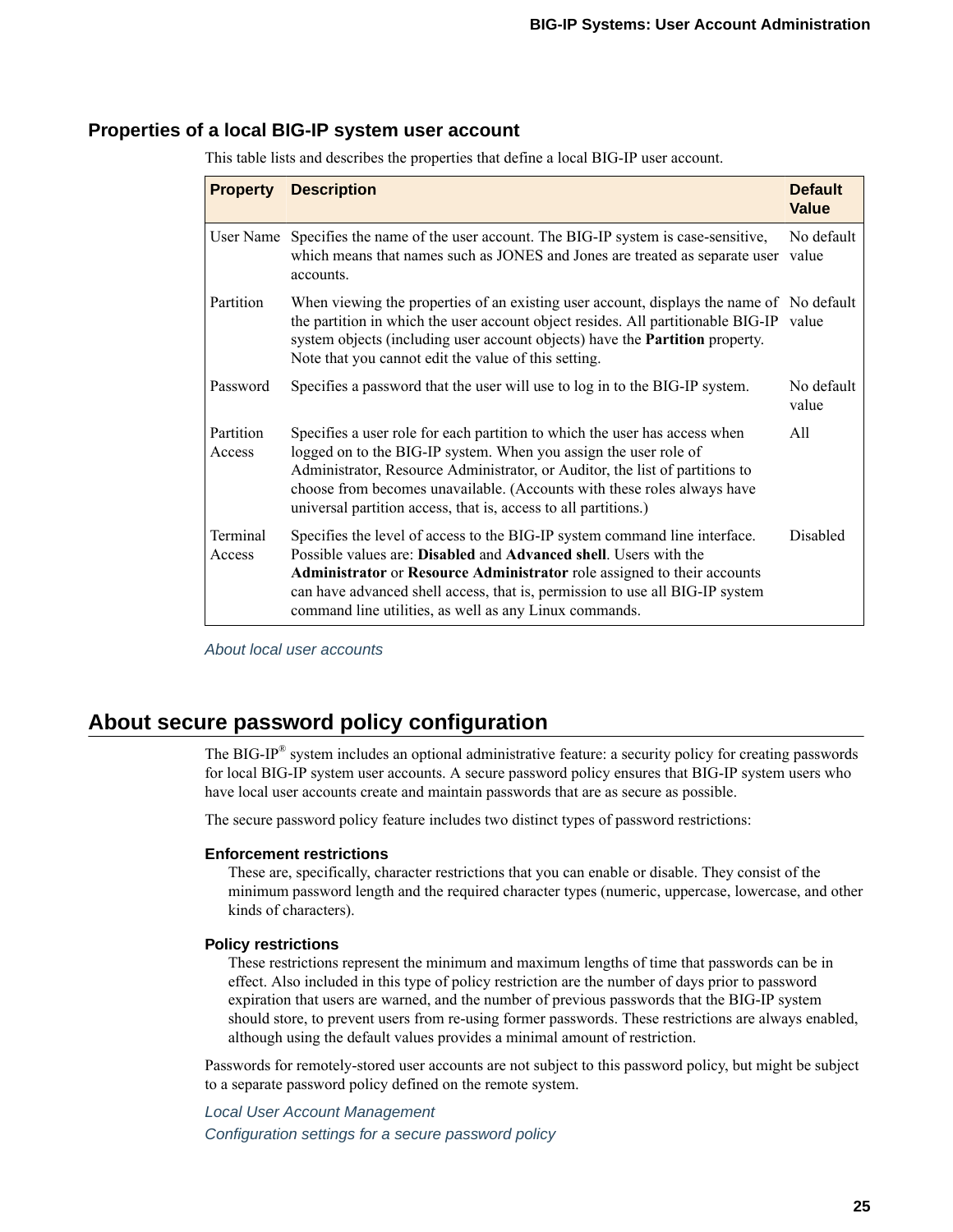This table lists and describes the settings for a password policy. These settings apply to all local user accounts on the BIG-IP® system.

Configuring a password policy for administrative users

### <span id="page-25-0"></span>**Configuration settings for a secure password policy**

This table lists and describes the settings for a password policy. These settings apply to all local user accounts on the BIG-IP® system.

| <b>Setting</b>                         | <b>Description</b>                                                                                                                                                                                                                                       | <b>Default</b><br>value |
|----------------------------------------|----------------------------------------------------------------------------------------------------------------------------------------------------------------------------------------------------------------------------------------------------------|-------------------------|
| <b>Secure Password</b><br>Enforcements | Enables or disables character restrictions, that is, a policy for<br>minimum password length and required characters. When you enable<br>this setting, the BIG-IP Configuration utility displays the Minimum<br>Length and Required Characters settings. | <b>Disabled</b>         |
| Minimum Length                         | Specifies the minimum number of characters required for a password, 6<br>and the allowed range of values is $6$ to $255$ . This setting appears only<br>when you enable the Secure Password Enforcement setting.                                         |                         |
| Required<br>Characters                 | Specifies the number of numeric, uppercase, lowercase, and other<br>characters required for a password. The allowed range of values is $\theta$<br>to 127. This setting appears only when you enable the Secure<br>Password Enforcement setting.         | $\theta$                |
| Password Memory                        | Specifies, for each user account, the number of former passwords that 0<br>the BIG-IP system retains to prevent the user from re-using a recent<br>password. The range of allowed values is 0 to 127.                                                    |                         |
| Minimum<br>Duration                    | Specifies the minimum number of days before a user can change a<br>password. The range of allowed values is 0 to 255.                                                                                                                                    | $\theta$                |
| Maximum<br>Duration                    | Specifies the maximum number of days that a user's password can be<br>valid. The range of allowed values is 1 to 99999.                                                                                                                                  | 99999                   |
| Expiration<br>Warning                  | Specifies the number of days prior to password expiration that the<br>system sends a warning message to a user. The range of allowed<br>values is $1$ to $255$ .                                                                                         | 7                       |
| Maximum Login<br>Failures              | Denies access to a user after the specified number of failed<br>authentication attempts. The administrator can then reset the lock to<br>re-enable access for the user.                                                                                  | $\theta$                |

[About secure password policy configuration](#page-24-0)

### **Configuring a password policy for administrative users**

Use this procedure to require BIG-IP<sup>®</sup> system users to create strong passwords and to specify the maximum number of BIG-IP login failures that the system allows before the user is denied access.

*Important: You must have the user role of Administrator assigned to your account to configure this feature.*

- **1.** On the Main tab, click **System** > **Users**.
- **2.** On the menu bar, click **Authentication**.
- **3.** From the **Secure Password Enforcement** list, select **Enabled**. Additional settings appear on the screen.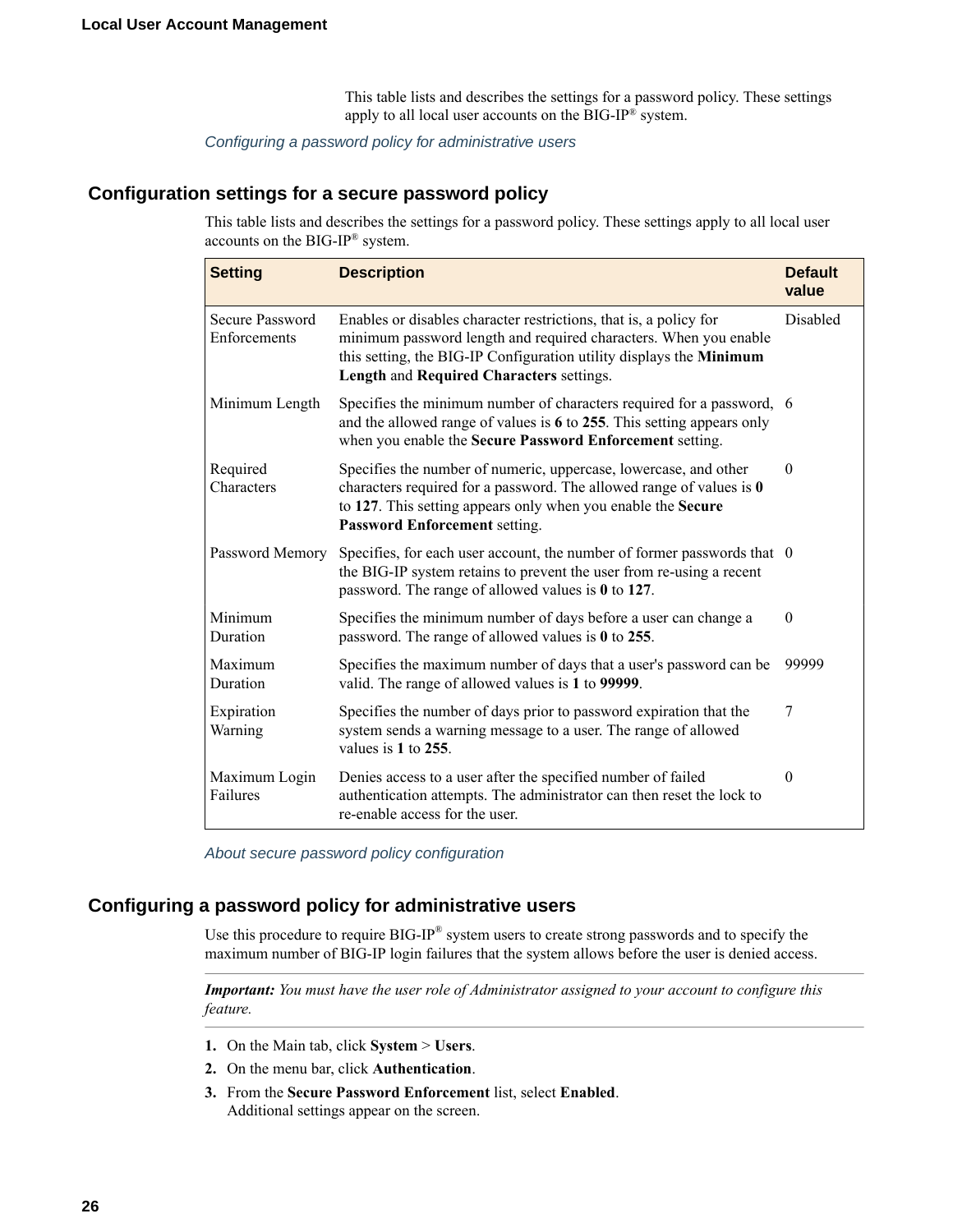- <span id="page-26-0"></span>**4.** For the **Minimum Length** and **Required Characters** settings, configure the default values, according to your organization's internal security requirements.
- **5.** In the **Password Memory** field, type the number of passwords that the user cannot re-use. The valid range is from 0 to 127.
- **6.** In the **Minimum Duration** field, type the minimum number of days before which users cannot change their passwords. The valid range is from 0 to 255.
- **7.** In the **Maximum Duration** field, type the maximum number of days that a password is valid. Users must change their passwords before the maximum duration is reached.

The value of this setting determines when users receive warning messages to change their passwords. If you change the value of this setting, any subsequent warning messages that users receive indicate the previous maximum duration value, rather than the new value. Once a user changes the password, however, subsequent reminder messages show the new value.

- **8.** In the **Expiration Warning** field, type the number of days before the password expires that the user receives a password expiration warning. The valid range is from 1 to 255.
- **9.** In the **Maximum Login Failures** field, specify a number.

If the user fails to log in the specified number of times, the user is locked out of the system. Therefore, F5 Networks recommends that you specify a value that allows for a reasonable number of login failures before user lockout.

### **10.** Click **Update**.

[About secure password policy configuration](#page-24-0)

### **User authentication lockout**

When you configure the password policy restrictions for user accounts, you can configure the number of failed authentication attempts that a user can perform before the user is locked out of the system. If a user becomes locked out, you can remove the lock to re-enable access for the user.

[Local User Account Management](#page-20-0) Unlocking a user account

### **Unlocking a user account**

Before performing this task, you must have an Administrator user role or have a User Manager role with access to the partition containing the locked user account.

If a user exceeds the number of failed login attempts that the password policy allows, the BIG-IP<sup>®</sup> system locks the user account. You can perform this task to unlock the account.

- 1. Access the BIG-IP<sup>®</sup> Configuration utility.
- **2.** On the Main tab, click **System** > **Users** > **User List**.

The BIG-IP system displays the list of user accounts that reside in the current partition and in partition Common. Note that all users except those with a user role of No Access have at least read access to partition Common.

- **3.** In the upper-left corner of the screen, from the **Partition** list, select the partition in which the user account that you want to unlock resides.
- **4.** In the user account list, locate the name of the account you want to unlock and select the check box to the left of the account name.
- **5.** Click the **Unlock**button.

After you perform this task, the user can attempt to log in to the BIG-IP system. User authentication lockout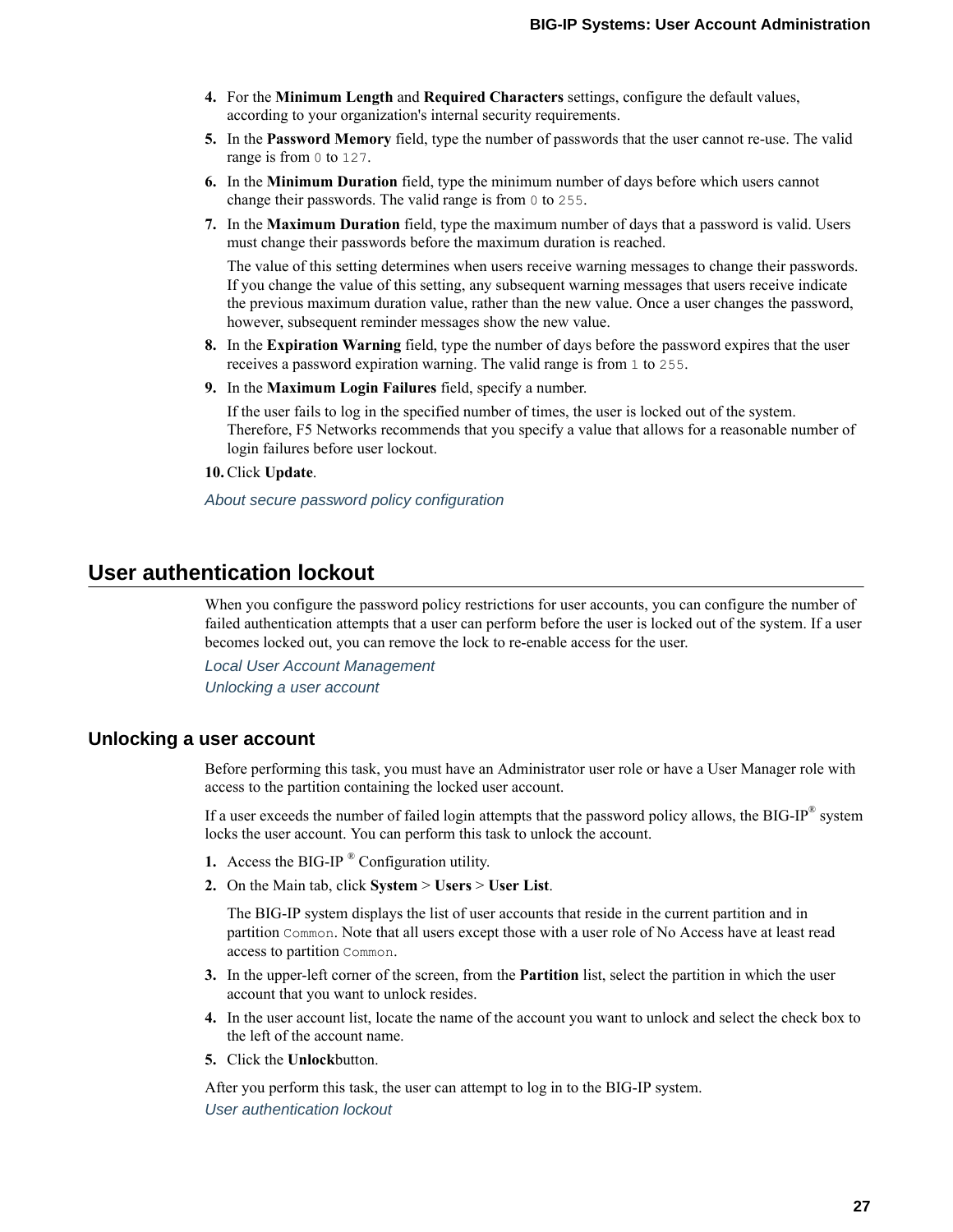**Local User Account Management**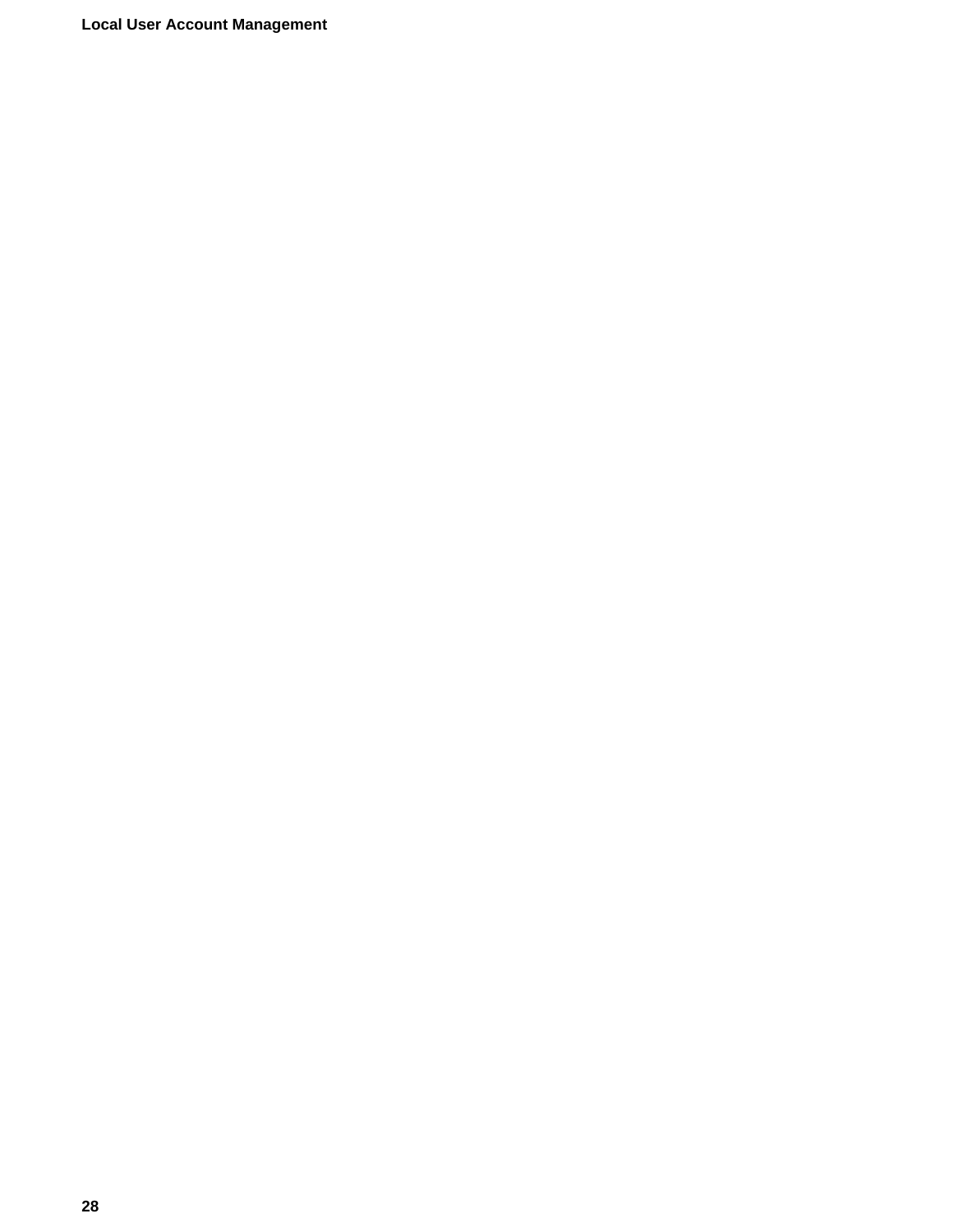## <span id="page-28-0"></span>**Remote User Account Management**

About remote user accounts [About remote user groups](#page-35-0) [About viewing remote user accounts](#page-41-0)

### **About remote user accounts**

Each BIG-IP<sup>®</sup> system requires one or more administrative user accounts. Rather than store these BIG-IP user accounts locally on the BIG-IP system, you can store BIG-IP user accounts on a remote authentication server, either LDAP, Active Directory, RADIUS, or TACACS+. In this case, you create all of your standard BIG-IP user accounts (including user names and passwords) on the remote server, using the mechanism supplied by that server's vendor. The remote server then performs all authentication of those user accounts.

To implement access control for remotely-stored BIG-IP user accounts, you can use the BIG-IP Configuration utility or tmsh. You first specify information for the type of remote authentication server, and then you configure these access control properties:

- User role
- Partition access
- Terminal access

To ensure easy management of access control for remote accounts, the BIG-IP system automatically creates a single user account named Other External Users. This user account represents all of the remotely-stored BIG-IP user accounts that conform to the access-control properties defined on the BIG-IP system.

Remote User Account Management Specifying LDAP or Active Directory server information [Specifying client certificate LDAP server information](#page-30-0) [Specifying RADIUS server information](#page-32-0) [Specifying TACACS+ server information](#page-33-0) [Changing the default access control for remote accounts](#page-34-0)

### **Specifying LDAP or Active Directory server information**

Before you begin:

- Verify that the BIG-IP<sup>®</sup> system user accounts have been created on the remote authentication server.
- Verify that the appropriate user groups, if any, are defined on the remote authentication server.
- If you want to verify the certificate of the authentication server, import one or more SSL certificates.

You can configure the BIG-IP system to use an LDAP or Microsoft® Windows® Active Directory ®server for authenticating BIG-IP system user accounts, that is, traffic that passes through the management interface (MGMT).

*Important: The values you specify in this procedure for the Role, Partition Access, and Terminal Access settings do not apply to group-based access control. These values represent the default values that the BIG-IP system applies to any user account that is not part of a remotely-stored user group. Also, for the Other External Users user account, you can modify the Role, Partition Access, and Terminal Access settings only when your current partition on the BIG-IP system is set to Common. If you attempt to*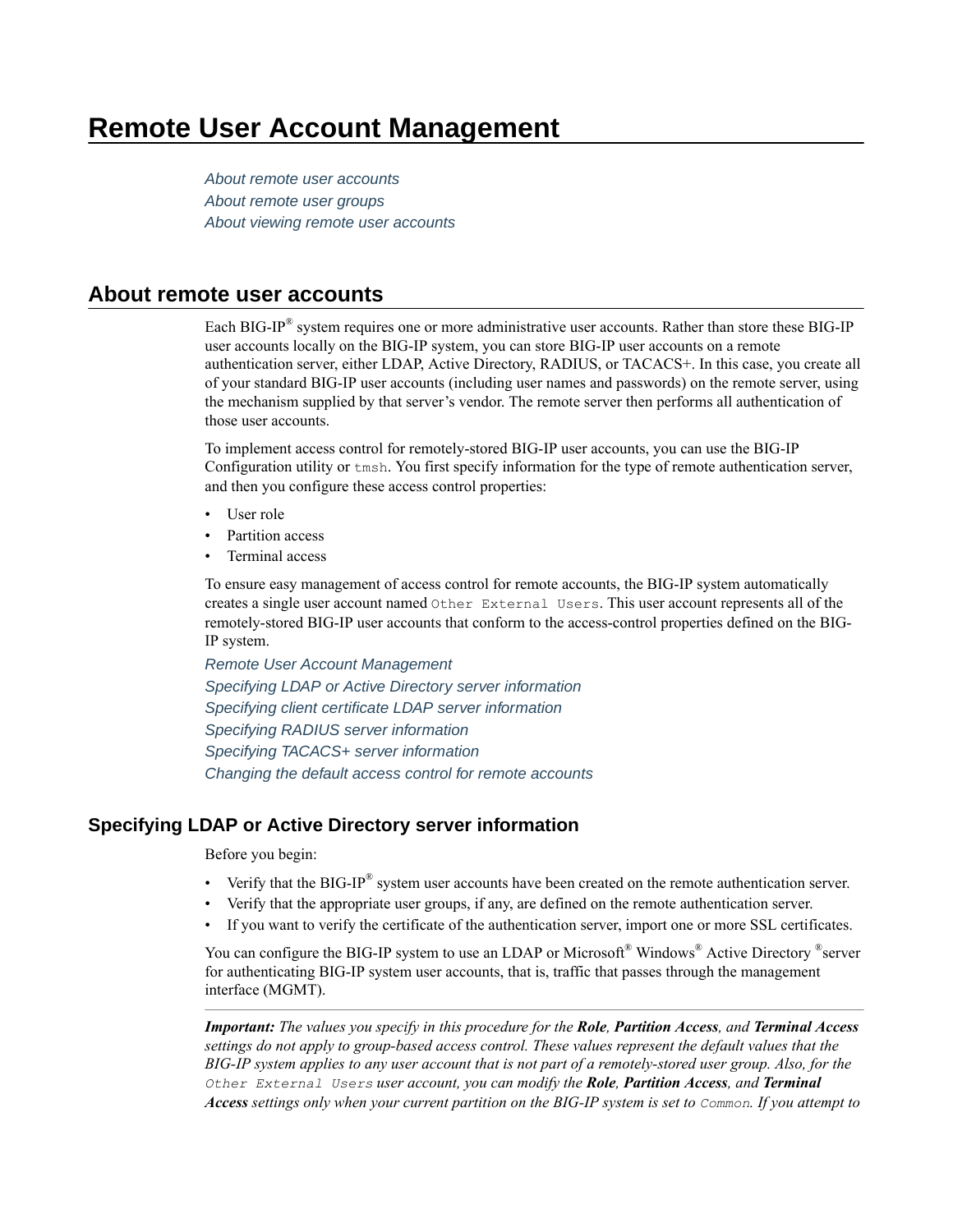*modify these settings when your current partition is other than Common, the system displays an error message.*

- **1.** On the Main tab, click **System** > **Users** > **Authentication**.
- **2.** On the menu bar, click **Authentication**.
- **3.** Click **Change**.
- **4.** From the **User Directory** list, select **Remote LDAP** or **Remote Active Directory**.
- **5.** In the **Host** field, type the IP address of the remote server.

The route domain to which this address pertains must be route domain 0.

- **6.** For the **Port** setting, retain the default port number (389) or type a new port number. This number represents the port number that the BIG-IP system uses to access the remote server.
- **7.** In the **Remote Directory Tree** field, type the file location (tree) of the user authentication database on the LDAP or Active Directory server.

At minimum, you must specify a domain component (that is,  $dc=[value]$ ).

**8.** For the **Scope** setting, retain the default value (Sub) or select a new value.

This setting specifies the level of the remote server database that the BIG-IP system should search for user authentication.

- **9.** For the **Bind** setting, specify a user ID login for the remote server:
	- a) In the **DN** field, type the distinguished name for the remote user ID.
	- b) In the **Password** field, type the password for the remote user ID.
	- c) In the **Confirm** field, re-type the password that you typed in the **Password** field.
- **10.** In the **User Template** field, type a string that contains a variable representing the distinguished name of the user, in the format %s.

This field can contain only one %s and cannot contain any other format specifiers.

For example, you can specify a user template such as  $\frac{1}{6}$  sets iteraguest.com or uxml:id=

%s,ou=people,dc=siterequest,dc=com.

The result is that when a user attempts to log on, the system replaces %s with the user name specified in the Basic Authentication dialog box, and passes that name as the distinguished name for the bind operation. The system also passes the associated password as the password for the bind operation.

- **11.** For the **Check Member Attribute in Group** setting, select the check box if you want the system to check the user's member attribute in the remote LDAP or AD group.
- **12.** To enable SSL-based authentication, from the **SSL** list select **Enabled** and, if necessary, configure these settings:
	- a) From the **SSL CA Certificate** list, select the name of a chain certificate, that is, the third-party CA or self-signed certificate that normally resides on the remote authentication server.
	- b) From the **SSL Client Key** list, select the name of the client SSL key. Use this setting only when the remote server requires that the client present a certificate.
	- c) From the **SSL Client Certificate** list, select the name of the client SSL certificate.
	- Use this setting only if the remote server requires that the client present a certificate.
- **13.** In the **Login LDAP Attribute** field, type the account name for the LDAP server.

The value for this option is normally the user ID. However, if the server is a Microsoft<sup>®</sup> Windows<sup>®</sup> Active Directory® server, the value must be the account name sAMAccountName (case-sensitive). The default value is none.

- **14.**From the **Client Certificate Name Field** list:
	- a) Select either a subject alternate name or the subject name (**Common Name**).
	- b) If you select the subject alternate name **Other Name**, then in the **OID** field, type an object identifier (OID).

The OID indicates the format and semantics of the subject alternate name.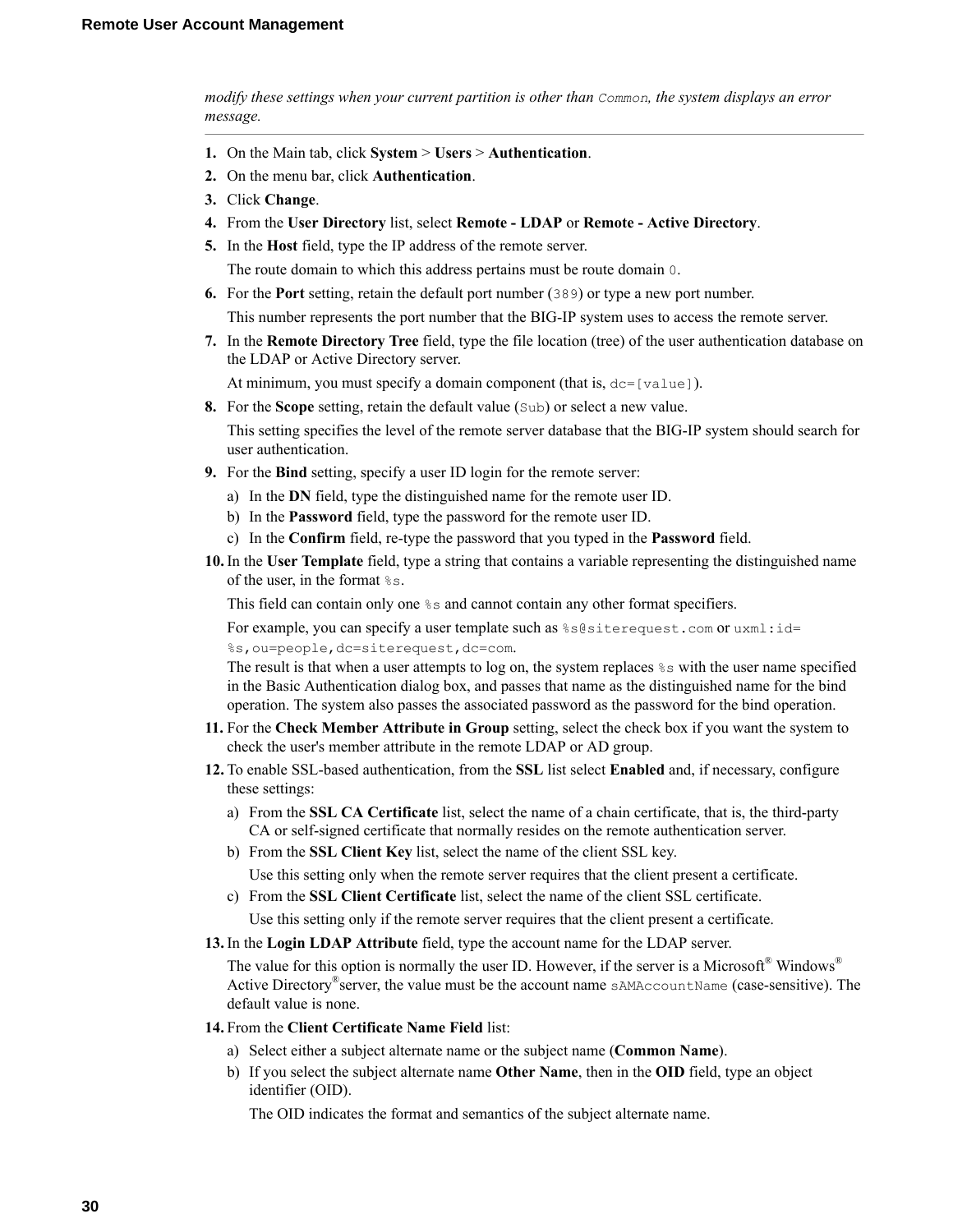- <span id="page-30-0"></span>**15.**For the **Fallback to Local** setting, select the check box when you want to allow configuring remote authentication to fall back to the local authentication when the remote server is unavailable.
- **16.**From the **Role** list, select the user role that you want the BIG-IP system to assign by default to all BIG-IP system user accounts authenticated on the remote server.
- **17.**From the **Partition Access** list, select the default administrative partition that all remotelyauthenticated BIG-IP system user accounts can access.
- **18.**From the **Terminal Access** list, select either of these as the default terminal access option for remotely-authenticated user accounts:

#### **Option Description**

- **Disabled** Choose this option when you do not want the remotely-stored user accounts to have terminal access to the BIG-IP system.
- **tmsh** Choose this option when you want the remotely-stored user accounts to have only tmsh access to the BIG-IP system.

#### **19.** Click **Finished**.

You can now authenticate administrative user accounts that are stored on a remote LDAP or Active Directory server. If you have no need to configure access control for remotely-stored user groups, your configuration tasks are complete.

[About remote user accounts](#page-28-0)

### **Specifying client certificate LDAP server information**

Verify that the required user accounts for the BIG-IP<sup>®</sup> system exist on the remote authentication server.

For authenticating BIG-IP system user accounts (that is, traffic that passes through the management interface [MGMT]), you can configure the BIG-IP system to authenticate certificates issued by a certificate authority's Online Certificate Status Protocol (OCSP) responder.

*Important: The values you specify in this procedure for the Role, Partition Access, and Terminal Access settings do not apply to group-based authorization. These values represent the default values or locally configured user accounts (which override the default role) that the BIG-IP system applies to any user account that is not part of a remote role group.*

- **1.** On the Main tab, click **System** > **Users** > **Authentication**.
- **2.** On the menu bar, click **Authentication**.
- **3.** Click **Change**.
- **4.** From the **User Directory** list, select **Remote ClientCert LDAP**.
- **5.** In the **Host** field, type the IP address of the remote server.

The route domain to which this address pertains must be route domain 0.

**6.** For the **Port** setting, retain the default port number (389) or type a new port number.

This number represents the port number that the BIG-IP system uses to access the remote server.

**7.** In the **Remote Directory Tree** field, type the file location (tree) of the user authentication database on the client certificate server.

At minimum, you must specify a domain component (that is,  $dc=[value]$ ).

- **8.** For the **Scope** setting, retain the default value (Sub) or select a new value. This setting specifies the level of the remote server database that the BIG-IP system should search for user authentication.
- **9.** For the **Bind** setting, specify a user ID login for the remote server:

a) In the **DN** field, type the distinguished name for the remote user ID.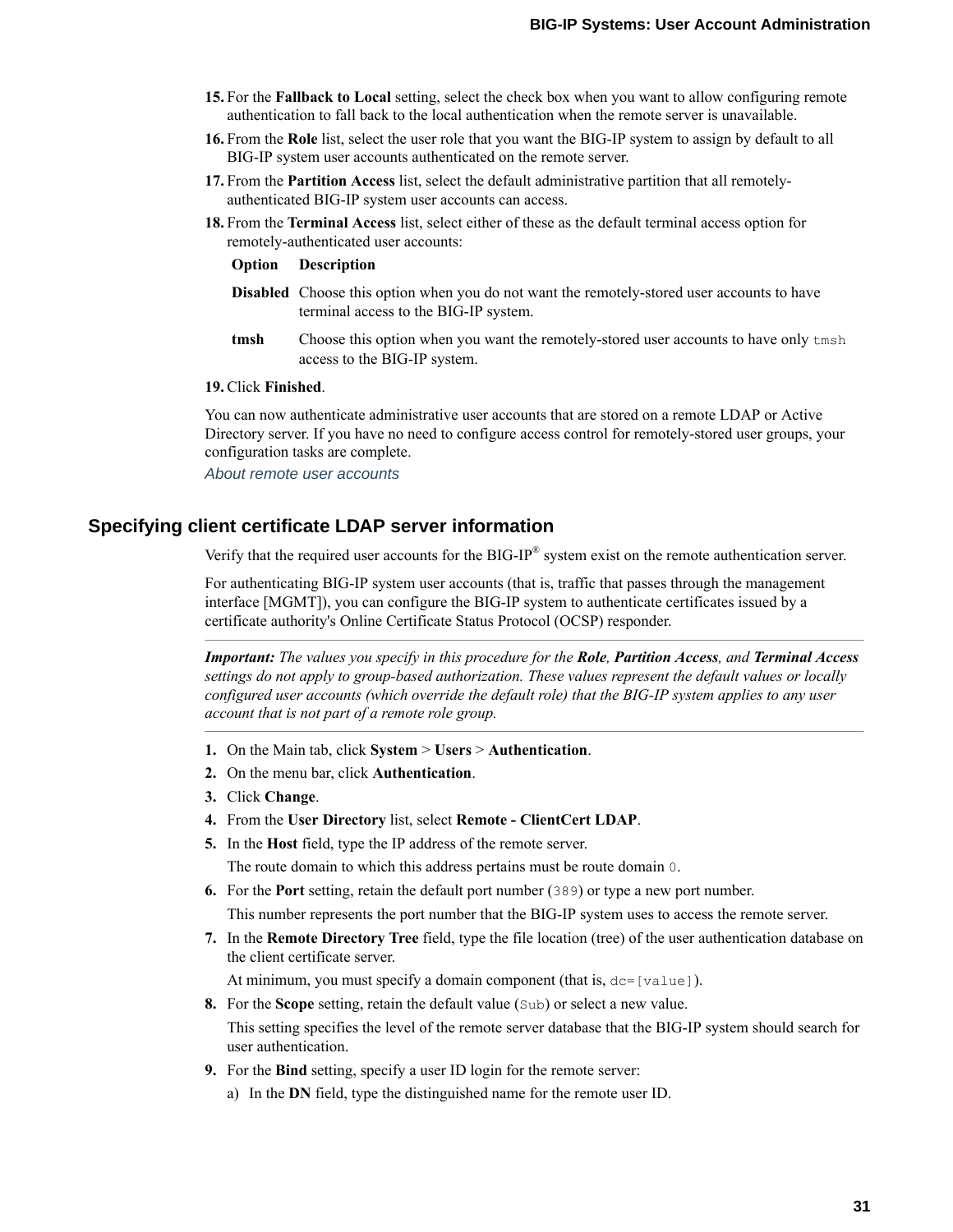- b) In the **Password** field, type the password for the remote user ID.
- c) In the **Confirm** field, re-type the password that you typed in the **Password** field.
- **10.** To enable SSL-based authentication, from the **SSL** list select **Enabled** and, if necessary, configure these settings:
	- a) From the **SSL CA Certificate** list, select the name of a chain certificate; that is, the third-party CA or self-signed certificate that normally resides on the remote authentication server.
	- b) From the **SSL Client Key** list, select the name of the client SSL key.

Use this setting only when the remote server requires that the client present a certificate.

- c) From the **SSL Client Certificate** list, select the name of the client SSL certificate.
	- Use this setting only if the remote server requires that the client present a certificate.
- **11.** In the **CA Certificate** field, type the absolute folder path of apache-ssl-cert fileobject for the CA signing authority.

The absolute folder path is /Common/<folder path>/<certificate name>. To determine the absolute folder path of the apache-ssl-cert fileobject, click **System** > **File Management** > **Apache Certificate List** and note the target certificate's partition and path.

*Important: Apache certificates can only be stored within /Common.*

**12.** In the **Login Name** field, type an LDAP search prefix that will contain the distinguished name (DN) from the user certificate, such as CN.

This specifies the LDAP attribute to be used as a login name. The default is disabled.

**13.** In the **Login LDAP Attribute** field, type the account name for the LDAP server.

The value for this option is normally the user ID. However, if the server is a Microsoft<sup>®</sup> Windows<sup>®</sup> Active Directory® server, the value must be the account name sAMAccountName (case-sensitive). The default value is none.

**14.** In the **Login Filter** field, type the LDAP attribute that contains the short name of the user.

This specifies the filter to be applied on the common name (CN) of the client certificate and usually this is the user ID or sAMAccountName. The filter is a regular expression used to extract required information from the CN of the client certificate that is matched against the LDAP search results. The default is disabled.

- **15.**For the **Depth** setting, retain the default value (10) or type a new value for verification depth.
- **16.**From the **Client Certificate Name Field** list:
	- a) Select either a subject alternate name or the subject name (**Common Name**).
	- b) If you select the subject alternate name **Other Name**, then in the **OID** field, type an object identifier (OID).

The OID indicates the format and semantics of the subject alternate name.

- **17.**From the **OCSP Override** list, select **On** or **Off** to specify whether the system uses a specified OCSP responder to override the CA certificate to authenticate/authorize logon operations.
- **18.** If the **OCSP Override** is set to **On**, then in the **OCSP Responder** field, retain the default value or type the server name or URL that authenticates/authorizes logon operations.

The default value is localhost.localdomain.

- **19.**From the **Role** list, select the user role that you want the BIG-IP system to assign by default to all BIG-IP system user accounts authenticated on the remote server.
- **20.**From the **Partition Access** list, select the default administrative partition that all remotelyauthenticated BIG-IP system user accounts can access.
- **21.**From the **Terminal Access** list, select either of these as the default terminal access option for remotely-authenticated user accounts: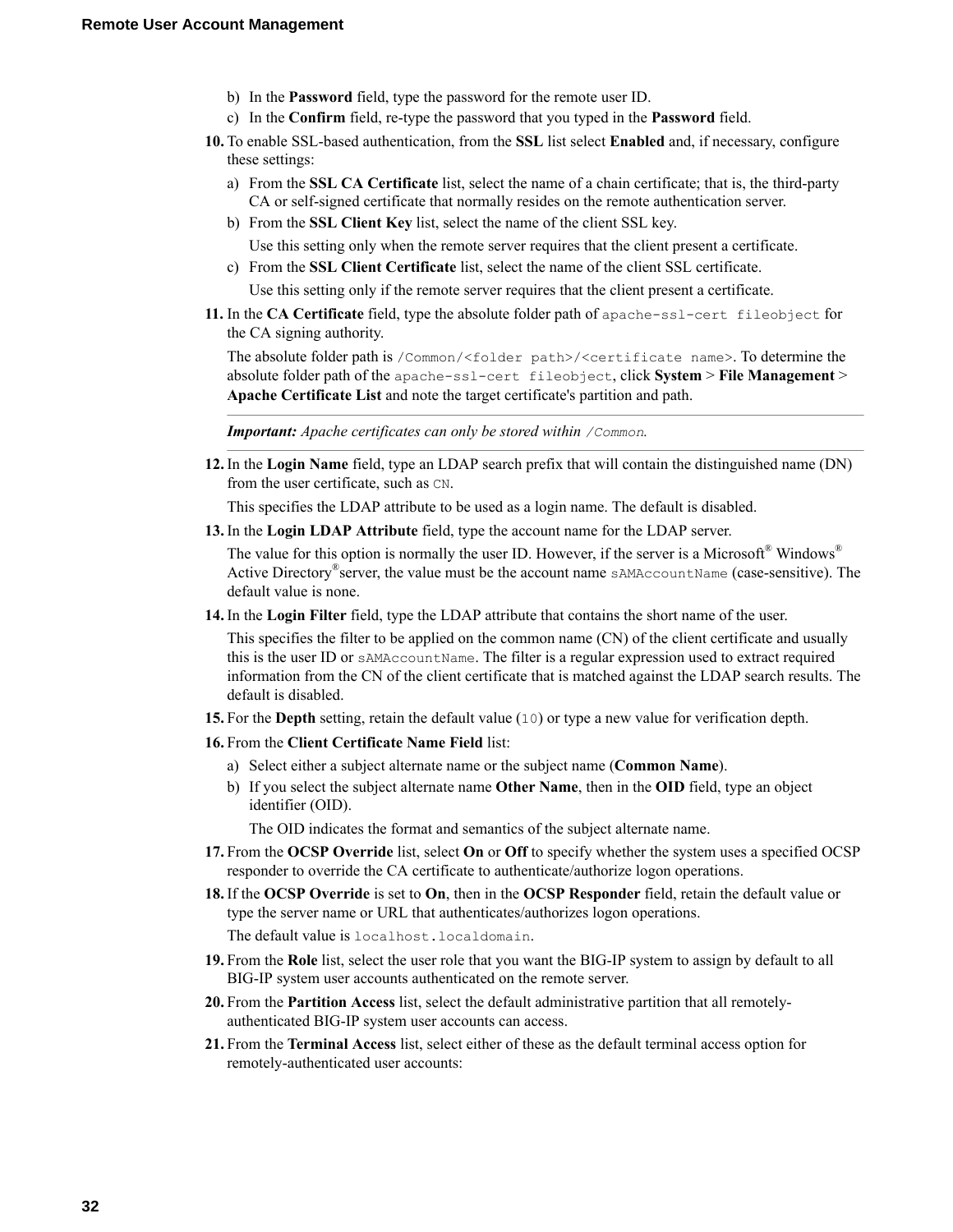#### <span id="page-32-0"></span>**Option Description**

- **Disabled** Choose this option when you do not want the remotely-stored user accounts to have terminal access to the BIG-IP system.
- **tmsh** Choose this option when you want the remotely-stored user accounts to have only tensh access to the BIG-IP system.

#### **22.** Click **Finished**.

You can now authenticate administrative traffic for user accounts that are stored on a remote client certificate server. If you have no need to configure group-based user authorization, your configuration tasks are complete.

[About remote user accounts](#page-28-0)

### **Specifying RADIUS server information**

Before you begin:

- Verify that the BIG-IP<sup>®</sup> system user accounts have been created on the remote authentication server.
- Verify that the appropriate user groups, if any, are defined on the remote authentication server.

You can configure the BIG-IP system to use a RADIUS server for authenticating BIG-IP system user accounts, that is, traffic that passes through the management interface (MGMT).

*Important: The values you specify in this procedure for the Role, Partition Access, and Terminal Access settings do not apply to group-based authorization. These values represent the default values that the BIG-IP system applies to any user account that is not part of a role group that is defined on the remote authentication server. Also, for the Other External Users user account, you can modify the Role, Partition Access, and Terminal Access settings only when your current partition on the BIG-IP system is set to Common. If you attempt to modify these settings when your current partition is other than Common, the system displays an error message.*

- **1.** On the Main tab, click **System** > **Users** > **Authentication**.
- **2.** On the menu bar, click **Authentication**.
- **3.** Click **Change**.
- **4.** From the **User Directory** list, select **Remote RADIUS**.
- **5.** For the **Primary** setting:
	- a) In the **Host** field, type the name of the primary RADIUS server.
		- The route domain with which this host is associated must be route domain 0.
	- b) In the **Secret** field, type the password for access to the primary RADIUS server.
	- c) In the **Confirm** field, re-type the RADIUS secret.
- **6.** If you set the **Server Configuration** setting to **Primary and Secondary**, then for the **Secondary** setting:
	- a) In the **Host** field, type the name of the secondary RADIUS server.
	- The route domain with which this host is associated must be route domain 0.
	- b) In the **Secret** field, type the password for access to the secondary RADIUS server.
	- c) In the **Confirm** field, re-type the RADIUS secret.
- **7.** For the **Fallback to Local** setting, select the check box when you want to allow configuring remote authentication to fall back to the local authentication when the remote server is unavailable.
- **8.** From the **Role** list, select the user role that you want the BIG-IP system to assign by default to all BIG-IP system user accounts authenticated on the remote server.
- **9.** From the **Partition Access** list, select the default administrative partition that all remotelyauthenticated BIG-IP system user accounts can access.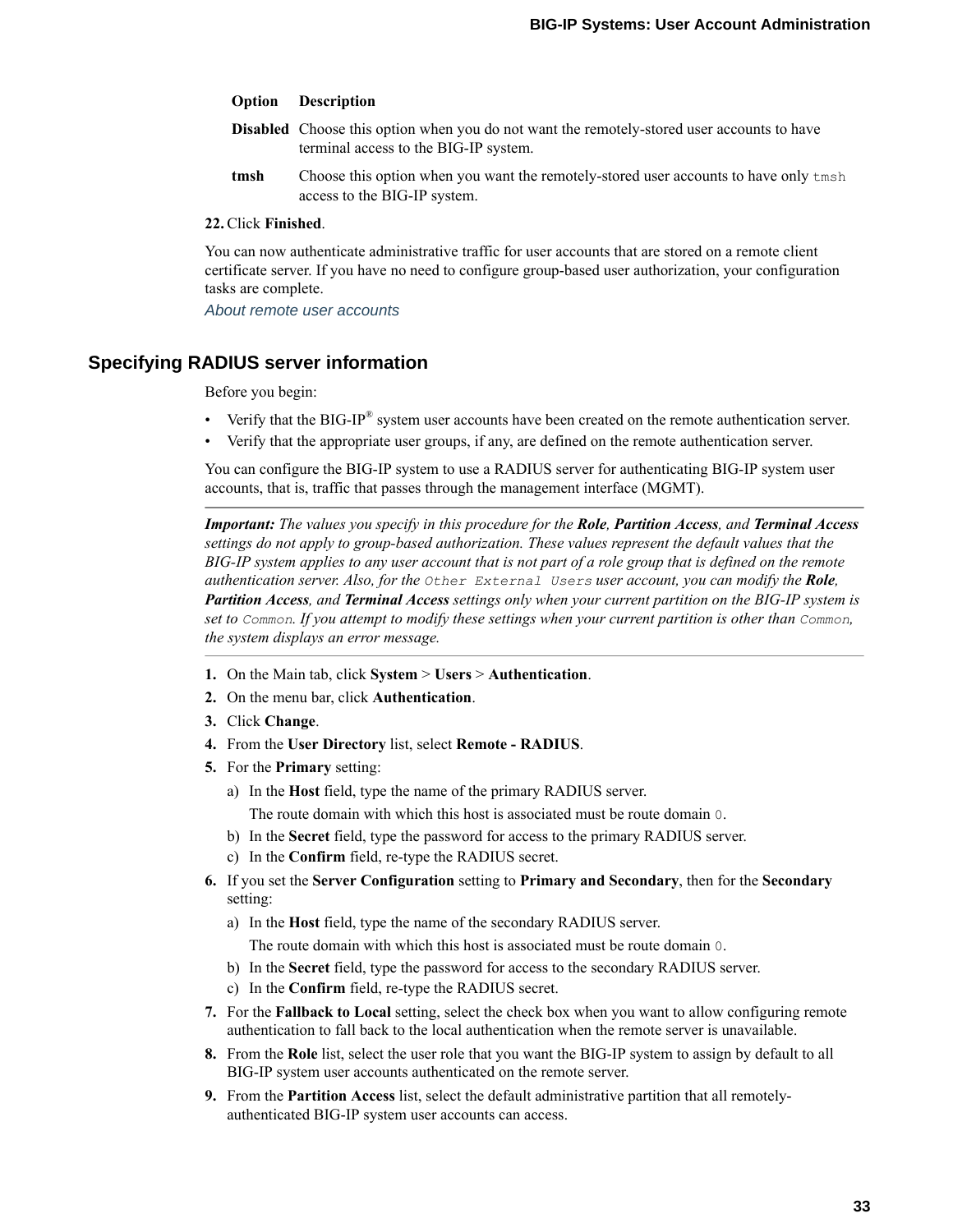<span id="page-33-0"></span>**10.**From the **Terminal Access** list, select either of these as the default terminal access option for remotely-authenticated user accounts:

#### **Option Description**

- **Disabled** Choose this option when you do not want the remotely-stored user accounts to have terminal access to the BIG-IP system.
- **tmsh** Choose this option when you want the remotely-stored user accounts to have only tmsh access to the BIG-IP system.

#### **11.** Click **Finished**.

You can now authenticate administrative traffic for BIG-IP system user accounts that are stored on a remote RADIUS server. If you have no need to configure access control for remotely-stored user groups, your configuration tasks are complete.

[About remote user accounts](#page-28-0)

### **Specifying TACACS+ server information**

Before you begin:

- Verify that the BIG-IP<sup>®</sup> system user accounts have been created on the remote authentication server.
- Verify that the appropriate user groups, if any, are defined on the remote authentication server.

You can configure the BIG-IP system to use a TACACS+ server for authenticating BIG-IP system user accounts, that is, traffic that passes through the management interface (MGMT).

*Important: The values you specify in this procedure for the Role, Partition Access, and Terminal Access settings do not apply to group-based authorization. These values represent the default values that the BIG-IP system applies to any user account that is not part of a remote role group. Also, for the Other External Users user account, you can modify the Role, Partition Access, and Terminal Access settings only when your current partition on the BIG-IP system is set to Common. If you attempt to modify these settings when your current partition is other than Common, the system displays an error message.*

- **1.** On the Main tab, click **System** > **Users** > **Authentication**.
- **2.** On the menu bar, click **Authentication**.
- **3.** Click **Change**.
- **4.** From the **User Directory** list, select **Remote TACACS+**.
- **5.** For the **Fallback to Local** setting, select the check box when you want to allow configuring remote authentication to fall back to the local authentication when the remote server is unavailable.
- **6.** For the **Servers** setting, type an IP address for the remote TACACS+ server. The route domain to which this address pertains must be route domain 0.
- **7.** Click **Add**. The IP address for the remote TACACS+ server appears in the **Servers** list.
- **8.** In the **Secret** field, type the password for access to the TACACS+ server.

*Warning: Do not include the symbol # in the secret. Doing so causes authentication of local user accounts (such as root and admin) to fail.*

**9.** In the **Confirm Secret** field, re-type the TACACS+ secret.

**10.**From the **Encryption** list, select an encryption option:

| Option          | <b>Description</b>                                           |
|-----------------|--------------------------------------------------------------|
| Enabled         | Specifies that the system encrypts the TACACS+ packets.      |
| <b>Disabled</b> | Specifies that the system sends unencrypted TACACS+ packets. |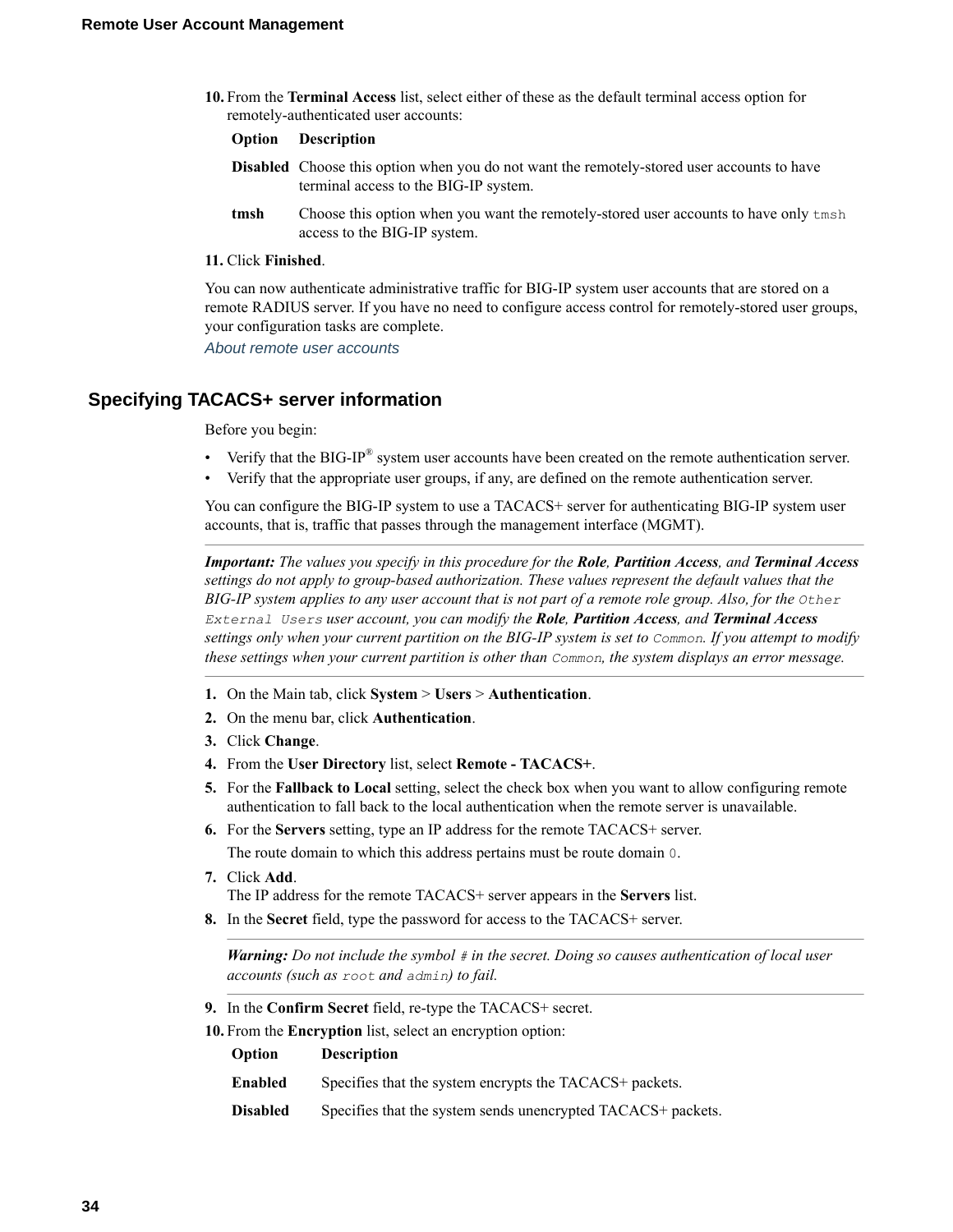<span id="page-34-0"></span>**11.** In the **Service Name** field, type the name of the service that the user is requesting to be authenticated to use (usually ppp).

Specifying the service causes the TACACS+ server to behave differently for different types of authentication requests. Examples of service names that you can specify are: ppp, slip, arap, shell, tty-daemon, connection, system, and firewall.

**12.** In the **Protocol Name** field, type the name of the protocol associated with the value specified in the **Service Name** field.

This value is usually ip. Examples of protocol names that you can specify are: ip, lcp, ipx, atalk, vines, lat, xremote, tn3270, telnet, rlogin, pad, vpdn, ftp, http, deccp, osicp, and unknown.

- **13.**From the **Role** list, select the user role that you want the BIG-IP system to assign by default to all BIG-IP system user accounts authenticated on the remote server.
- **14.**From the **Partition Access** list, select the default administrative partition that all remotelyauthenticated BIG-IP system user accounts can access.
- **15.**From the **Terminal Access** list, select either of these as the default terminal access option for remotely-authenticated user accounts:

**Option Description**

- **Disabled** Choose this option when you do not want the remotely-stored user accounts to have terminal access to the BIG-IP system.
- **tmsh** Choose this option when you want the remotely-stored user accounts to have only tmsh access to the BIG-IP system.

#### **16.** Click **Finished**.

You can now authenticate administrative traffic for BIG-IP system user accounts that are stored on a remote TACACS+ server. If you have no need to configure access control for remotely-stored user groups, your configuration tasks are complete.

[About remote user accounts](#page-28-0)

### **Changing the default access control for remote accounts**

You perform this task to change the user role, partition access, and terminal access that you want the BIG-IP system to assign by default to all remote users that are members of the user account Other External Users.

- **1.** On the Main tab, click **System** > **Users** > **Authentication**.
- **2.** Click **Change**.
- **3.** From the **User Directory** list, select **Remote Active Directory**, **Remote LDAP**, **Remote - RADIUS**, or **Remote - TACACS+**.
- **4.** From the **Role** list, select a user role.

The BIG-IP system assigns this user role to any remote account that is not part of a remote user group to which you have explicitly assigned a user role.

**5.** From the **Partition Access** list, select a partition name.

All remote user accounts that are members of the BIG-IP account Other External Users can have access to either all partitions or the same individual partition. Individual members of this account cannot have access to different partitions.

- **6.** From the **Terminal Access** list, select **Enabled** or **Disabled**.
- **7.** Click **Update**.

After you perform this task, most BIG-IP user accounts stored on a remote authentication server have the specified user role, as well as partition and console access. Remote accounts that are part of a role group are not subject to these authentication settings.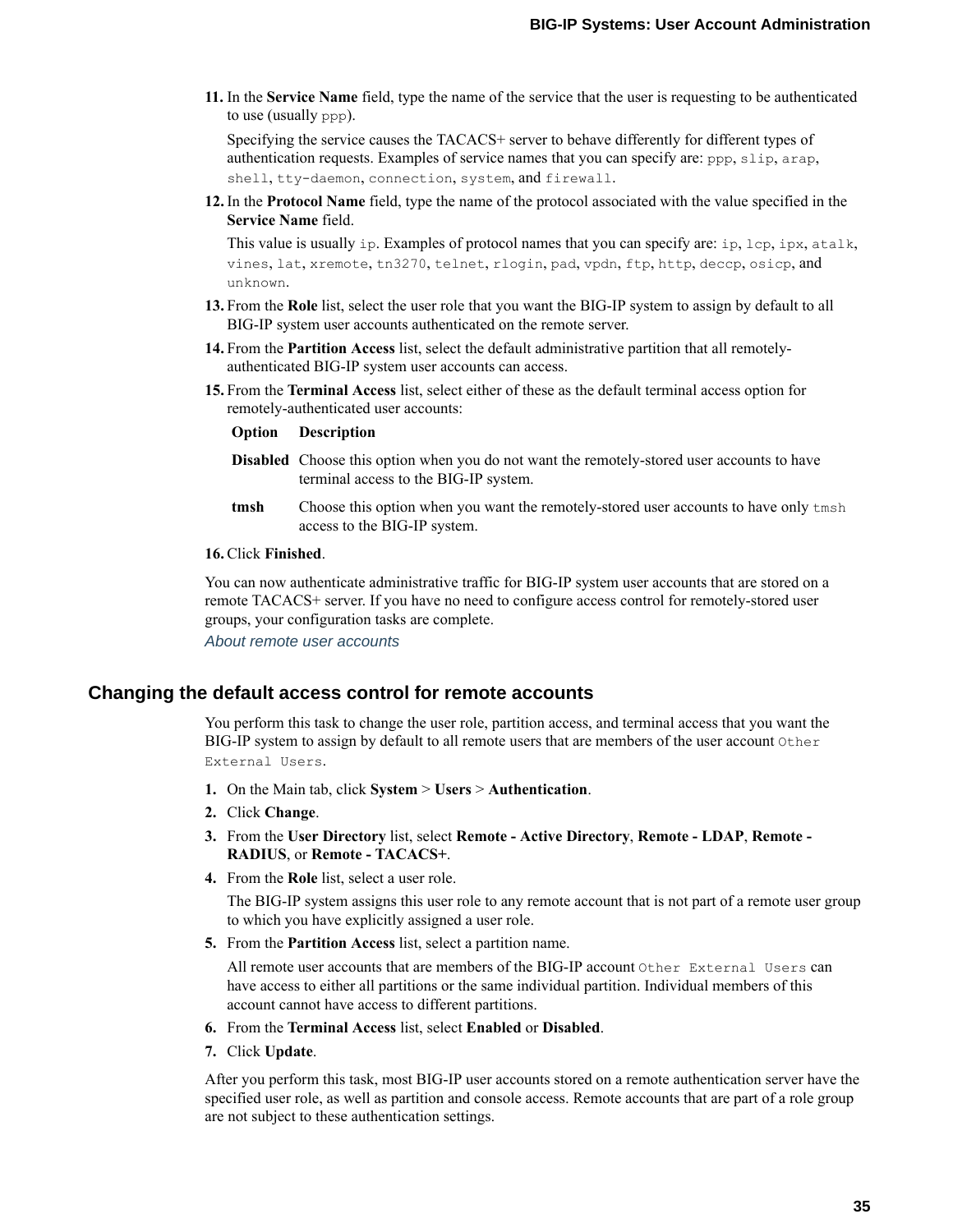[About remote user accounts](#page-28-0)

### <span id="page-35-0"></span>**About remote user groups**

On the BIG-IP<sup>®</sup> system, you can assign access control properties (user role, partition, and terminal access) to any group of BIG-IP user accounts defined on a remote authentication server. You can assign these properties by using either the BIG-IP configuration utility or the Traffic Management Shell ( $tmsh$ ) to specify the appropriate remote attribute string and line-order for each group of BIG-IP users, along with the access control values you want to assign to the group.

You can configure access control for remote groups of BIG-IP user accounts in these ways:

- By specifying on the BIG-IP system the relevant attribute string and the role, partition access, and terminal access that you want to assign to the group.
- By specifying on the BIG-IP system the relevant attribute string and then using variable substitution (tmsh only).

*Note: Note that access control for these group-based user accounts is separate from the access control assigned to accounts represented by the BIG-IP user account named Other External Users.*

[Remote User Account Management](#page-28-0) Configuration examples [Configuring access control for remote user groups](#page-37-0) [About variable substitution](#page-38-0) [About terminal access for remote user groups](#page-40-0) [Saving access control settings to a file](#page-40-0) [Importing BIG-IP configuration data onto other BIG-IP systems](#page-40-0)

### **Configuration examples**

Because some types of remote servers allow a user to be a member of multiple user groups, configuration of user roles and partitions for BIG-IP <sup>®</sup>user groups on those servers can result in conflicts. For example, two separate remote user groups might specify different roles on the same administrative partition. For a user that is a member of both groups, this configuration breaks the BIG-IP rule that a user cannot have two roles for any one partition.

In the case of such conflicts, the BIG-IP system must choose one of the conflicting roles for the user at login time. The primary way that the BIG-IP system makes this choice is by using line order. The line order that you specify within each remote role configuration affects how the system ultimately resolves any conflicts.

By contrast, within a single remote user group, no conflicts occur because the BIG-IP system prevents administrators from assigning more than role to the same partition.

About remote user groups Example 1: Conflicting role-partition entries within a group [Example 2: Conflicting role-partition entries in multiple groups](#page-36-0) [Example 3: Conflicting role-partition entries due to universal access](#page-37-0)

#### **Example 1: Conflicting role-partition entries within a group**

The following example shows that two user roles Guest and Certificate Manager are associated with the same partition, A, for the same remote user group, BigIPAdminGroup.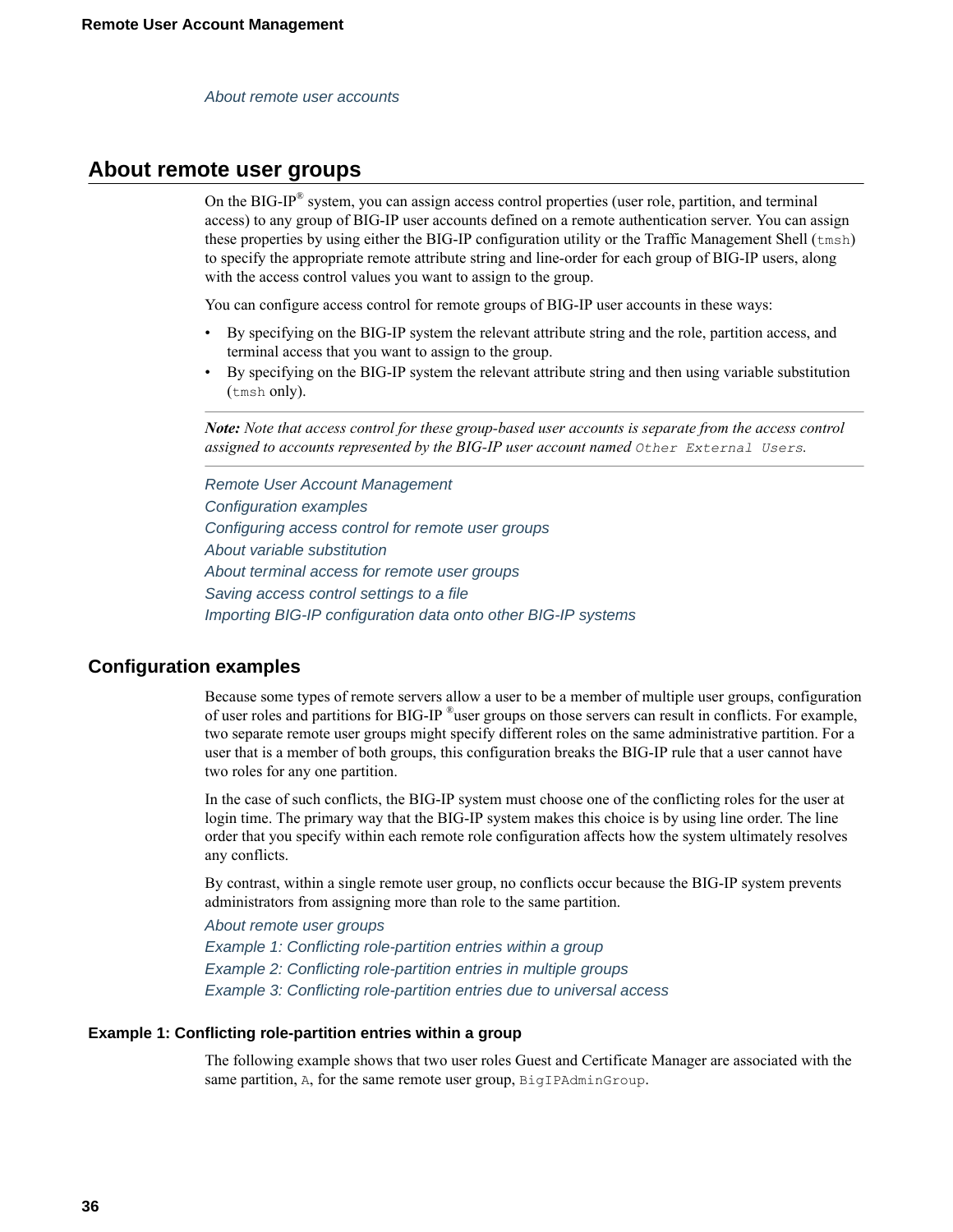This configuration is invalid because no one user can have more than one role for a specific partition. If an administrative user attempts to implement this configuration, the BIG-IP system disallows the configuration and displays an error message.

```
 BigIPAdminGroup
          attribute memberOF=CN=BigIPAdminGroup,OU=BIP,DC=dean,DC=local
          console tmsh
          line-order 30
          role guest
          user-partition A
          attribute memberOF=CN=BigIPAdminGroup,OU=BIP,DC=dean,DC=local
          console tmsh
          line-order 30
          role manager
          user-partition B
          attribute memberOF=CN=BigIPAdminGroup,OU=BIP,DC=dean,DC=local
          console tmsh
          line-order 30
          role certificate manager
          user-partition A
```
#### [Configuration examples](#page-35-0)

#### **Example 2: Conflicting role-partition entries in multiple groups**

In the following example, the remote server contains two BIG-IP® user groups  $\texttt{BigDWetworkGroup}$ andBigIPAdminGroup, and the BIG-IP system has three partitions, A, B, and C.

Suppose that user  $\frac{1}{3}$  smith is a member of both groups. The configuration below shows that on login to the BIG-IP system, user jsmith will clearly be assigned the role of Operator for partition B, and Manager for partition C. But for partition A, there is a conflict, because a user can have only one role per partition on the system, and this configuration attempts to assign the roles of both Manager and Guest for that partition.

To resolve the conflict, the BIG-IP system uses line order to determine which of the conflicting roles to assign to jsmith for partition A. In this case, the system will choose Manager, the role with the lowest line-order number (20).

```
 BigIPNetworkGroup
         attribute memberOF=CN=BigIPNetworkGroup,OU=BIP,DC=dean,DC=local
         console tmsh
         line-order 20
         role manager
         user-partition A
         attribute memberOF=CN=BigIPNetworkGroup,OU=BIP,DC=dean,DC=local
         console tmsh
         line-order 10
         role operator
         user-partition B
         attribute memberOF=CN=BigIPNetworkGroup,OU=BIP,DC=dean,DC=local
         console tmsh
         line-order 40
         role manager
         user-partition C
 BigIPAdminGroup
          attribute memberOF=CN=BigIPAdminGroup,OU=BIP,DC=dean,DC=local
          console tmsh
          line-order 30
```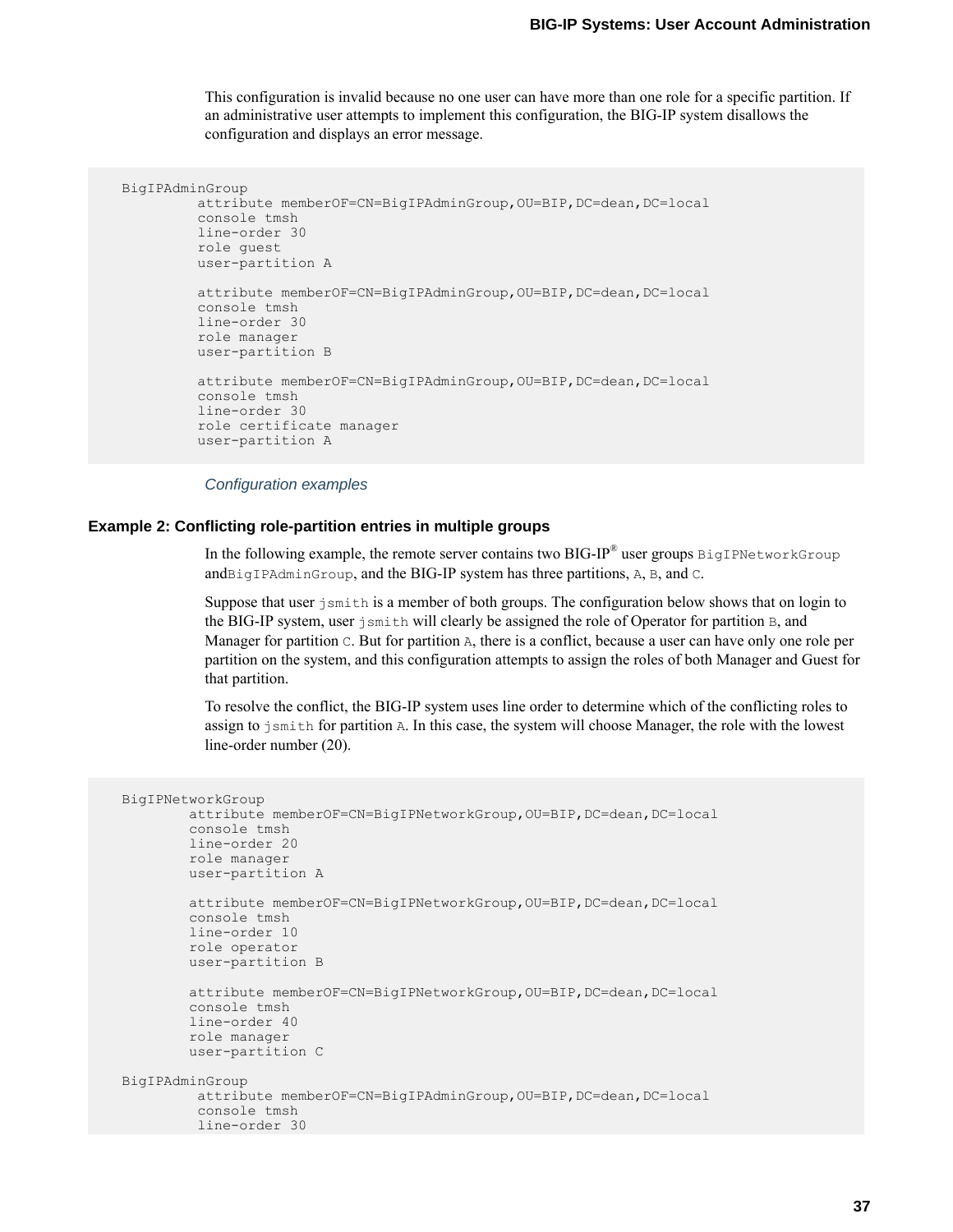```
 role guest
 user-partition A
```
[Configuration examples](#page-35-0)

#### **Example 3: Conflicting role-partition entries due to universal access**

In the following example, suppose that user  $\frac{1}{2}$  smith is a member of three remote user groups: BigIPGuestGroup, BigIPOperatorGroup, and BigipAdminGroup, and the BIG-IP system has three partitions, A, B, and C.

In this configuration, the role specified for BigIPAdminGroup creates a conflict, because some entries specify a particular role for each partition, while BigIPAdminGroup specifies a role of Administrator for all three partitions. To resolve the conflict, the BIG-IP system uses the configured line order.

Because the line order for BigIPAdminGroup is 9 and therefore not the lowest line-order number, the BIG-IP system will ignore the role of Administrator for  $j$ smith, leaving her with a role of Guest on partitions A and C, and Operator on partition B.

```
BigIPGuestGroup 
             attribute memberOF=CN=BigIPGuestGroup,OU=BIP,DC=dean,DC=local
             console tmsh
             line-order 2
             role guest
             user-partition A
    BigIPOperatorGroup 
             attribute memberOF=CN=BigIPOperatorGroup,OU=BIP,DC=dean,DC=local
             console tmsh
             line-order 10
             role operator
             user-partition B
    BigIPAdminGroup 
             attribute memberOF=CN=BigIPAdminGroup,OU=BIP,DC=dean,DC=local
             console tmsh
             line-order 9
             role administrator
             user-partition All
    BigIPGuestGroup
             attribute memberOF=CN=BigIPGuestGroup,OU=BIP,DC=dean,DC=local
             console tmsh
             line-order 3
             role guest
             user-partition C
```
[Configuration examples](#page-35-0)

### **Configuring access control for remote user groups**

You perform this task to assign a user role, a corresponding administrative partition, and a type of terminal access to a remotely-stored group of user accounts. For a given user group, you can assign as many role-partition combinations as you need, as long as each role is associated with a different partition. If the partition you associate with a role is All, this entry might or might not take effect, depending on whether the All designation conflicts with other role-partition combinations for that user group. For any conflicts, line order in the configuration is a consideration. To assign multiple role-partition combinations for a user group, you repeat this task for each combination, specifying the same attribute string for each task.

**1.** On the Main tab, click **System** > **Users**.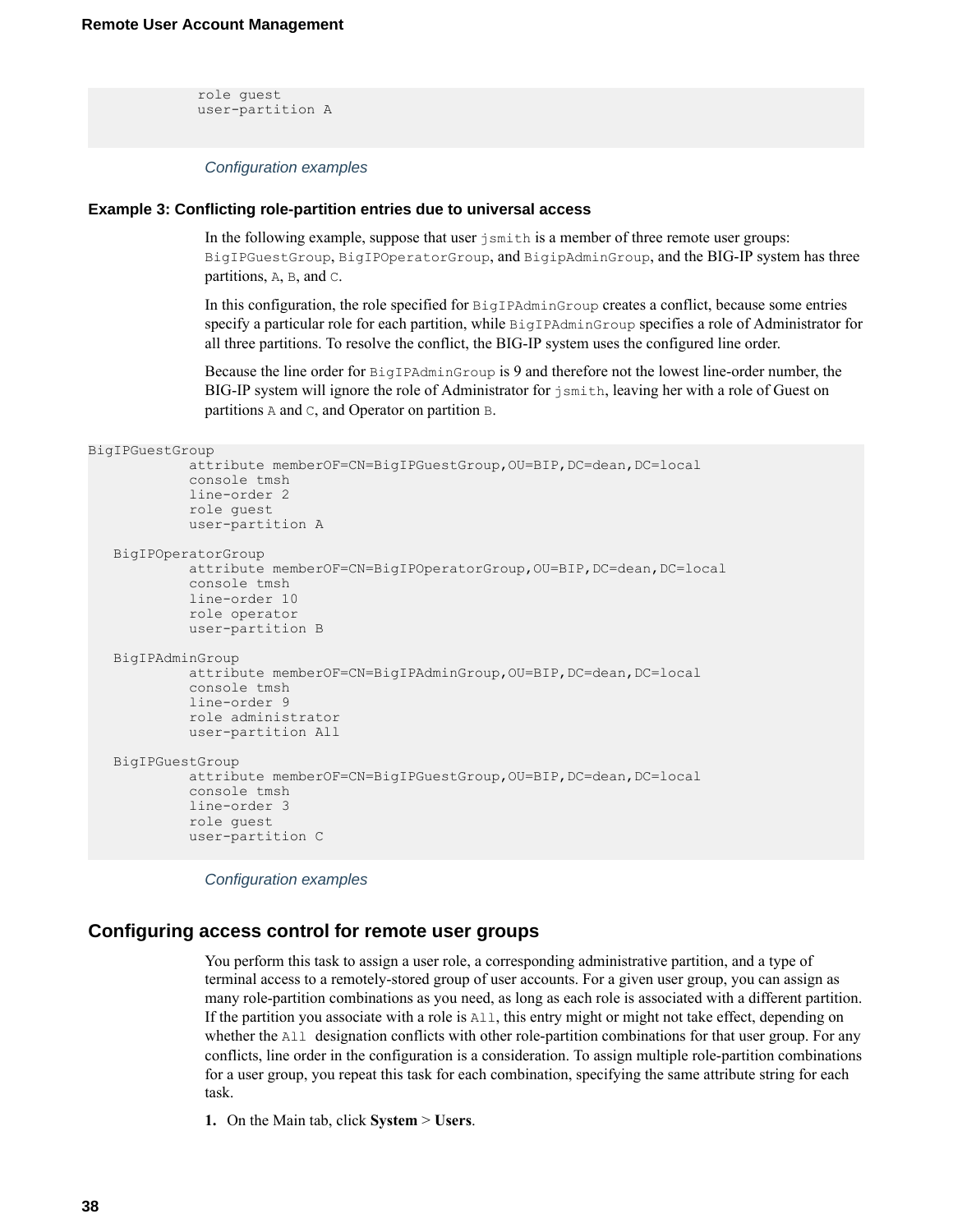- <span id="page-38-0"></span>**2.** On the menu bar, click **Remote Role Groups**.
- **3.** Click **Create**.
- **4.** In the **Group Name** field, type the group name that is defined on the remote authentication server. An example of a group name is **BigIPOperatorsGroup**.
- **5.** In the **Line Order** field, type a number.

This value specifies the order of this access control configuration in the file  $/$ config/bigip/auth/ remoterole for the named group. The LDAP and Active Directory servers read this file line by line. The order of the information is important; therefore, F5 Networks recommends that you specify a value of 1000 for the first line number. This allows you, in the future, to insert lines before the first line.

**6.** In the **Attribute String** field, type an attribute.

An example of an attribute string is

memberOF=cn=BigIPOperatorsGroup, cn=users, dc=dev, dc=net.

The BIG-IP system attempts to match this attribute with an attribute on the remote authentication server. On finding a match, the BIG-IP system applies the access control settings defined here to the users in that group. If a match is not found, the system applies the default access control settings to all remotely-stored user accounts (excluding any user account for which access control settings are individually configured).

**7.** From the **Remote Access** list, select a value.

#### **Option Description**

**Enabled** Choose this value if you want to enable remote access for the defined user group.

- **Disabled** Choose this value if you want to disable remote access for the defined user group. Note that if you configure multiple instances of this remote role group (one instance for each role-partition pair for the attribute string), then choosing a value of **Disabled** disables remote access for all user group members, regardless of the remote role group instance.
- **8.** From the **Assigned Role** list, select a user role for the remote user group.
- **9.** From the **Partition Access** list, select an administrative partition value.

| Option | <b>Description</b>                                                                                                                 |
|--------|------------------------------------------------------------------------------------------------------------------------------------|
| All    | Choose this value to give users in the defined group access to their authorized<br>objects in all partitions on the BIG-IP system. |
|        | <b>partition</b> name Choose a specific partition name to give users in the defined group access to<br>that partition only.        |
| Common | Choose this value to give users in the defined group access to partition<br><b>Common</b> only.                                    |
|        | Then the Tennitral Agazes list, solved the time of common diline agazes increment to smart cover in the                            |

- **10.**From the **Terminal Access** list, select the type of command-line access you want to grant users in the group, if any.
- **11.** Click **Finished** or **Repeat**.

After you perform this task, the user group that you specified has the assigned role, partition access, and terminal access properties assigned to it.

[About remote user groups](#page-35-0)

### **About variable substitution**

As an alternative to using the BIG-IP<sup>™</sup> Configuration utility to specify explicit values for access control properties for remote user groups, you can configure the remote server to return a vendor-specific attribute with variables for role, partition access, and console access. You can then assign values to those variables (numeric or alphabetic), and you can use the tmsh remoterole command to perform variable substitution for those access control properties.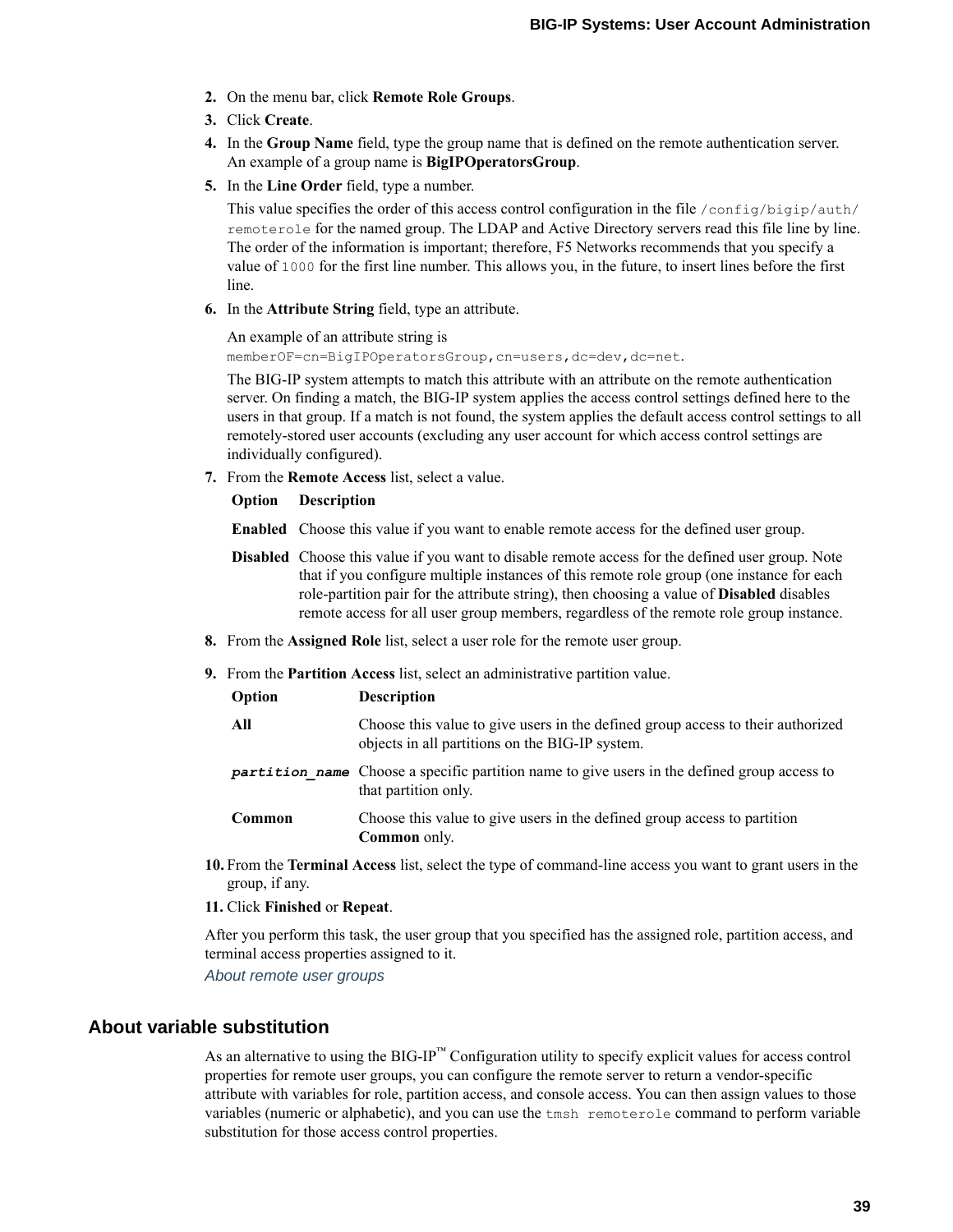<span id="page-39-0"></span>For example, suppose that you configure a remote RADIUS authentication server to return the vendorspecific attribute  $F5-LTM-User-Info-1 = DC1$ , along with three variables and their values:

- F5-LTM-User-Role = 400 (variable)
- F5-LTM-User-Partition = App\_C (variable)
- F5-LTM-User-Console = 1 (variable)

*Note: A user role value of 400 signifies the Operator user role.*

The remoterole command can use the attribute F5-LTM-User-Info-1 on which to match. The command can then read the role, user partition, and console values from the three variables, rather than you specifying them explicitly. To do this, you specify each of the three variables on the command line, preceded by the string %, as arguments.

The following shows a sample use of the remoterole command. This sample command matches on the vendor-specific attribute F5-LTM-User-Info-1 and then, using the above variables, assigns a user role of (Operator (400)), access to partition App\_C, and tmsh access 1) to any user accounts that are part of Datacenter 1 (DC1):

```
 tmsh auth remote-role role-info add { DC1 { attribute "F5-LTM-User-Info-1=DC1" console 
"%F5-LTM-User-Console" role "%F5-LTM-User-Role" user partition 
  "%F5-LTM-User-Partition" line order 1 } }
```
#### [About remote user groups](#page-35-0)

#### Values for remote role variables

This table lists the values for the BIG-IP variable F5-LTM-User-Role that you use for defining a role for a remotely-stored user group. For example, a value of 100 to the variable F5-LTM-User-Role indicates the Manager user role.

### **Values for remote role variables**

This table lists the values for the BIG-IP variable F5-LTM-User-Role that you use for defining a role for a remotely-stored user group. For example, a value of 100 to the variable F5-LTM-User-Role indicates the Manager user role.

| <b>User Role</b>           | <b>Value</b>     |
|----------------------------|------------------|
| Administrator              | $\boldsymbol{0}$ |
| Resource-Admin             | 20               |
| User-Manager               | 40               |
| Auditor                    | 80               |
| Manager                    | 100              |
| App-Editor                 | 300              |
| Operator                   | 400              |
| Firewall Manager           | 450              |
| Fraud Protection Manager   | 480              |
| Certificate-Manager        | 500              |
| Certificate-Manager        | 510              |
| Guest                      | 700              |
| Application-Security-Admin | 800              |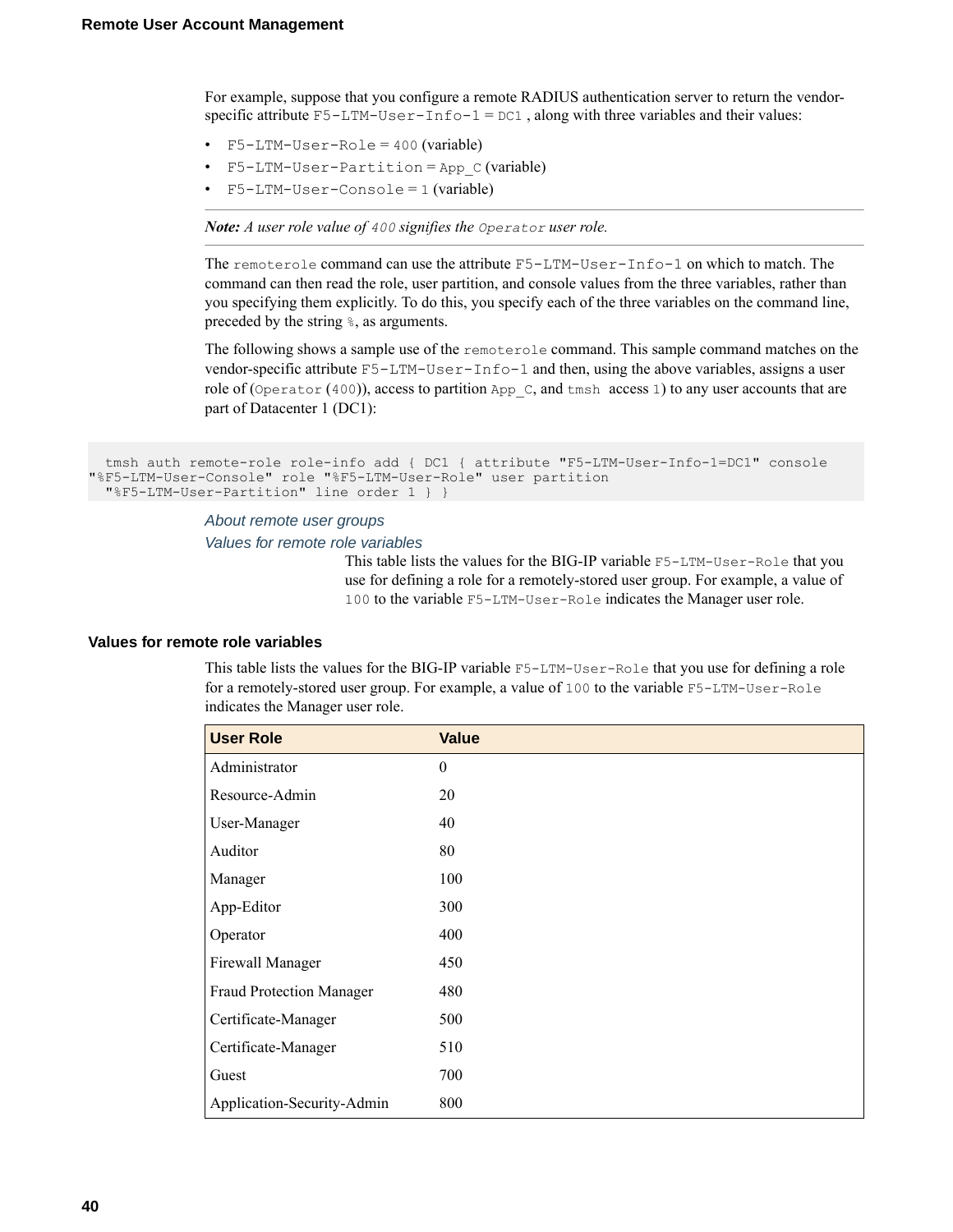<span id="page-40-0"></span>

| <b>User Role</b>            | <b>Value</b> |
|-----------------------------|--------------|
| Application-Security-Editor | 810          |
| Application-Policy-Editor   | 850          |
| No-Access                   | 900          |

[About variable substitution](#page-38-0)

### **About terminal access for remote user groups**

If you use the Traffic Management Shell (tmsh) remoterole command to configure console access for a user account within a remote user group, the BIG-IP<sup>™</sup> system behavior differs depending on the value of the console option:

- If an attribute string for a remote user group has one or more role-partition pairs assigned to that attribute, and you set the value of the console option to **tmsh**, then on successful authentication the BIG-IP system grants all users in that user group tmsh access to the BIG-IP system.
- If you set the value of the console option to disable (or you do not configure the console option) for all role-partition combinations assigned to the same attribute string, then the BIG-IP system denies all users in that user group tmsh access to the BIG-IP system, even on successful authentication. Note that this does not affect user access to the BIG-IP Configuration utility.

[About remote user groups](#page-35-0)

### **Saving access control settings to a file**

You can save the running configuration of the system, including all settings for remote user authentication and authorization, in a flat, text file with a specified name and the extension .scf.

- **1.** On the BIG-IP<sup>®</sup> system, access a command-line prompt.
- **2.** At the prompt, open the Traffic Management Shell by typing the command tmsh.
- **3.** Type sys save *filename*. sys save myConfiguration053107 creates the file myConfiguration053107.scf in the var/ local/scf directory. sys save /config/myConfiguration creates the file myConfiguration.scf in the /config directory.

You can now import this file onto other BIG-IP devices on the network. [About remote user groups](#page-35-0)

### **Importing BIG-IP configuration data onto other BIG-IP systems**

You can use the tmsh sys load command to import a single configuration file (SCF), including access control data, onto other BIG-IP<sup>®</sup> devices on the network.

*Note: This task is optional.*

- **1.** On the BIG-IP system on which you created the SCF, access a command-line prompt.
- **2.** Copy the SCF that you previously created to a location on your network that you can access from the system that you want to configure.
- **3.** Edit the SCF to reflect the management routing and special passwords of the BIG-IP system that you want to configure:
	- a) Open the SCF in an editor.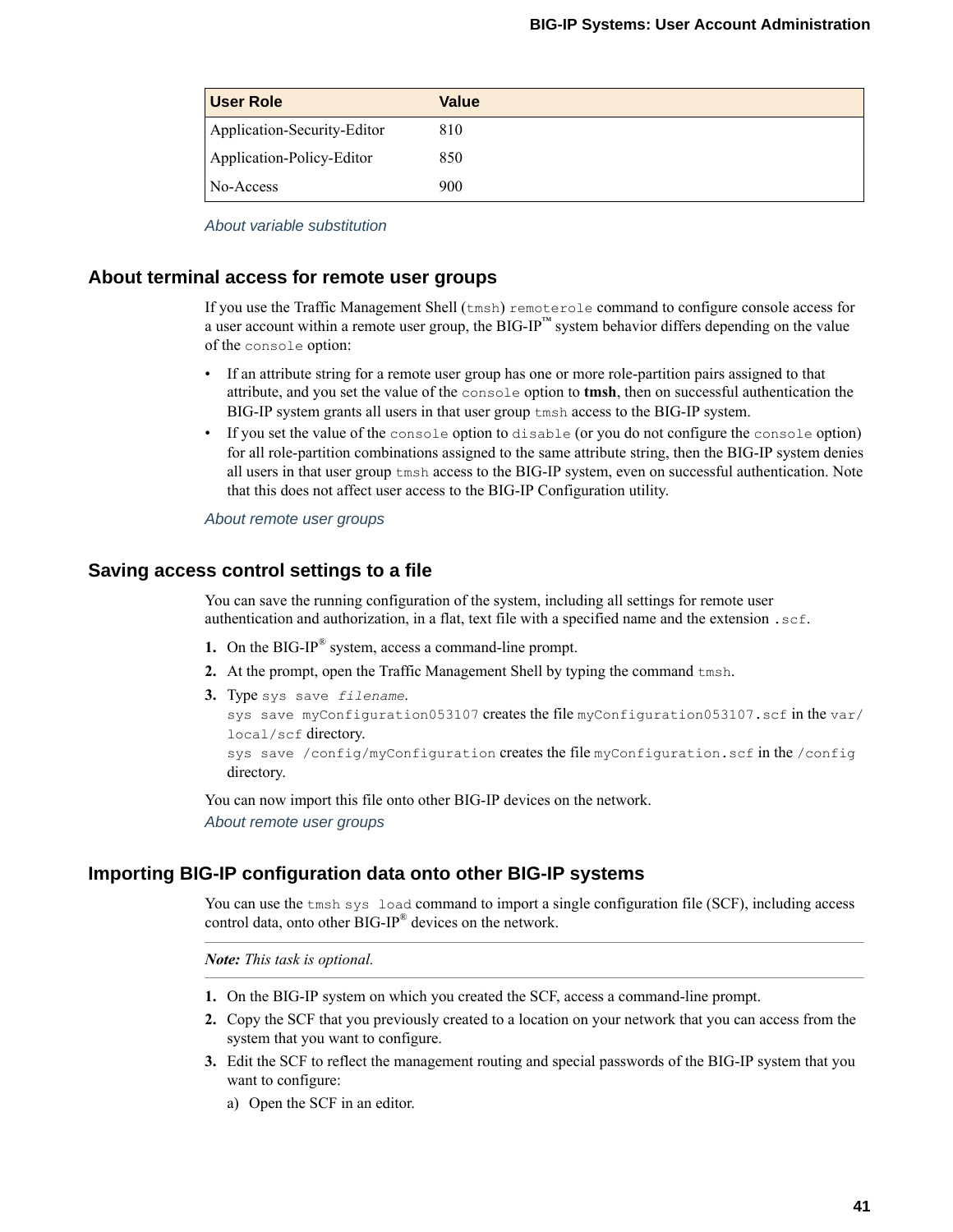- <span id="page-41-0"></span>b) Where necessary, change the values of the management IP address, network mask, management default route, self IP addresses, virtual server IP addresses, routes, default routes, and host name fields to the values for the new system.
- c) If necessary, change the passwords for the root and admin accounts using the command user *name* password none newpassword *password*.

*Important: When configuring a unit that is part of a redundant system configuration and that is using the SCF from the peer unit, do not modify the root and admin accounts. These accounts must be identical on both units of the redundant system.*

- d) Save the edited SCF.
- **4.** On the BIG-IP system that you want to configure, open the Traffic Management Shell by typing the command tmsh.
- **5.** Type sys load *scf\_filename*.

sys load myConfiguration053107.scf saves a backup of the running configuration in the /var/local/scf directory, and then resets the running configuration with the configuration contained in the SCF you are loading.

[About remote user groups](#page-35-0)

### **About viewing remote user accounts**

Using the BIG-IP Configuration utility, you can display a list of those remote user accounts to which you explicitly assigned a non-default user role. If a remote user account has the default role assigned to it, you cannot see that account in the user account list.

Any users who have access to a partition in which remote accounts reside can view a list of remote user accounts.

[Remote User Account Management](#page-28-0) Displaying a list of remote user accounts Viewing access control properties

### **Displaying a list of remote user accounts**

You perform this task to display a list of remotely-stored user accounts.

- **1.** On the Main tab, click **System** > **Users**.
- **2.** On the menu bar, click **Authentication**.
- **3.** Verify that the **User Directory** setting specifies a remote authentication server type (Active Directory, LDAP, or RADIUS).
- **4.** On the menu bar, click **User List**.
- **5.** View the list of user accounts. Remote user accounts that are assigned the default user role appear as **Other External Users**.

About viewing remote user accounts

### **Viewing access control properties**

- **1.** On the Main tab, click **System** > **Users**.
- **2.** On the menu bar, click **Authentication**.
- **3.** Verify that the **User Directory** setting specifies a remote authentication server type (Active Directory, LDAP, or RADIUS).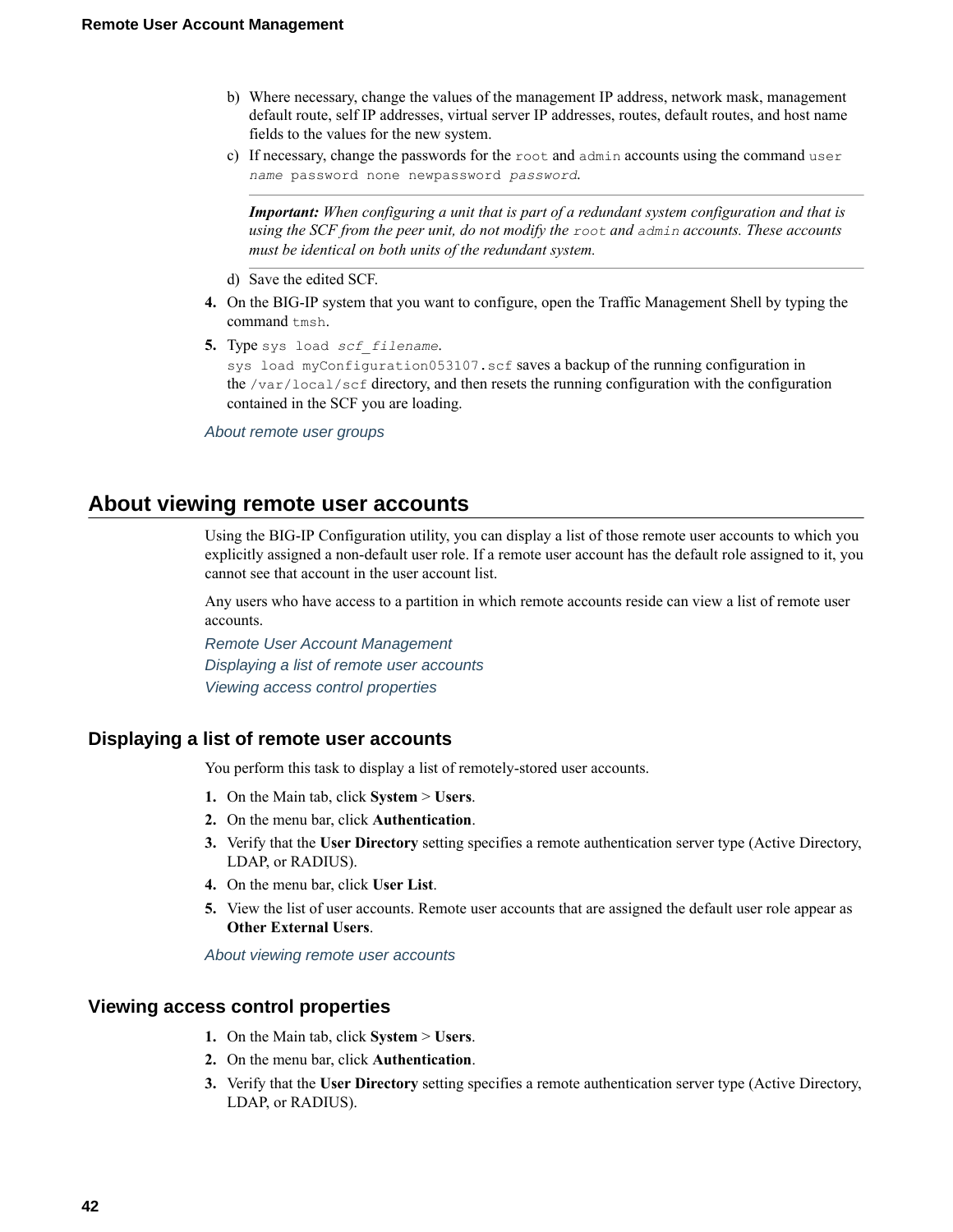- **4.** On the menu bar, click **User List**.
- **5.** View the list of user accounts. Remote user accounts that are assigned the default user role appear as **Other External Users**.
- **6.** In the user account list, find the user account you want to view and click the account name. This displays the properties of that user account.

[About viewing remote user accounts](#page-41-0)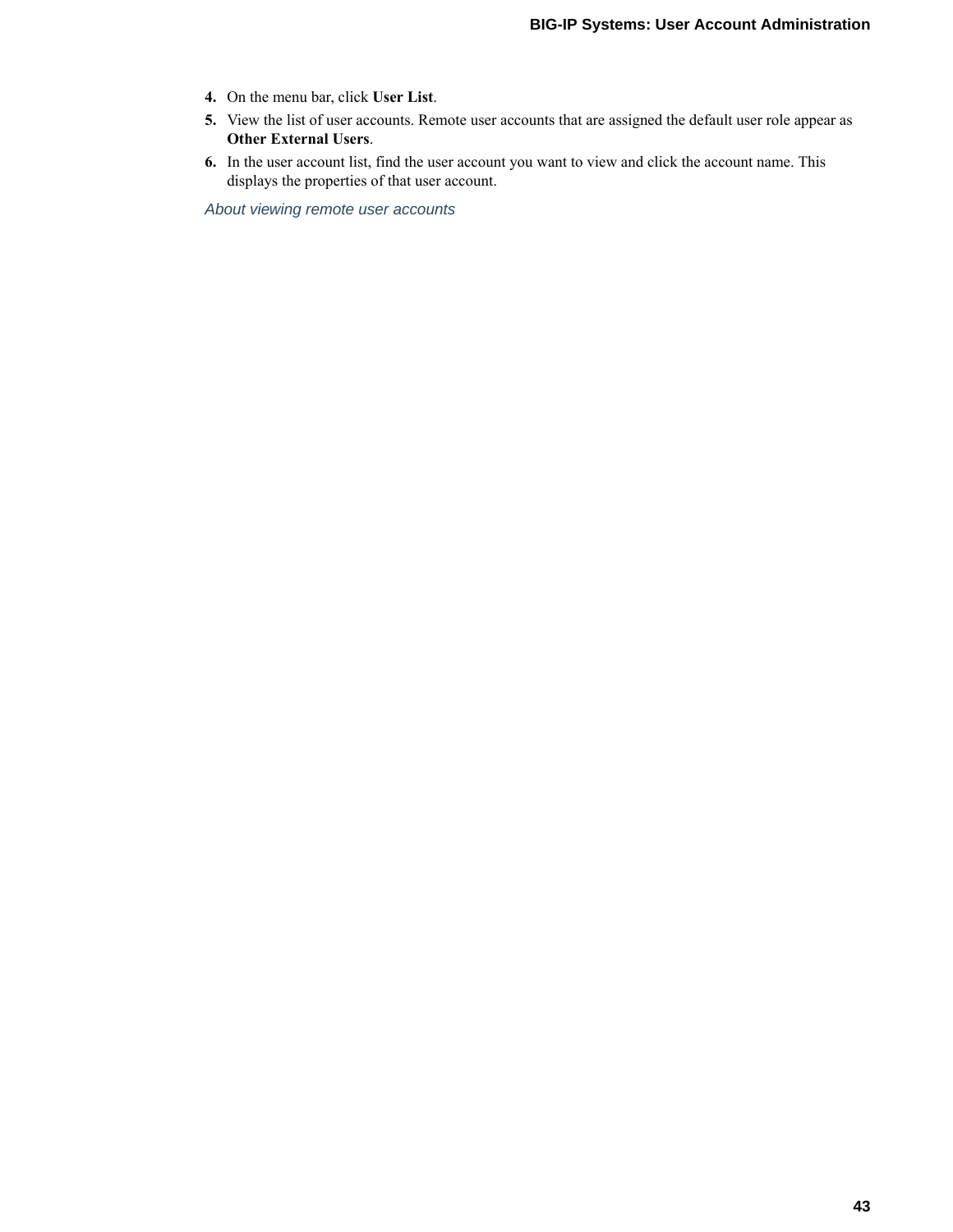**Remote User Account Management**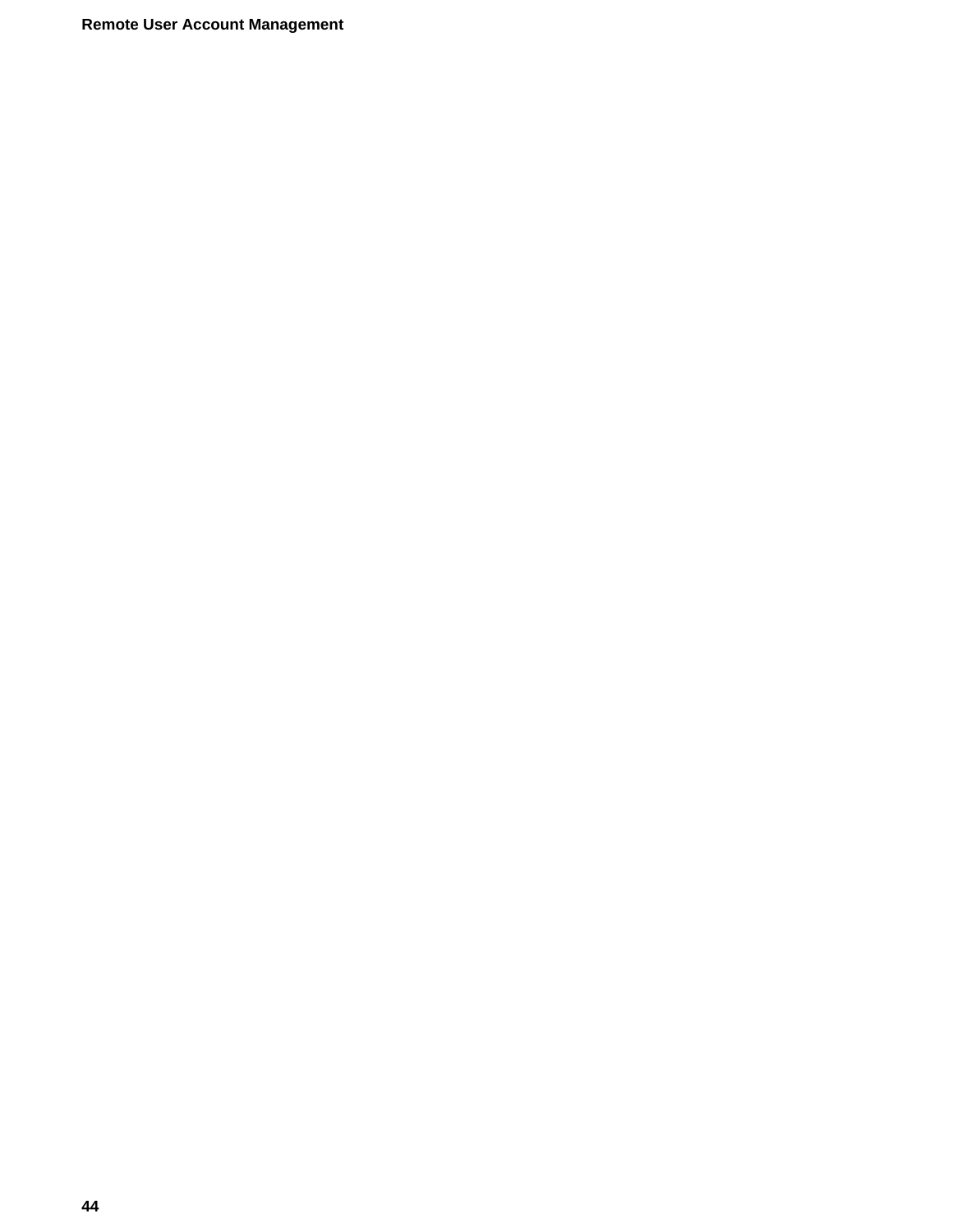## <span id="page-44-0"></span>**Auditing User Access**

About auditing of user access to the BIG-IP system About audit logging [About enabling and disabling auditing logging](#page-45-0)

### **About auditing of user access to the BIG-IP system**

The BIG-IP<sup>®</sup> system generates a log message whenever a user or an application attempts to log in to or log out of the system. The system logs both successful and unsuccessful login attempts. The system stores these log messages in the /var/log/secure file.

When the system logs an authentication message in the  $/\text{var}/\text{log}/\text{secure}$  file, the message can contain the following types of information:

- The connecting user's ID
- The IP address or host name of the user's interface
- The time of each login attempt
- Successful login attempts for command line interface sessions only
- Failed login attempts for command line interface, BIG-IP Configuration utility, and iControl<sup>®</sup> sessions
- The time of the logout for command line interface sessions only

This is an example of log messages for both successful and failed login attempts made by user jsmith:

```
May 10 16:25:25 jsmith-dev sshd[13272]: pam_audit: user: jsmith(jsmith) from: /dev/pts/10 
at jsmith-dev attempts: 1 in: 
[Thu May 10 16:25:23 2007 ] out: [Thu May 10 16:25:25 2007 ]
May 10 16:14:56 jsmith-dev sshd[716]: pam_audit: User jsmith from ssh at jsmith-dev failed 
to login after 1 attempts 
(start: [Thu May 10 16:14:53 2007 ] end: [Thu May 10 16:14:56 2007 ]).
```
Auditing User Access

### **About audit logging**

Audit logging is an optional feature that logs messages whenever a BIG-IP® system object, such as a virtual server or a load balancing pool, is configured (that is, created, modified, or deleted). The BIG-IP system logs the messages for these auditing events in the file /var/log/audit.

There are three ways that objects can be configured:

- By user action
- By system action
- By loading configuration data

Whenever an object is configured in one of these ways, the BIG-IP system logs a message to the audit log.

Auditing User Access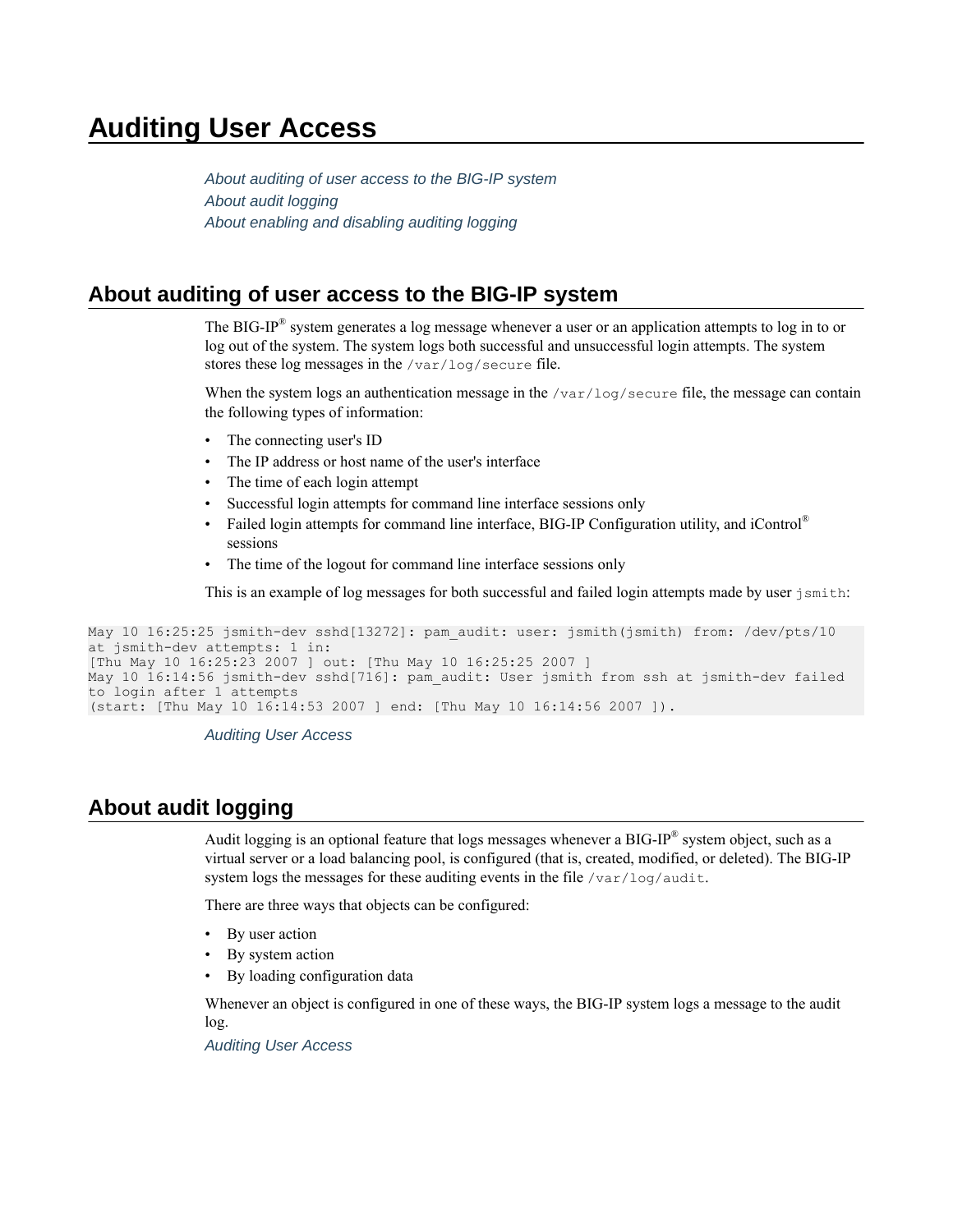### <span id="page-45-0"></span>**About enabling and disabling auditing logging**

An optional type of logging that you can enable is audit logging. *Audit logging* logs messages that pertain to actions that users or services take with respect to the BIG-IP® system configuration. This type of audit logging is known as *MCP audit logging*. Optionally, you can set up audit logging for any tmsh commands that users type on the command line.

For both MCP and tmsh audit logging, you can choose a log level. In this case, the log levels do not affect the severity of the log messages; instead, they affect the initiator of the audit event.

The log levels for MCP logging are:

#### **Disable**

This turns audit logging off. This is the default value.

#### **Enable**

This causes the system to log messages for user-initiated configuration changes only.

#### **Verbose**

This causes the system to log messages for user-initiated configuration changes and any loading of configuration data.

#### **Debug**

This causes the system to log messages for all user-initiated and system-initiated configuration changes.

The log levels for tmsh logging are:

#### **Disable**

This turns audit logging off.

#### **Enable**

This causes the system to log all tmsh commands, including commands that result in no change to the configuration. Note that the system does not generate a log entry when the user types the single command tmsh to open the tmsh shell. This is the default log level.

[Auditing User Access](#page-44-0)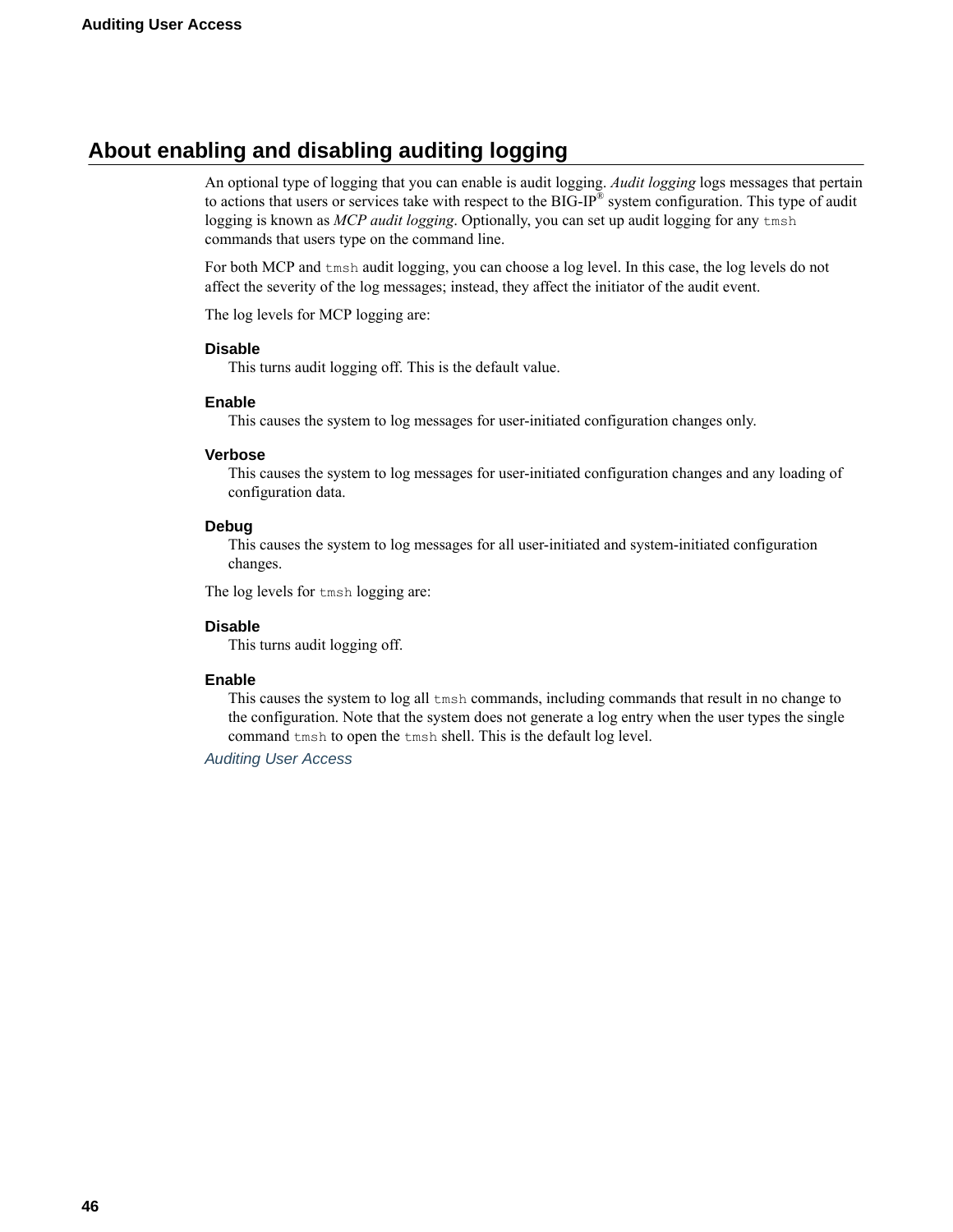## <span id="page-46-0"></span>**Legal Notices**

### **Legal notices**

#### **Publication Date**

This document was published on April 23, 2018.

#### **Publication Number**

MAN-0540-03

#### **Copyright**

Copyright © 2018, F5 Networks, Inc. All rights reserved.

F5 Networks, Inc. (F5) believes the information it furnishes to be accurate and reliable. However, F5 assumes no responsibility for the use of this information, nor any infringement of patents or other rights of third parties which may result from its use. No license is granted by implication or otherwise under any patent, copyright, or other intellectual property right of F5 except as specifically described by applicable user licenses. F5 reserves the right to change specifications at any time without notice.

#### **Trademarks**

For a current list of F5 trademarks and service marks, see *[http://www.f5.com/about/guidelines-policies/](http://www.f5.com/about/guidelines-policies/trademarks/) [trademarks](http://www.f5.com/about/guidelines-policies/trademarks/)*.

All other product and company names herein may be trademarks of their respective owners.

### **Patents**

This product may be protected by one or more patents indicated at: *[https://f5.com/about-us/policies/](https://f5.com/about-us/policies/patents) [patents](https://f5.com/about-us/policies/patents)*.

#### **Link Controller Availability**

This product is not currently available in the U.S.

#### **Export Regulation Notice**

This product may include cryptographic software. Under the Export Administration Act, the United States government may consider it a criminal offense to export this product from the United States.

#### **RF Interference Warning**

This is a Class A product. In a domestic environment this product may cause radio interference, in which case the user may be required to take adequate measures.

#### **FCC Compliance**

This equipment has been tested and found to comply with the limits for a Class A digital device pursuant to Part 15 of FCC rules. These limits are designed to provide reasonable protection against harmful interference when the equipment is operated in a commercial environment. This unit generates, uses, and can radiate radio frequency energy and, if not installed and used in accordance with the instruction manual, may cause harmful interference to radio communications. Operation of this equipment in a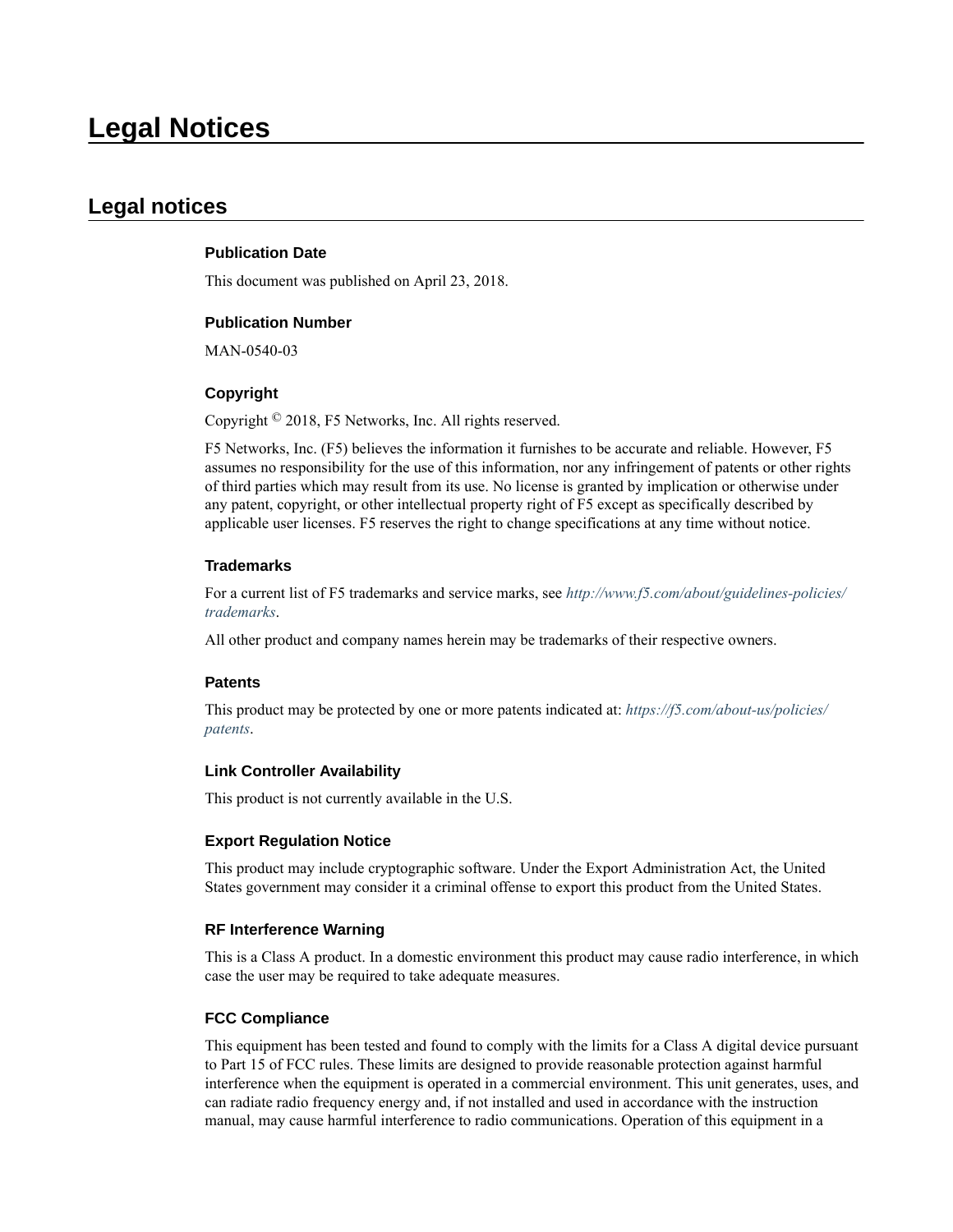residential area is likely to cause harmful interference, in which case the user, at his own expense, will be required to take whatever measures may be required to correct the interference.

Any modifications to this device, unless expressly approved by the manufacturer, can void the user's authority to operate this equipment under part 15 of the FCC rules.

### **Canadian Regulatory Compliance**

This Class A digital apparatus complies with Canadian ICES-003.

### **Standards Compliance**

This product conforms to the IEC, European Union, ANSI/UL and Canadian CSA standards applicable to Information Technology products at the time of manufacture.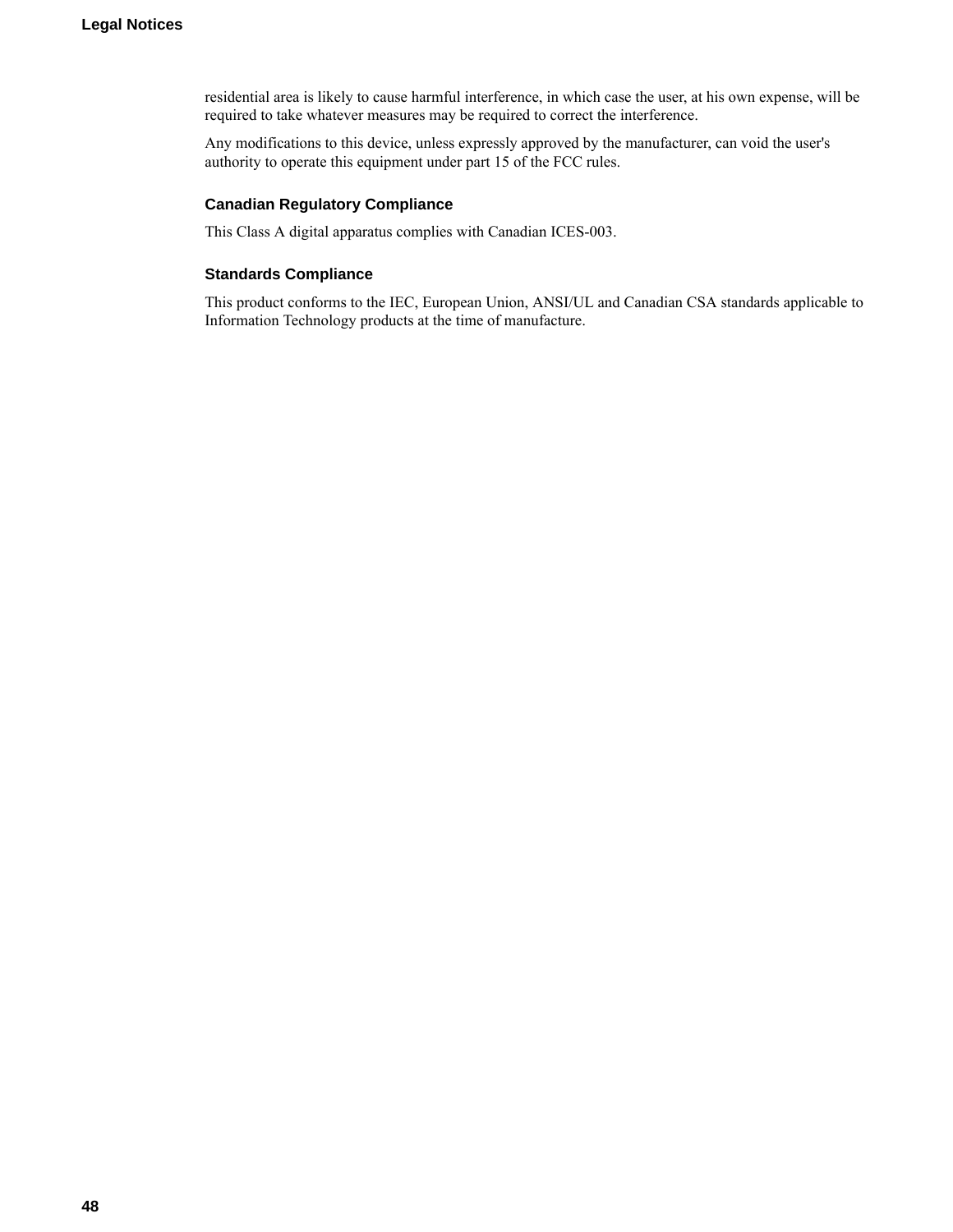## <span id="page-48-0"></span>**Index**

### **A**

access control configuring [11](#page-10-0) for remote accounts [5](#page-4-0) for remote user groups [36](#page-35-0) viewing [42](#page-41-0) with partitions [7](#page-6-0) access control properties assigning to user groups [38](#page-37-0) access control settings saving [41](#page-40-0) access level definition [12](#page-11-0) enable/disable [12](#page-11-0) read [12](#page-11-0) update [12](#page-11-0) write [12](#page-11-0) Active Directory server information [29](#page-28-0) administrative accounts creation of [5](#page-4-0) administrative boundaries setting [9](#page-8-0) administrative partition assign partition access [8](#page-7-0) create user accounts [8](#page-7-0) administrative partition Common [9](#page-8-0) administrative partitions access to [11](#page-10-0) changing [10](#page-9-0) creating [8](#page-7-0) definition [7](#page-6-0) setting current [9](#page-8-0) administrative traffic authenticating [29](#page-28-0), [31](#page-30-0) application traffic isolating on network [8](#page-7-0) audit logging disable [46](#page-45-0) enable [46](#page-45-0) audit user access [45](#page-44-0) authentication lockout [27](#page-26-0) authorization for groups of user accounts [36](#page-35-0) for remotely-stored accounts [35](#page-34-0)

### **B**

boundaries, administrative setting [9](#page-8-0)

### **C**

configuration changes auditing [45](#page-44-0) configuration data importing [41](#page-40-0) console access

console access (continued) defined [5](#page-4-0) for remote user groups [41](#page-40-0) current partition [9](#page-8-0)

### **E**

enforcement restrictions [25](#page-24-0) examples of [36](#page-35-0)–[38](#page-37-0)

### **F**

Firewall Manager user role about [17](#page-16-0) folders changing [10](#page-9-0)

### **I**

invalid object referencing [10](#page-9-0)

### **L**

LDAP server information client certificate [31](#page-30-0) specifying [29](#page-28-0) local user account deleting [24](#page-23-0) local user accounts considerations for [18](#page-17-0) creating [22](#page-21-0) defined [5](#page-4-0) listing [21](#page-20-0) modifying [23](#page-22-0) properties [23](#page-22-0) logging audit [45](#page-44-0), [46](#page-45-0) login failures [26](#page-25-0) logins unlocking [27](#page-26-0)

### **M**

MCP audit logging definition [46](#page-45-0)

### **O**

object referencing [10](#page-9-0) Other External Users account about [29](#page-28-0), [35](#page-34-0)

### **P**

partition access about [13](#page-12-0)